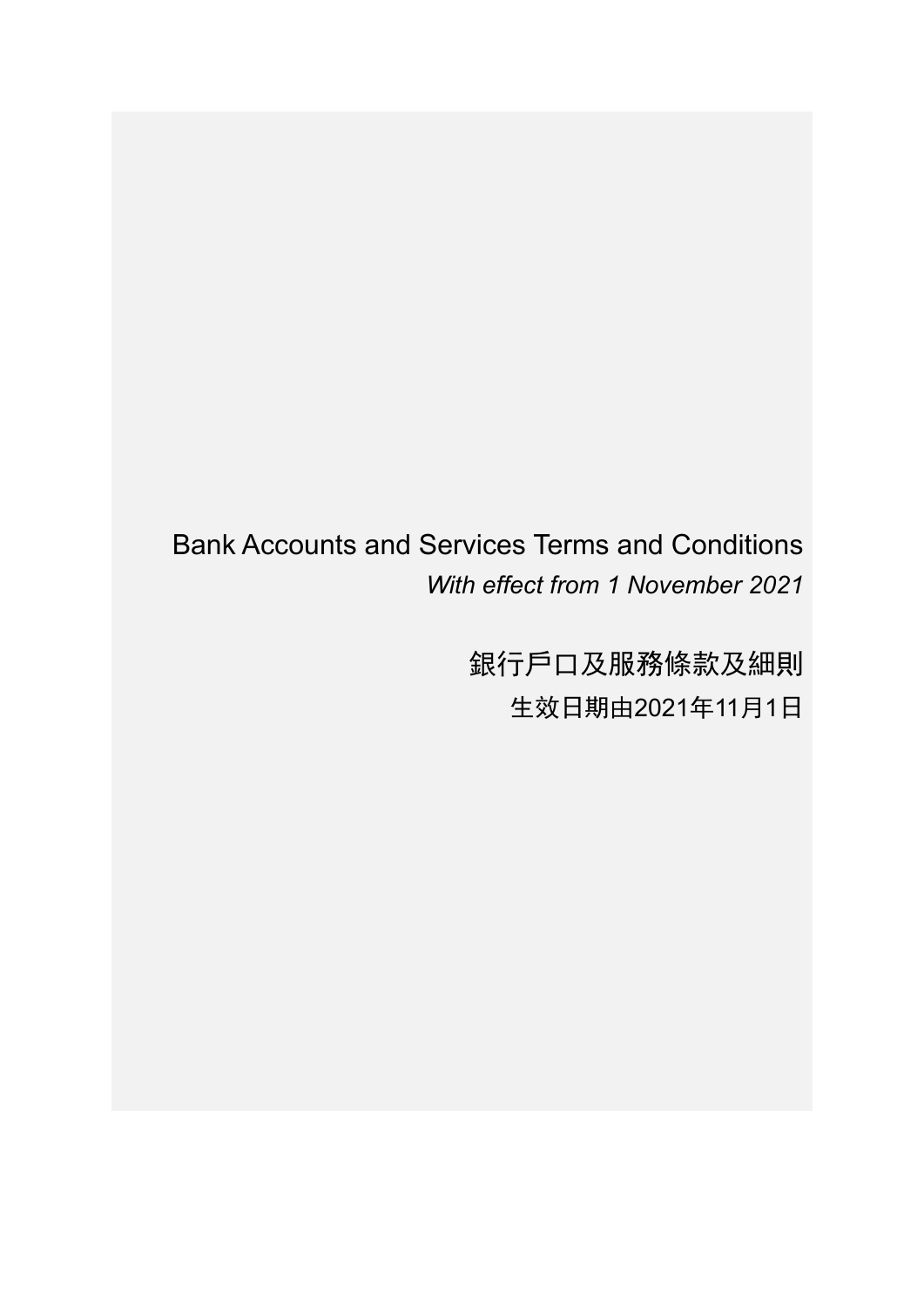

# **BANK ACCOUNTS AND SERVICES TERMS AND CONDITIONS**

**(formerly known as Packaged Account Terms & Conditions)**

## 星展銀行(香港)有限公司 **DBS BANK (HONG KONG) LIMITED**

## **DBS BANK LTD., HONG KONG BRANCH**

**DBS Bank (Hong Kong) Limited**, 11/F, The Center, 99 Queen's Road Central, Hong Kong, is a bank licensed under the Banking Ordinance and a registered institution under the Securities and Futures Ordinance. CE Number AAL664

DBS Bank Ltd., Hong Kong Branch, 18<sup>th</sup> Floor, The Center, 99 Queen's Road Central, Hong Kong, is a bank licensed under the Banking Ordinance and a registered institution under the Securities and Futures Ordinance. CE Number AAC212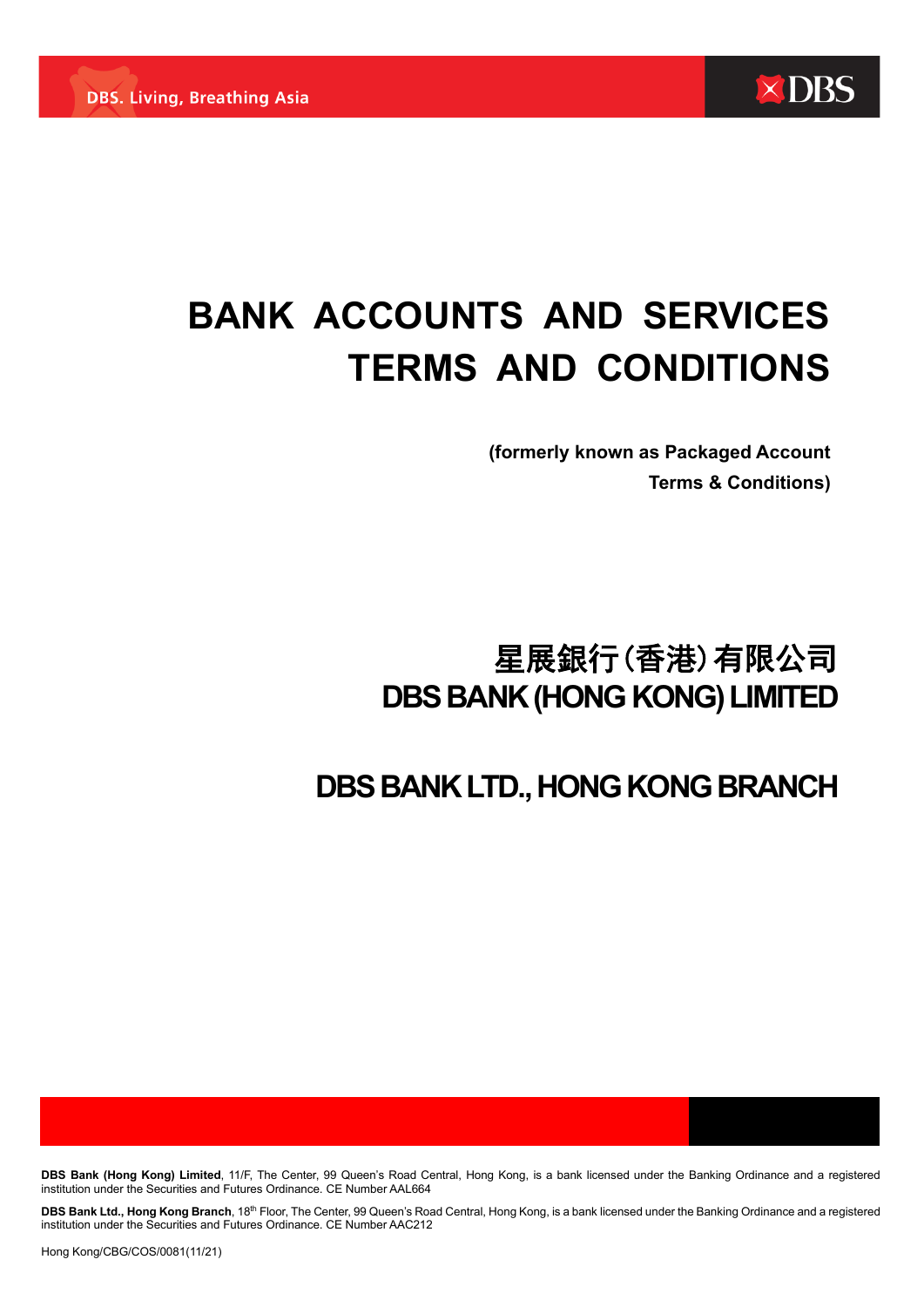|    | <b>Content</b>                                                                                                                                                                                                         | Page      |
|----|------------------------------------------------------------------------------------------------------------------------------------------------------------------------------------------------------------------------|-----------|
|    | <b>PART I - STANDARD TERMS AND CONDITIONS</b>                                                                                                                                                                          |           |
| Α. | Introduction                                                                                                                                                                                                           | 2         |
| B. | <b>General Terms and Conditions</b>                                                                                                                                                                                    | $3 - 30$  |
|    | PART II - ACCOUNT RELATED TERMS AND CONDITIONS                                                                                                                                                                         |           |
| C. | <b>Current Account</b><br><b>Hong Kong Dollar Current Account</b><br>٠<br>Hong Kong Dollar Save & Cheque Account<br>٠<br><b>US Dollar Current Account</b><br>$\bullet$<br><b>Renminbi Current Account</b><br>$\bullet$ | $31 - 32$ |
| D. | <b>Savings Account</b><br><b>Statement Savings Account</b><br>$\bullet$<br>Hong Kong Dollar / Multi-Currency Savings Account<br>٠                                                                                      | $33 - 34$ |
| Е. | <b>Time/Call Deposit Account</b>                                                                                                                                                                                       | $35 - 36$ |
|    | <b>PART III - LOAN RELATED TERMS AND CONDITIONS</b>                                                                                                                                                                    |           |
| F. | <b>Secured Loan Facilities</b>                                                                                                                                                                                         | $37 - 40$ |
|    | PART IV - OTHER SERVICES RELATED TERMS AND CONDITIONS                                                                                                                                                                  |           |
| G. | <b>General Service Channels</b>                                                                                                                                                                                        | $41 - 42$ |
| H  | <b>Phone Banking Services</b>                                                                                                                                                                                          | 43        |
| I. | <b>Automatic Teller Machine Card Services</b>                                                                                                                                                                          | 44 - 45   |
| J. | <b>Internet Banking Services</b>                                                                                                                                                                                       | 46        |
| Κ. | e-Cheques                                                                                                                                                                                                              | 47 - 50   |
| L. | Safe Deposit Box                                                                                                                                                                                                       | 51        |
| М. | Bank Services relating to Faster Payment System                                                                                                                                                                        | $52 - 59$ |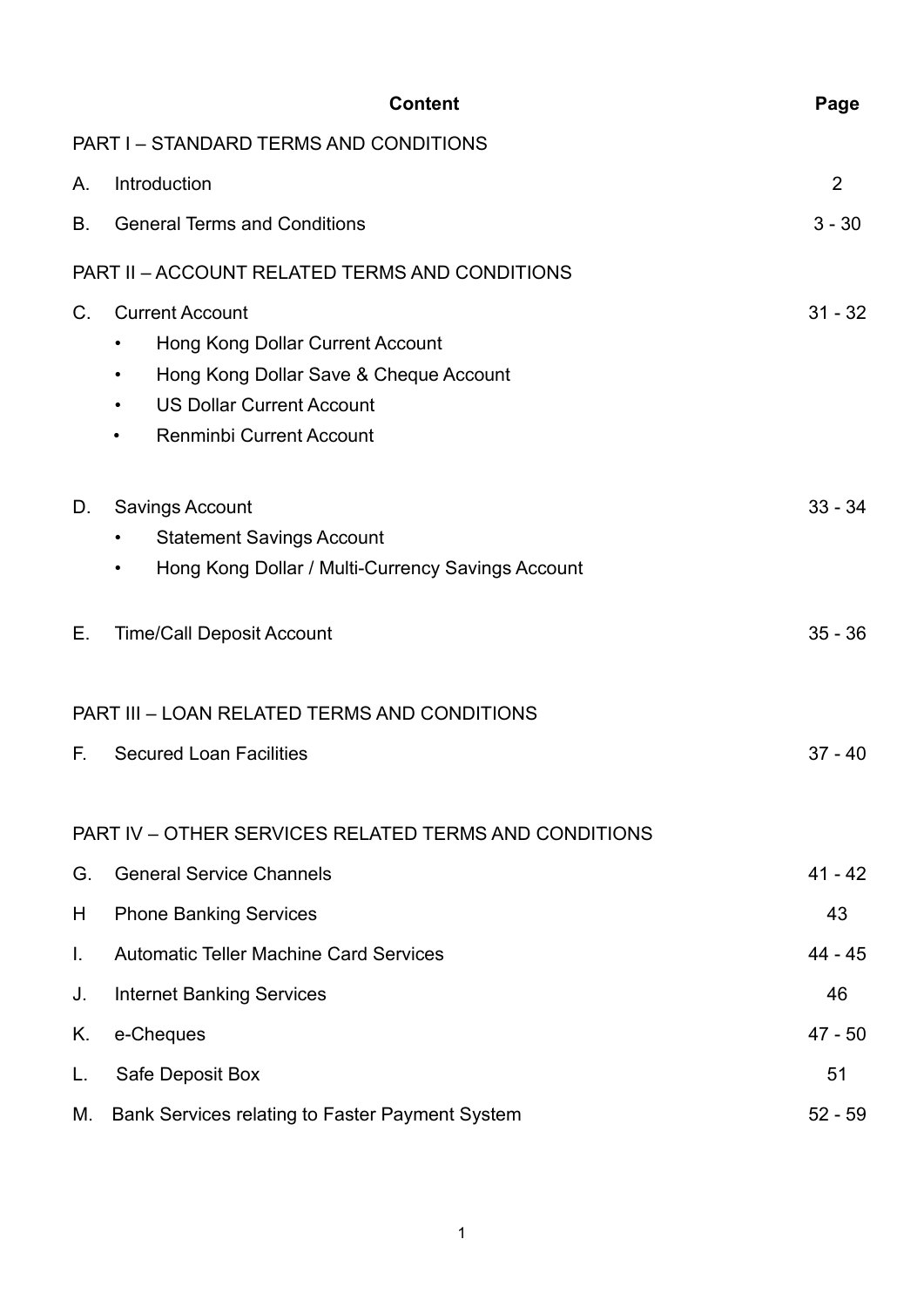## **PART I - STANDARD TERMS AND CONDITIONS**

## **A. Introduction**

**This booklet contains the Bank Accounts and Services Terms and Conditions governing the Accounts, Transactions and Services, subject to any other applicable terms and conditions and other requirements of the Bank (the "Additional Terms and Conditions").**

If there is any inconsistency between these Terms and Conditions, the Account Opening Documentation and/or the Additional Terms and Conditions, preference should be given in the following order, subject always to mandatory provisions of applicable Laws:

- (a) Account Opening Documentation;
- (b) Additional Terms and Conditions; and
- (c) these Terms and Conditions.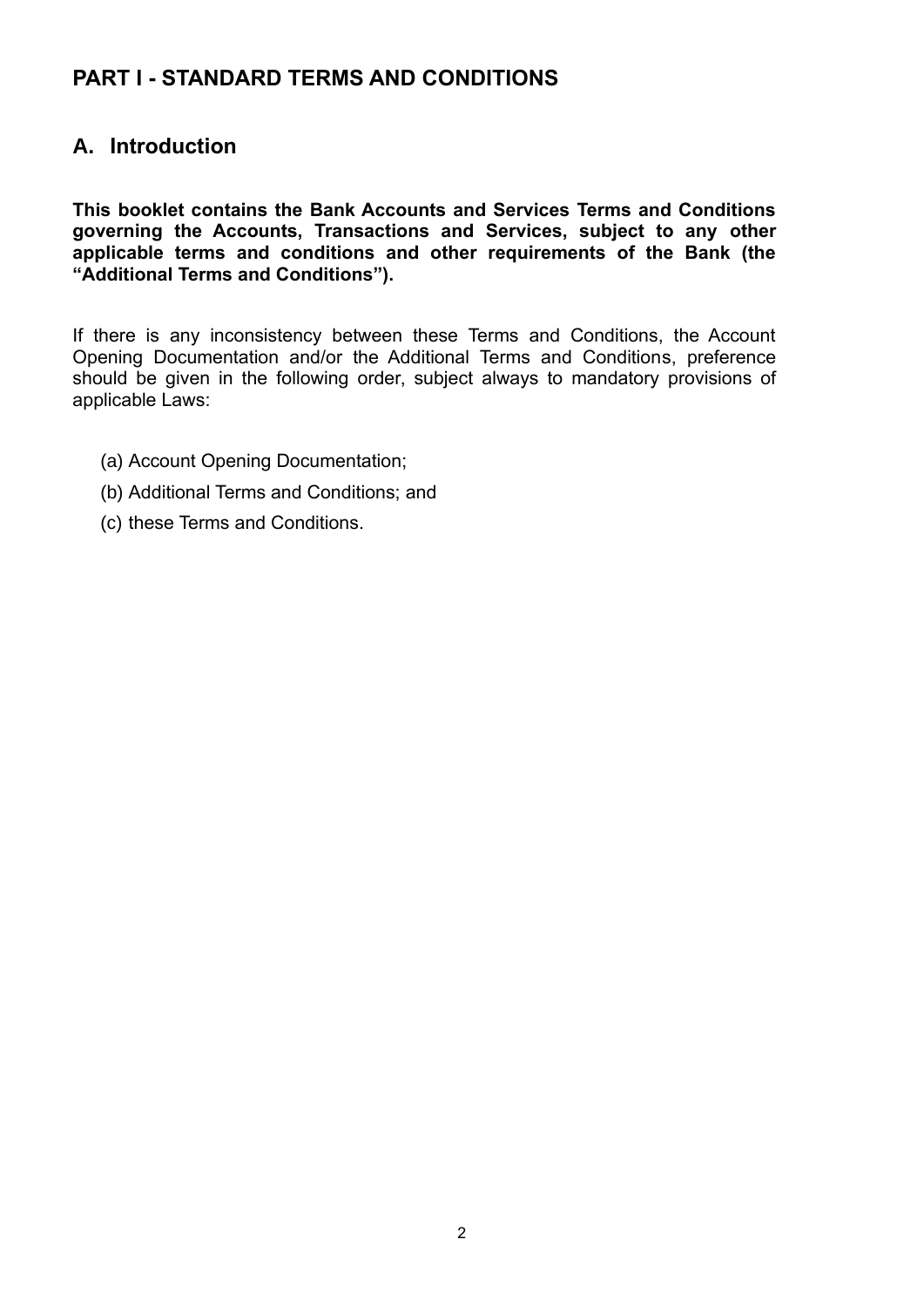## **B. General Terms and Conditions**

#### **1. Definitions and interpretation**

(a) The following words and expressions have the corresponding meanings wherever appropriate.

"**Account Opening Documentation**" means the account opening document(s) signed by the Customer for the purpose of opening any Account.

"**Accounts**" means any account opened and maintained by the Customer with the Bank from time to time (whether singly, in joint name or in trust) and "**Account**" means any one of such Accounts.

"**Affiliates**" means, in relation to the Bank, (i) any entity controlled, directly or indirectly, by the Bank; (ii) any entity that directly or indirectly controls the Bank or (iii) any entity directly or indirectly under common control with the Bank; and "control" of any entity or person means beneficial ownership directly or indirectly, of more than 50% of the issued ordinary or common share capital (or the like) of the entity or person and "**Affiliate**" shall be construed accordingly.

"**Agent**" means any agent, correspondent, broker, dealer, counterparty, adviser, manager, bank, attorney or Nominee used by the Bank, whether in Hong Kong or elsewhere, and may include Affiliates.

"**Agreement**" means the Account Opening Documentation, these Terms and Conditions, Facility Documents and all other agreements or terms and conditions or documents signed and/or accepted by the Customer or specified by the Bank from time to time, which together constitute the agreement between the Bank and the Customer.

**"Assets"** means cash, Investments and any other assets or property of the Customer, as may be delivered and transferred to the Bank or to the Bank's order whether by way of security or for management, safe-custody or any purpose whatsoever. Where the Customer is a trustee opening and maintaining the Account for the purposes of a trust, as expressly made known to and acknowledged by the Bank, references to Assets shall be construed to include references to the Assets of such trust, notwithstanding that beneficial ownership of those Assets may vest in persons other than the trustees.

"**ATM**" means Automatic Teller Machine.

"**Authorised Signatory(ies)**" means any person appointed by the Customer and agreed to by the Bank, to give Instructions in relation to any matter regarding any Account and its operation.

"**Bank**" means either (i) DBS HK Limited; or (ii) DBS HK Branch with which the Customer opens an Account or which provides the Customer with a Service.

"**Bank Business Day**" means a day (other than Saturday, Sunday or public holiday) on which commercial banks are open for general business in Hong Kong.

"**Bank Charges Schedule**" means the applicable schedule of fees, interest rates and other charges of the Bank, as determined from time to time by the Bank.

"**Bank Personnel**" means the directors, managers, officers and employees of the Bank.

"**Branch**" refers to any branch of the Bank in Hong Kong.

"**Card**" refers to (a) an ATM card with ATM functions by which the Customer can access such Accounts as the Bank may determine; or (b) a DBS Octopus ATM Card, being an ATM card with ATM functions by which the Customer can access such Accounts as the Bank may determine and Octopus functions by which the card can function as a stored value card issued by Octopus Cards Limited.

"**Clearing House**" means the entity that provides for the clearing and settlement of trades and transactions effected on, or subject to the rules of the Exchange.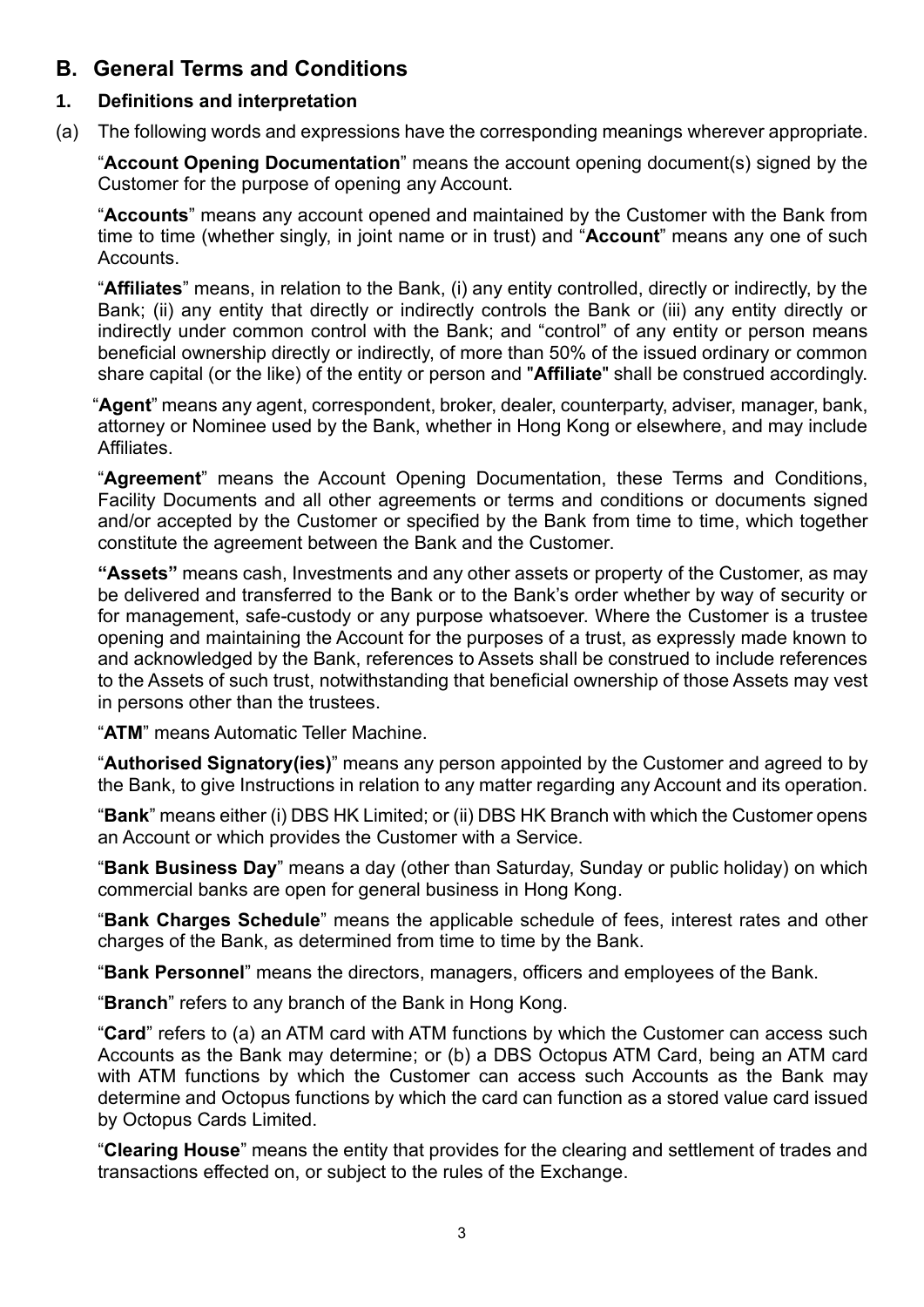"**Confirmation**" means a written confirmation, advice or contract note issued by the Bank confirming the final terms of a Transaction.

"**Customer**" means the person(s) in whose name(s) the Account is opened and held, and, where there are two or more such persons, means each and all of them jointly and severally, and any reference to "**Customer**" shall, where the context requires, read as "**Customers**".

"**Customer Segment**" means DBS Account, DBS Treasures, DBS Treasures Private Client, DBS Private Bank and any other segment made available by the Bank from time to time.

"**Customer Service Hotline**" means the telephone service facility made available by the Bank to Customers for the provision of Services and related information.

**"Data Policy Notice"** means the Bank's general policy on disclosing customer information (including any personal data) as set out in any statements, circulars, notice or other communications or terms and conditions the Bank has provided to the Customer from time to time.

"**DBS HK Limited**" means DBS Bank (Hong Kong) Limited, a bank incorporated in Hong Kong with limited liability and licensed under the Banking Ordinance (Cap 155 of the Laws of Hong Kong) and a registered institution (CE Number: AAL664) registered to conduct Type 1 (dealing in securities), Type 4 (advising on securities), Type 6 (advising on corporate finance) and Type 9 (asset management) regulated activities under the SFO and whose registered office is situated at 11/F, The Center, 99 Queen's Road Central, Hong Kong, including its successors or assignees.

"**DBS HK Branch**" means DBS Bank Ltd., Hong Kong Branch, a bank incorporated in Singapore with limited liability under the Companies Act, licensed under the Banking Ordinance (Cap 155 of the Laws of Hong Kong), a registered institution (CE Number: AAC212) registered to conduct Type 1 (dealing in securities), Type 4 (advising on securities) and Type 6 (advising on corporate finance) regulated activities under the SFO and having a principal place of business in Hong Kong at 18th Floor, The Center, 99 Queen's Road Central, Hong Kong, including its successors or assignees.

"**Depository**" means any central depository, settlement system, Clearing House or clearing system (or its nominee company), participant in any clearing system or central depository system in relation to any Asset or any agent, sub-delegate, share registrar or other institution or body authorised by any relevant Exchange including but not limited to the Central Clearing and Settlement System and the Hong Kong Securities Clearing Company Limited.

"**EPS**" means the Easy Pay System Service.

"**Exchange**" means any stock exchange, recognised exchange or quotation system on which the Bank may conduct dealings on the Customer's behalf, including the HKEx.

"**Event of Force Majeure**" means events beyond the reasonable control of the affected party, including but not limited to any one or more of the following:

- (a) any act of God or sovereign:
- (b) acts, restrictions, Regulations, edicts, mandates, refusals to grant any licenses or permissions, changes in policy or prohibitions or measures of any kind on the part of any government or regulatory authority or the exercise of military or usurped powers;
- (c) interruptions, calamity, war, invasion, riots, hostilities, terrorism, sabotage or other blockade or embargo, insurrection, natural disasters, adverse weather conditions, strikes, industrial actions;
- (d) breakdown, malfunction or failure of transmission or power, communication or computer facilities or systems;
- (e) infection or disease epidemic(s) or contamination; and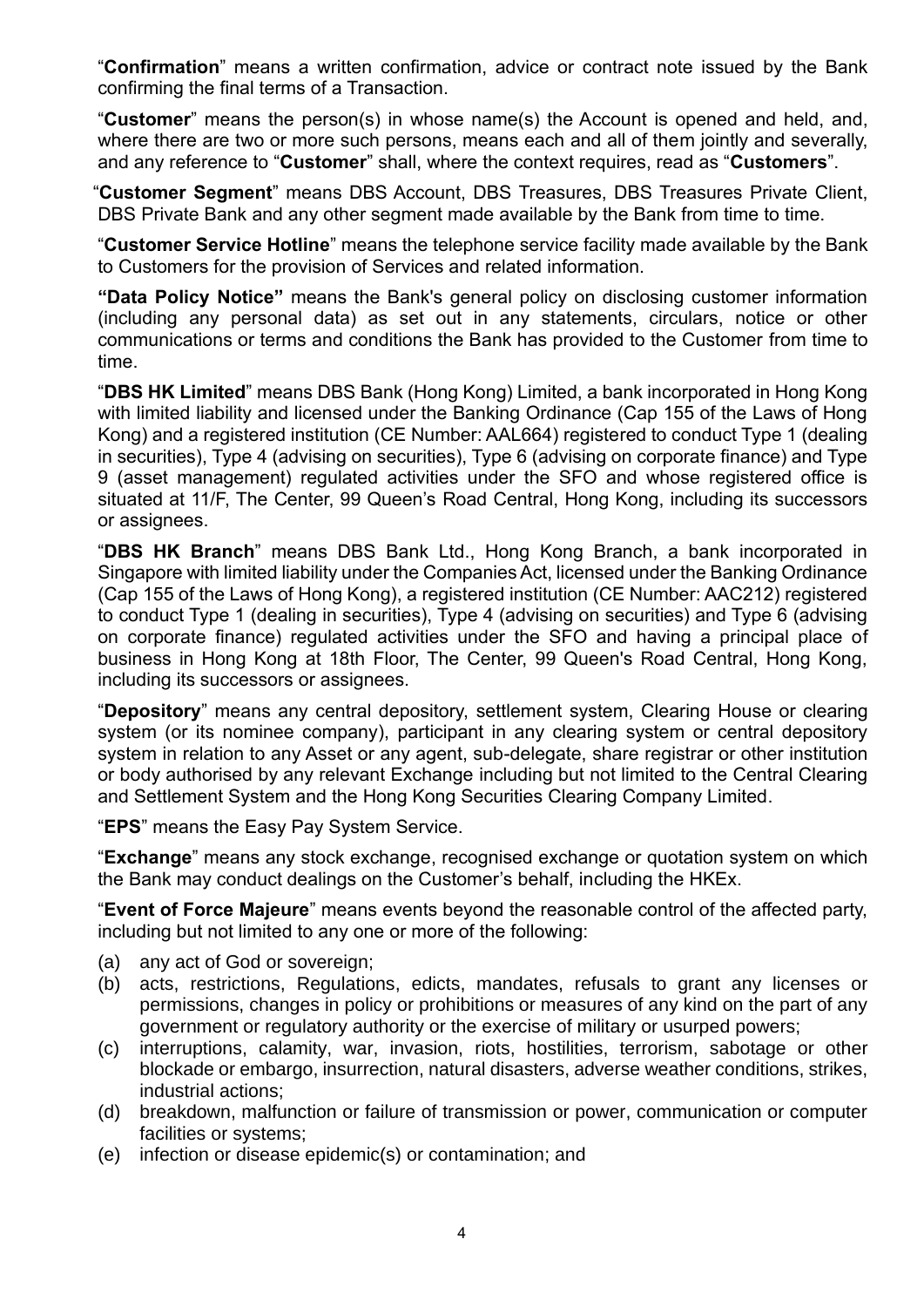(f) a material change in the monetary, political, financial or economic conditions or exchange or capital controls or other moratorium or restrictions on currency exchange or remittance, whether in Hong Kong or elsewhere.

"**Facilities**" includes an overdraft or such credit or other facilities (including but not limited to those described in Section F) and "**Facility**" means any one of such Facilities.

"**Facility Documents**" means any Facility letter, guarantee, security or any other agreement, document or instrument or arrangement between the Bank and the Customer or any security provider or any other person relating to the Facilities (as from time to time amended, supplemented, or replaced and includes any change in the purpose of, any extension of or any increase in any facility or the addition of any new facility under any such Facility Document) or any one or more of them as the context may require.

"**FX Orders**" has the meaning specified in Clause B19.4.

"**Government Authority"** means any nation, state, government (in fact or according to the law), any province or other political subdivision thereof, any body, agency, department or ministry, any taxing, monetary, foreign exchange or other authority, court, tribunal, administrative, instrumentality or other governmental authority or any other entity (private or public) charged with the regulation of the financial markets (including the central bank) and any other entity exercising executive, legislative, judicial, regulatory or administrative functions of or pertaining to government.

"**Hong Kong**" means the Hong Kong Special Administrative Region of the People's Republic of China.

"**HKEx**" means Hong Kong Exchange and Clearing Limited and any replacement or successor exchange.

"**HKICL**" means Hong Kong Interbank Clearing Limited and its successors and assigns.

 "**Indebtedness**" means (a) all sums owing by the Customer to the Bank or that the Customer has covenanted to pay or discharge, whether owing individually, jointly or jointly and severally, including all interest (both before and after any demand or judgement), bank charges, commissions, fees (including legal fees on a full indemnity basis) and any other reasonable cost and expenses charged or incurred by the Bank, in whatever currency the same shall be denominated or owing, whether current or otherwise and whether present, future, actual or contingent, primary or collateral, secured or unsecured and (b) any amount wrongly credited to any Account or to any other Customer account with any other bank and which amount the Customer has failed to return to the Bank.

"**Instructions**" means any request, application, authorisation, order or instructions given or deemed given to the Bank by the Customer (including any Authorised Signatory(ies)) through any communication method as the Bank may from time to time offer and includes instructions given with the affixing of the Customer's seal, mark, thumbprint or chop and Remote Instructions.

"**Investment**" means such investments (exchange traded or over the counter) as the Bank may specify from time to time as acceptable to be transacted through the Accounts.

"**Law**" means all relevant laws (including statutory enactments, common law and principles of equity), Regulations or other instruments (whether or not having the force of law) of any Relevant Authority (whether in Hong Kong or elsewhere) and any consolidations, amendments, re-enactments or replacements of any of them from time to time.

"**Losses**" means all and any losses, whether direct or consequential, damages, reasonable costs and expenses (including Taxes and legal fees on a full indemnity basis), penalties, actions, proceedings, suits, claims, demands and all other liabilities of whatsoever nature or description howsoever arising and "**Loss**" shall be construed accordingly.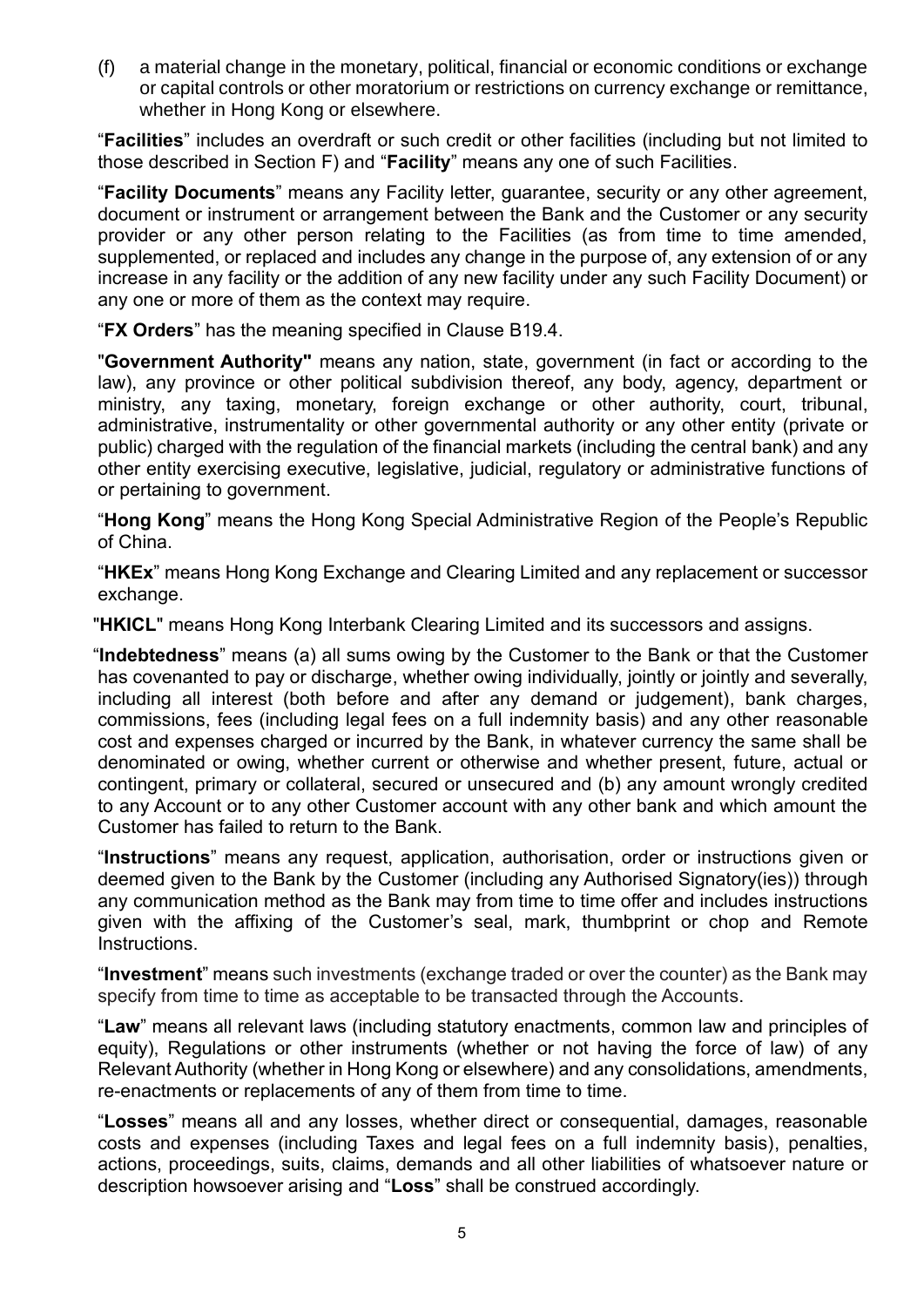"**Member Bank**" means any member banks of the JETCO ATM network, (if applicable) PLUS ATM network and/or (if applicable) China UnionPay ATM network.

"**Minimum Balance Requirement**" means such sum as the Bank sets from time to time as the minimum balance for an Account as shown in the Bank Charges Schedule.

"**Minimum Total Relationship Balance Requirement**" means such sum as the Bank sets from time to time as the minimum balance for a Customer Segment as shown in the Bank Charges Schedule.

"**Nominee**" means any nominee or custodian appointed by the Bank from time to time.

"**Order**" means all cheques, bills of exchange, notes, drafts, promissory notes, negotiable instruments and any other payment orders.

"**Overdraft Application**" means an application for an overdraft facility.

"**Phone Banking Services**" means the phone banking services described in Section H.

"**PIN**" means the Personal Identification Number or Telephone Identification Number or password which is the security code for accessing the service channels described in Part IV.

"**PPS**" means the Payment by Phone Service from time to time offered by the Bank.

"**Prime Rate**" means the Hong Kong Dollar Prime Rate from time to time quoted by the Bank.

"**Regulation**" includes any bye-laws, regulation, rule, decree, directive, notice, order, judgment, request, practice note, policy, interpretation standard, code or guideline (whether or not having the force of law) of any Relevant Authority (whether in Hong Kong or elsewhere) as amended, re-enacted or replaced from time to time.

"**Relevant Authority**" means any relevant Government Authority, statutory, revenue or other regulatory body, Exchange (including any market operated by such Exchange) or Depository whether in Hong Kong or any other jurisdiction.

"**Remote Instructions**" means any Telephone Instruction or Instruction given by facsimile, electronic mail or other electronic means through the use of any username, password (including any password that may be used one time or any other limited period), PIN, secure device or card, code, biometric identifier, which the Bank may allow or through such other communication channels or device as the Bank may from time to time approve.

"**Secured Assets**" has the meaning specified in Clause F3.

"**Services**" means any products, services and facilities from time to time offered by the Bank.

 "**SFC**" means the Securities and Futures Commission of Hong Kong and/or any successor or other agency or authority performing or assuming its functions or substantially similar functions.

"**SFO**" means the Securities and Futures Ordinance (Cap. 571 of the Laws of Hong Kong) as amended, re-acted or supplemented from time to time.

"**sign**" means the placing of a handwritten signature or, in the case of a person unable to write, includes the affixing or making of a seal, mark, thumbprint or chop or through other means as the Bank may from time to time agree.

"**Specified Rate**" has the meaning specified in Clause B19.4.

"**Taxes**" includes all present or future taxes (including goods and services tax, value added tax or financial transaction tax), levies, imposts, duties, withholdings or other fees or charges of whatever nature imposed by any authority together with interest thereon and penalties in respect thereof.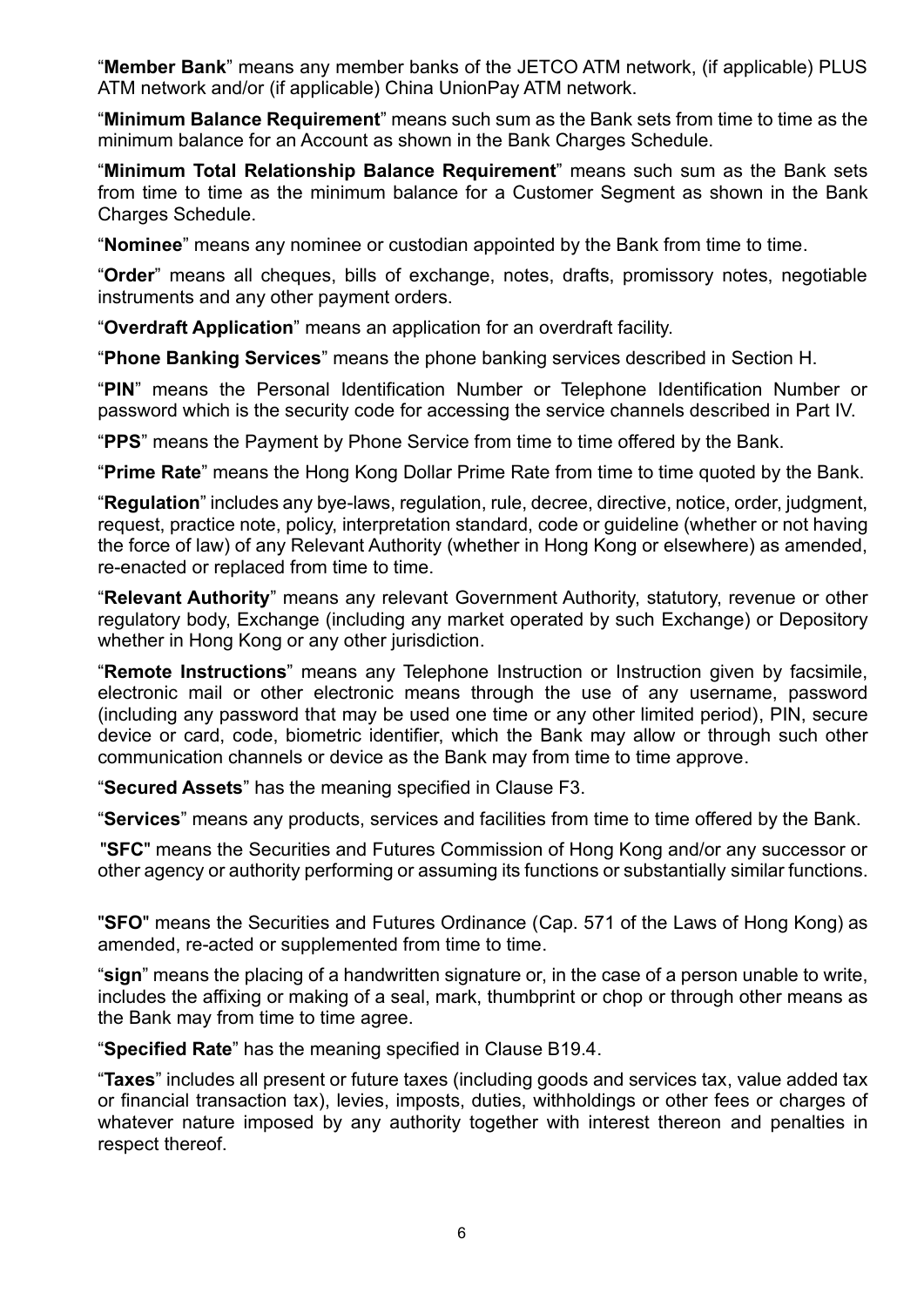"**Telephone Instructions**" means Instructions that are given to the Bank by telephone facilities (operated by voice or other means) whether in accordance with such identity verification or other requirements that the Bank may determine from time to time.

"**Terms and Conditions**" means the Bank Accounts and Services Terms and Conditions as supplemented, revised or replaced from time to time.

"**Transaction Records**" means any contract notes, receipts, confirmations, reports, advices or any other written document or notice containing the specific terms and conditions of any Investment or Transaction, including Confirmation.

"**Transactions**" means such transactions as the Bank may from time to time permit the Customer to carry out pursuant to or in connection with the Accounts and/or Services including Investments.

"**Unincorporated Entity**" means a sole proprietor, partnership or an unincorporated association, club or society.

"**Wealth Management Account**" means the account in the name of the Customer opened and maintained with the Bank subject to the Terms and Conditions for Accounts under Wealth Management Investment Portfolio (Wealth Management Accounts).

- (b) In the Agreement, unless the context requires otherwise:
	- (i) where the Bank has any right to make any determination or to exercise discretion as regards any matter, such right or discretion may be exercised by the Bank in such manner as the Bank shall reasonably decide in its sole discretion;
	- (ii) words suggesting the singular include the plural and vice versa and words importing a gender include every gender;
	- (iii) headings are inserted for ease of reference only and do not affect the interpretation of any provision; and
	- (iv) references to:
		- a. "**Customer**" or "**Customers**" include, where the context permits, the Authorised Signatory(ies), executors, personal representatives, administrators, successors and permitted assigns and, in the case of a partnership, means each of the present and future partners of the partnership;
		- b. "**person**" or "**party**" include, any individual, company, body corporate, firm, partnership, limited liability partnership, and any other business concern, statutory body and agency and Government Authority, whether local or foreign;
		- c. any Account name is a reference to the Account product as identified in the Account Opening Documentation or otherwise identified in correspondence with the Customer;
		- d. the description or marketing name of the Accounts, products and/or Services include a reference to any subsequent changes in the description or marketing name of such Accounts, products and/or Services;
		- e. "**include**", "**includes**", "**including**", "**such as**" or "**for example**" when introducing an example do not limit the meaning of words to which the example relates to that example or examples of a similar kind and are deemed in each instance to be followed by the words "**without limitation**" or "**but not limited to**";
		- f. a document includes any variations, modifications, and/or replacement thereof and supplements thereto;
		- g. a statute and other legislation shall be construed as a reference to such statute or legislation in force and as amended, re-enacted or replaced from time to time and any Regulation promulgated or issued thereunder;
		- h. all time deadlines are with reference to Hong Kong time; and
		- i. a "day" are to a "calendar day".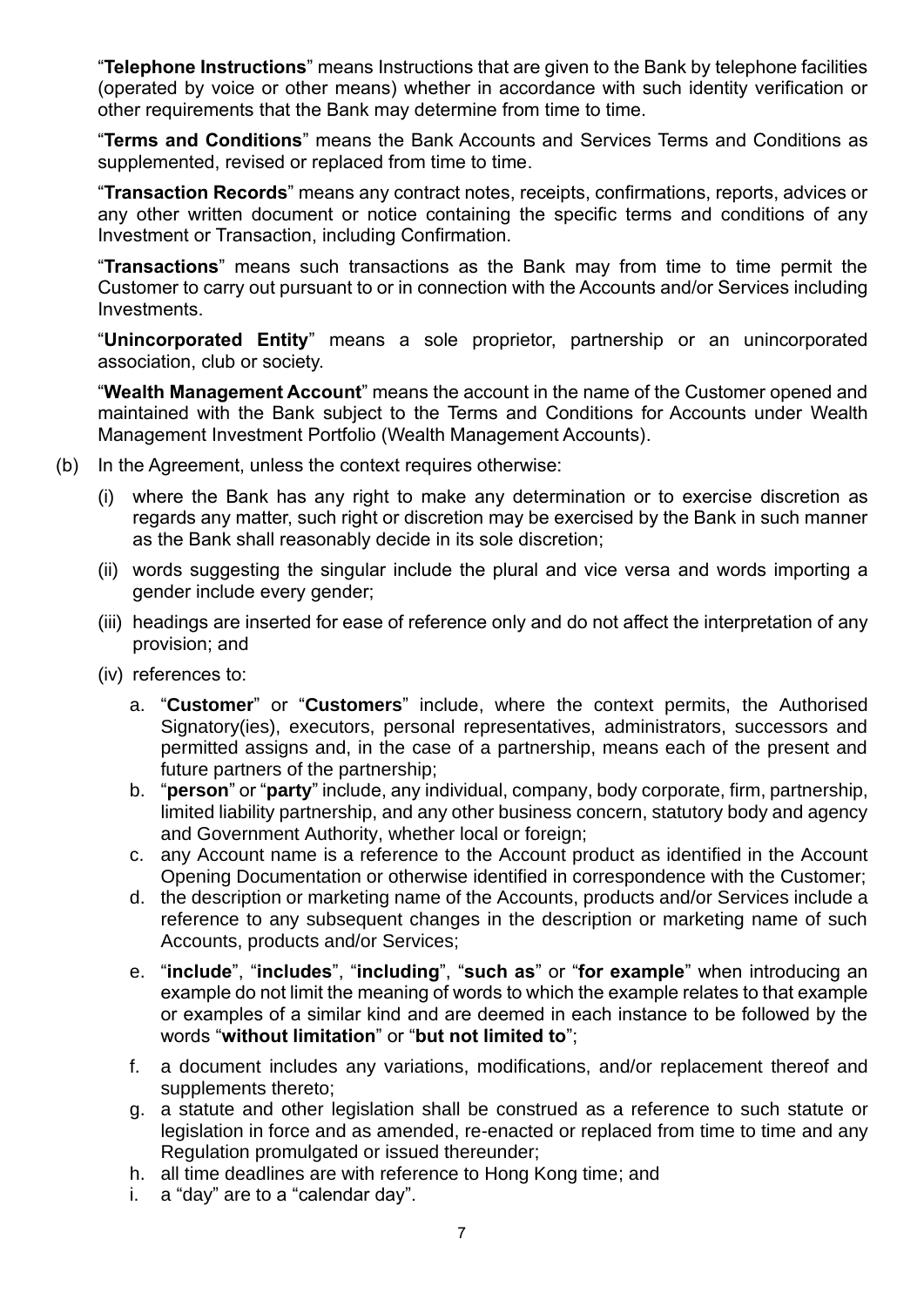#### **2. Eligibility and Conditions for Operation**

- 2.1 The Bank may refuse an application for an Account for any reason without any explanation.
- 2.2 The Bank may prescribe conditions and/or procedures for the opening and operation of the Account and Services from time to time.

### **3. Customer Segment**

- 3.1 Each Customer Segment shall be subject to its corresponding fees and charges.
- 3.2 The applicable fees and charges of a joint account shall be determined by the Customer Segment of the primary account holder unless otherwise specified by the Bank.

#### **4. Signature**

- 4.1 When signing Orders, Instructions and any other documentation, the Customer shall use the same signature as the Customer's specimen signature on the Bank's records.
- 4.2 The Customer must notify the Bank of any change to the specimen signature in writing or by such other method as the Bank may from time to time permit.

#### **5. Authorised Signatory(ies)**

- 5.1 The Customer may appoint one or more Authorised Signatory(ies) to give Instructions to the Bank. The Bank is authorised, until it is notified in writing by the Customer that such appointment is varied or revoked, to accept and act in accordance with such Instructions as if they were issued by the Customer, even if such Instructions would be inconsistent with the Customer's earlier Instructions.
- 5.2 Authorised Signatory(ies) may only give Instructions in respect of Current Account, Savings Account, Time Deposit Account and Wealth Management Account. Any Instructions in respect of any other type of Account shall only be acted upon subject to the conditions and/procedures of the Bank.
- 5.3 All appointments, variations and revocations of appointment of Authorised Signatory(ies) must be delivered to the Bank in writing and, where applicable, by using the form prescribed by the Bank. Such appointment, variation and revocation shall only be effective after it is received by the Bank and 7 Bank Business Days or sufficient time has elapsed to allow the Bank to record the appointment, variation or revocation on its operating system.

#### **6. Joint Account**

- 6.1 If any Account is a joint account:
	- (a) the Agreement is binding on each joint account holder jointly and severally;
	- (b) the obligations and liabilities of the joint account holders are joint and several;
	- (c) unless otherwise agreed by the Bank in writing, each joint account holder is separately and independently entitled to exercise all rights in respect of the Account including to open, operate and close the Account and any Instruction given in accordance with the signing arrangement will be accepted and binding on each and every joint account holder. The Bank need not enquire into the circumstances of any Instructions any joint account holder may give nor be under any duty to notify or to consult any other joint account holder;
	- (d) notwithstanding that another joint account arrangement will apply, the Bank is entitled (but not obliged) to act on any Remote Instruction given by any joint account holder singly and all joint account holders shall be liable for any such Instruction as if such Instruction was given in accordance with the joint account arrangement;
	- (e) if prior to acting on any Instructions, the Bank receives contradictory Instructions, the Bank may, at its discretion, refuse to act unless all joint account holders give consistent Instructions;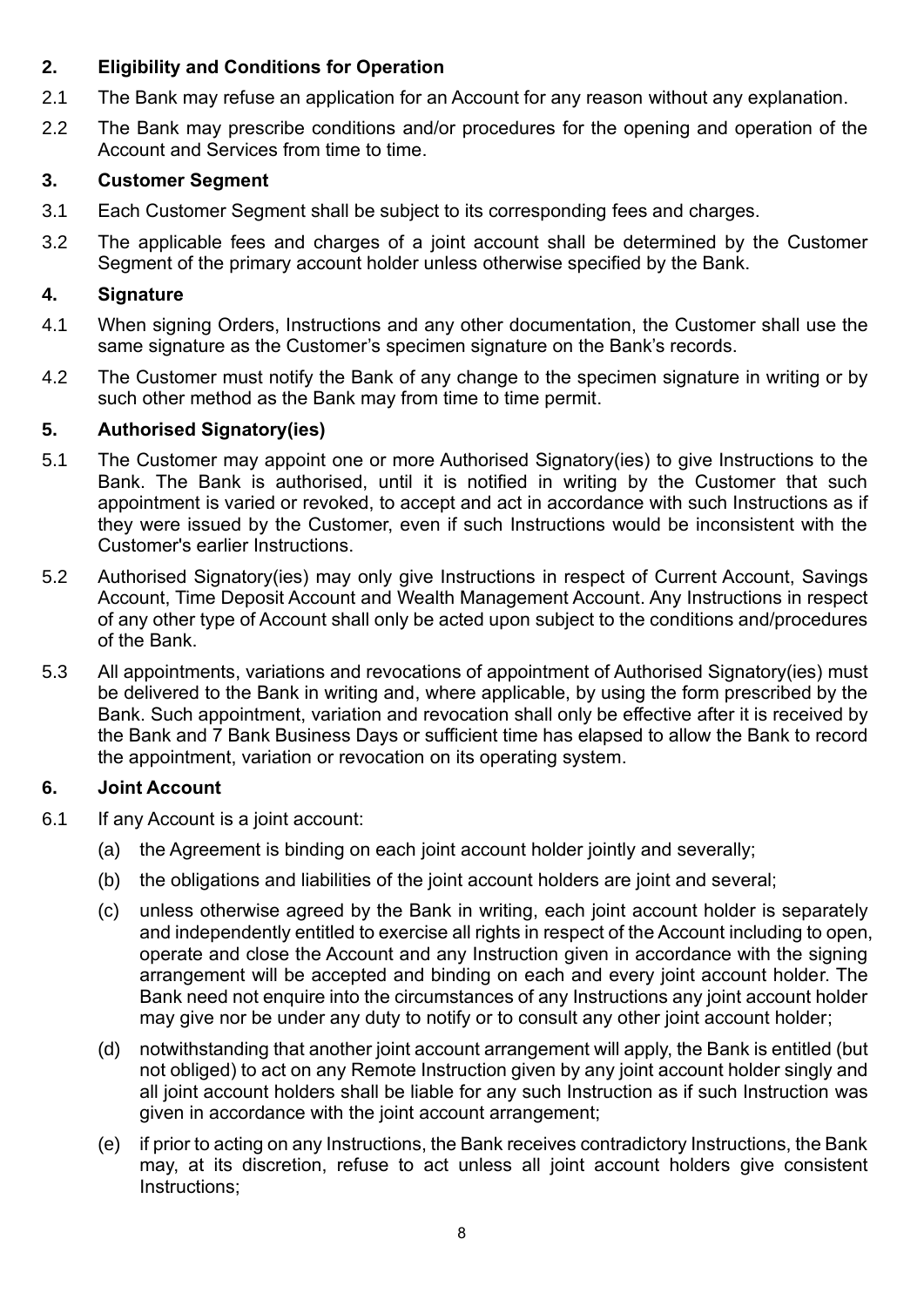- <span id="page-10-0"></span>(f) notwithstanding anything to the contrary in Clause [B39.1](#page-24-0) and subject to any applicable Laws, upon receipt of notice of the death of any joint account holder, the Assets shall accrue to and be held by the Bank to the order of the surviving account holder(s) without prejudice to any right the Bank may have in respect of, or arising out of any lien, charge, pledge, set-off, counter-claim or otherwise or to any step or legal proceedings which the Bank may at its discretion choose to take in respect of the Account;
- (g) the Bank may deal separately with any of the joint account holders on any matter, including the full or partial discharge of liability of any of the joint account holders, without affecting the liability of any other joint account holder(s);
- (h) rights of set-off under Clause [B38](#page-23-0) apply to all Accounts of each of the joint account holders (whether in single name or in joint names with any other person);
- (i) no joint account holder is entitled to enforce any rights or remedies under the Account until all Indebtedness of all joint account holders to the Bank have been fully satisfied;
- (j) any obligation to notify the joint account holders is discharged if the Bank notifies any of them; and
- (k) the Agreement governs the legal relationship between Customers as joint account holders and the Bank exclusively, irrespective of the internal relationship between the joint account holders themselves.
- 6.2 If any joint account holder of an Account become(s) mentally incapacitated:
	- (a) the joint Account will be blocked for any debit transaction;
	- (b) deposits may be accepted into the joint Account (subject to the Bank's sole discretion to decide otherwise); and
	- (c) the authority of any agent(s)/ attorney(ies)/ authorized signatory(ies)/ mandatee(s) given by the mentally incapacitated joint account holder will be revoked automatically without prior notice to any joint account holder.

#### **7. Ultimate beneficiary and trust account**

- 7.1 Unless expressly notified in writing to the Bank, the Customer is deemed to be the principal and ultimate beneficiary of the Account and not acting as agent or trustee of any other person.
- 7.2 The Bank is not required to recognise any person other than the Customer as having any interest in the Account. If the Bank agrees to open the Account in the Customer's name "in trust" or "as nominee" or using some other similar designation, whether or not for a named third party, the Bank will accept Orders and other Instructions relating to the Account from the Customer only and will not be required to obtain any consent from or see to the execution of any trust for any person, unless agreed otherwise by the Bank in writing.
- 7.3 If the Bank agrees to open an Account "in trust" for a beneficiary, the Customer undertakes to operate such Account solely for the beneficiary, and the Bank has no obligation to monitor this. The Customer agrees to indemnify the Bank against any Losses in respect of or relating to or in connection with the operation or closure of the Account, and any dispute between the beneficiary and the Customer except in the case of fraud, negligence or wilful default of the Bank and only to the extent of direct and reasonably foreseeable Loss (if any).
- 7.4 If the beneficiary dies, the Bank may close the Account and at its discretion:
	- (a) open a new in-trust Account, which will be operated by the Customer as trustee for the benefit of the deceased beneficiary's estate; or
	- (b) pay to the trustee the balance standing to the credit of the Account together with any interest payable thereon and such payment shall be treated as a full discharge of the Bank's obligation under the Account.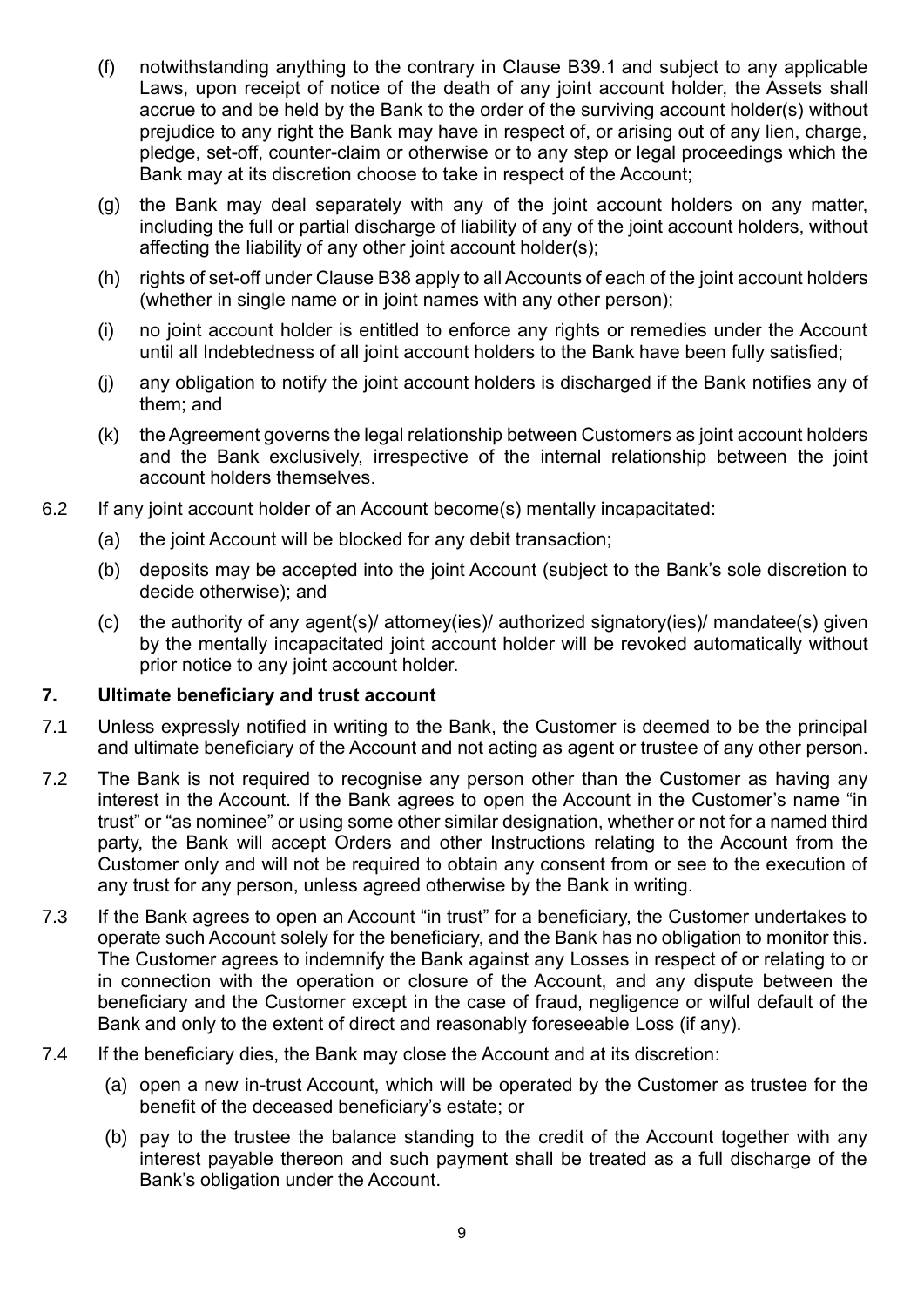- <span id="page-11-0"></span>7.5 Upon the death of the Customer, the Bank may do any of the following:
	- (a) if the Account has more than one trustee, the Bank is authorised to hold any Assets for the surviving trustee; or
	- (b) if the Account has no surviving trustee:
		- (i) if the beneficiary (being an individual) is 21 years old or older, the Bank will close the Account and release the Assets to the beneficiary; or
		- (ii) if the beneficiary (being an individual) is below 21 years old, the Bank will close the Account, release the Assets to the personal representative(s) of the Customer in accordance with the written Instructions of the personal representative(s) to be held in trust for the beneficiary.

Before the Bank agrees to take any of the actions referred to in this Clause [B7.5,](#page-11-0) the Bank may require the Customer's personal representative(s) to produce certain documents (including the death certificate) as stipulated by the Bank.

#### **8. Account statement and Transaction Records**

- 8.1 Unless the Bank is not required by Law to do so or otherwise requested by the Customer, a monthly statement for the Accounts and Transaction Records will be sent to the Customer's relevant correspondence address as recorded by the Bank.
- 8.2 The Customer must examine each statement and Transaction Record received and notify the Bank of any error or discrepancy within the timeframe stipulated or if not expressly stipulated, promptly and in the case of monthly statement, within 90 days of delivery. Unless any errors or discrepancies are so notified within such period, the statement and Transaction Record shall be deemed correct and shall be conclusive and binding upon the Customer (save for manifest error, fraud, or negligence on the part of the Bank or Bank Personnel).
- 8.3 The Bank may decide not to issue any statement if an Account is inactive or there have been no transactions since the previous statement.
- 8.4 Hold statements, hold mail and correspondence services are not available.

#### **9. Responsibilities for security**

- 9.1 The Customer must exercise reasonable care, take reasonable precaution and establish adequate controls and security arrangements including with Authorised Signatory(ies) to prevent unauthorised fund withdrawal or other misuse or forgery in relation to all Accounts and Services.
- 9.2 The Customer must notify the Bank immediately upon becoming aware of any actual or possible unauthorised use, misuse or forgery. The Bank does not assume any liability or responsibility to the Customer or any third party for the consequences arising out of or in connection with such actual or possible unauthorised use, misuse, or forgery save only for reasonably foreseeable Losses resulting directly from the fraud, negligence or wilful default of the Bank or Bank Personnel.
- 9.3 The Bank will never request Account details, PINs or other security codes. The Customer and the Authorised Signatory(ies) must not disclose the Account details, PIN or other security code if it receives such a request from anyone (even if that person is using the Bank's name and logo which appear to be genuine). The Customer and/or the Authorised Signatory(ies) must notify the Bank as soon as possible upon receipt of such request.

#### **10. Deposits**

10.1 Deposits of cash or cheques may be made: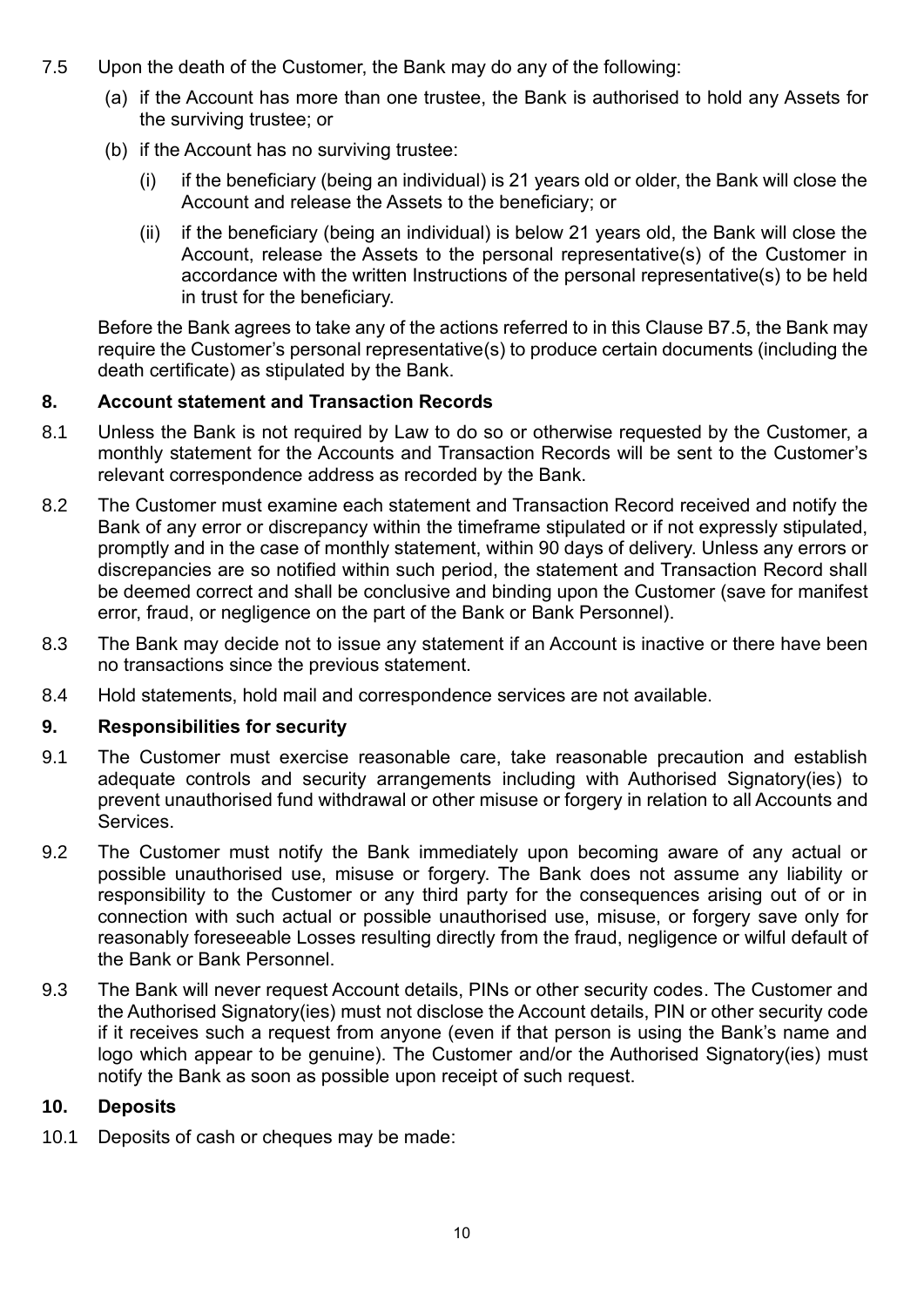- (a) at any Branch, together with a completed deposit form which will be acknowledged, with a transaction advice bearing terminal validation or authorisation by the relevant Bank Personnel; or
- (b) via ATM, by drop-in boxes at any Branch subject to any applicable requirements of the Bank.
- 10.2 Cheques may also be deposited by post, provided that it is properly crossed with the account number written on the reverse side. Cash should never be sent by post. The Customer agrees to bear all consequences of cash or any cheque being lost or delayed in transit.
- 10.3 Deposit slips are not valid receipts unless validated by the Bank's machine print or by the stamp and initial of the relevant Bank Personnel. If the amount indicated on the deposit slip differs from the Bank's cash count or actual amount of a cheque, in the absence of manifest error, the Bank's cash count or the cheque amount cleared is final and conclusive. Deposit slips are not documents of title.
- 10.4 The Bank reserves the right at its discretion to set a minimum or limit the deposit amount, or reject or return a deposit to the Customer. Dishonoured cheques may be returned by post to the Customer's last known address, at the Customer's own risk and expense.
- 10.5 All cheques or drafts accepted for deposit are subject to collection from the drawer, at the Bank's discretion. Drawings on such deposits may only be permitted following collection from the drawer, at the Bank's discretion.
- 10.6 Any cheques, drafts or Orders which are deposited and returned unpaid are null and void. The Customer is not entitled to interest on that deposit. The Bank may debit the Account in respect of such deposit, together with all applicable interest charges, any foreign exchange loss and other charges and expenses as described in the Bank Charges Schedule. For foreign currency cheques, interest will only accrue upon collection.
- 10.7 The Bank is entitled to debit from the Account any sum wrongly credited into that Account.
- 10.8 The Customer acknowledges that for deposit of a cheque or Order drawn on a financial institution outside of Hong Kong:
	- (a) clearance of that cheque or Order will depend on the Laws of the relevant jurisdiction; and
	- (b) the Bank is not responsible for the value given to that cheque or Order by the financial institution or any other Loss incurred by the Customer in connection with that cheque or Order.

#### **11. Withdrawals**

- 11.1 Withdrawals can be made at any Branch or through designated ATMs. Withdrawals will be in the currency of the Account or at the discretion of the Bank, in Hong Kong Dollar equivalent converted at such exchange rate as shall be determined by the Bank.
- 11.2 Any payments made by the Bank to a person producing a withdrawal or transfer form purporting to be duly signed by or on behalf of the Customer has the same effect as if made by the Customer personally, provided the Bank has acted in good faith.
- 11.3 The Bank reserves the right (at its discretion) to:
	- (a) impose a limit on the amounts that may be withdrawn;
	- (b) decline to act on any payment or withdrawal request even if there are sufficient funds in the Account, if:
		- (i) the signature on the Instruction is different from the specimen on the Bank's record or not drawn in accordance with the signature requirements prevailing at the time of presentation;
		- (ii) the cheque or Order is presented more than 6 months after date of issuance;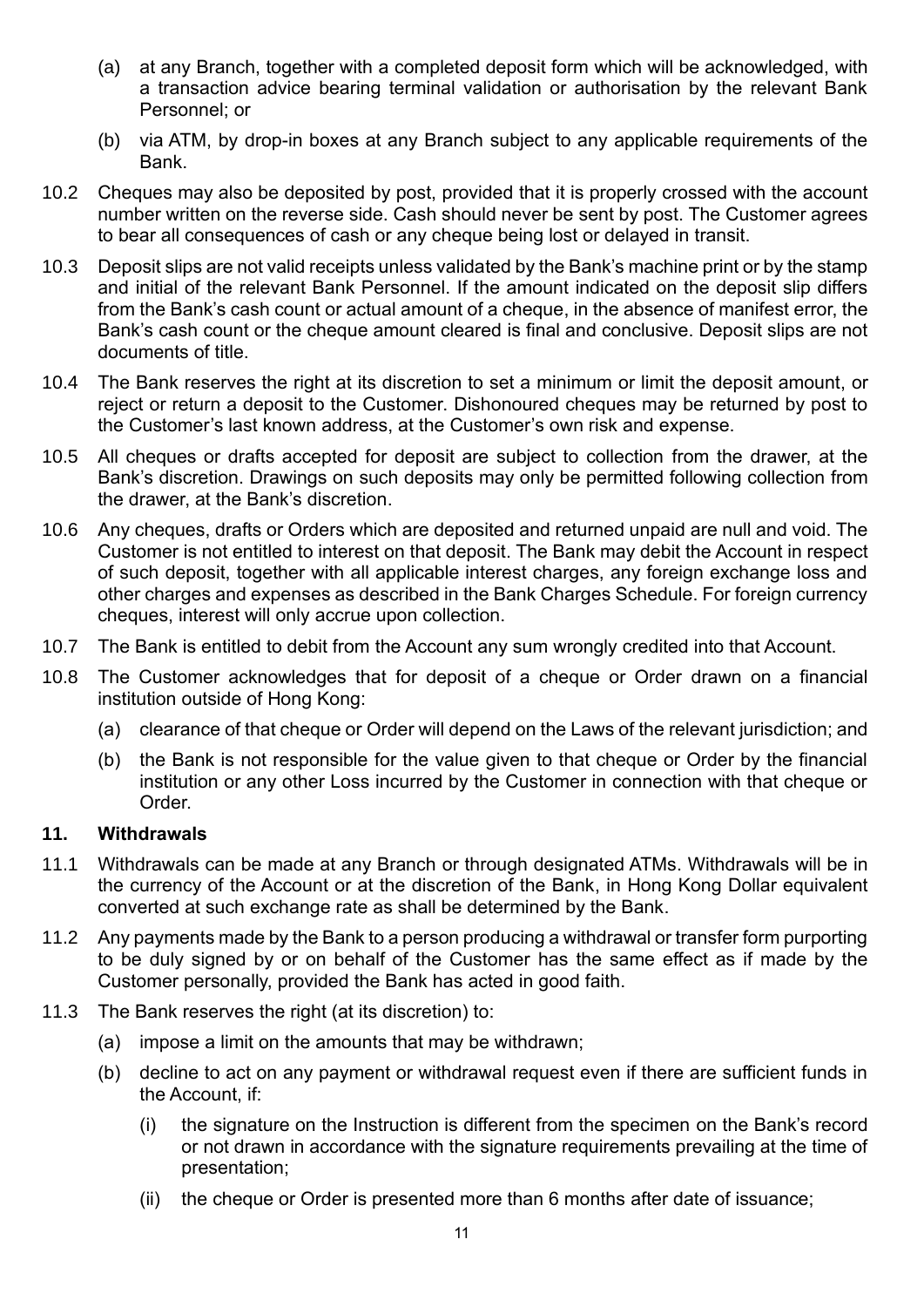- (iii) the Bank is obliged to comply with any applicable Laws or the Bank is served with a court order or other form of legal process requiring the Bank to freeze the Account or to disallow withdrawals; or
- (iv) funds in the Account have been earmarked by the Bank for any reason;
- (c) pay to the Customer any amount withdrawn by any of the following methods:
	- (i) cash payment;
	- (ii) a cheque or cashier's order drawn on the Bank;
	- (iii) a demand draft drawn on the Bank's correspondent;
	- (iv) a transfer to an account with any other financial institutions(s); or
	- (v) by such other means as the Bank thinks fit;
- (d) permit the Customer to draw against funds due to be credited to the Account and should the Account become overdrawn, the Customer must upon demand pay the overdrawn amount (including all charges and overdraft interest); and
- (e) decide on the order of payment if several Instructions are presented to the Bank for withdrawal simultaneously.
- 11.4 The Bank may approve or reject any payment Instructions or cheques drawn, by reference to the actual or projected account balance as at the transaction date.

#### **12. Fund transfer and bill payment services**

- 12.1 Transactions involving transfer of funds between Accounts and/or third parties (whether or not held by the Bank) can only be accepted if the necessary arrangements have been established by the Bank. Such fund transfer transactions, wherever practicable, will be processed on the same day, the next Bank Business Day or on another date as specified by the Customer subject to the consent of the Bank, which shall not be unreasonably withheld.
- 12.2 The Bank may set limitations on the transaction amount, payment recipient, frequency of use or other features for use of the fund transfer or bill payment services.

#### **13. Over the counter transactions**

The Customer is responsible for examining the transaction advice before leaving the counter to ensure that the transaction has been carried out correctly. Subsequent rectification of any error may not be possible and is subject to the Bank's discretion.

#### **14. Instructions**

- 14.1 The Customer or any Authorised Signatory may give Instructions to the Bank in English or Chinese and the Bank may accept any Instructions given:
	- (a) in writing and delivered in person or by post, courier, electronic mail or facsimile and, if a specimen chop was provided to the Bank, with the affixation of a chop which resembles the specimen chop provided to the Bank;
	- (b) orally through Phone Banking Services with the Customer's PIN or otherwise over the telephone or in person;
	- (c) electronically through any internet banking service made available by the Bank from time to time or otherwise via the internet; or
	- (d) through any other channel as prescribed by the Bank from time to time.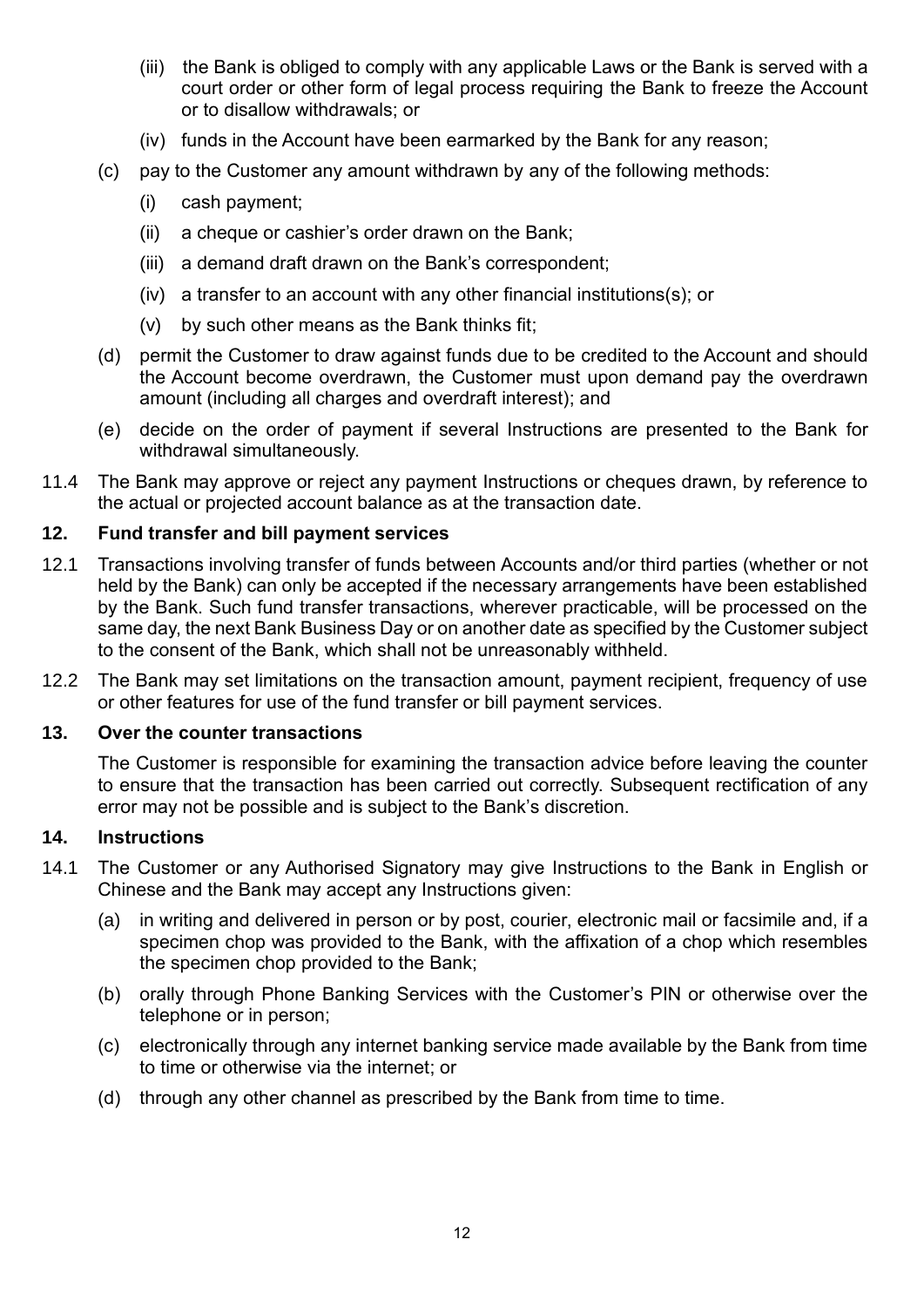- 14.2 All Instructions as understood and acted on by the Bank, shall be binding on the Customer whether given by the Customer or Authorised Signatory(ies) or by any other person purporting to be the Customer or Authorised Signatory(ies). Any Transaction effected pursuant to or as a result of an Instruction shall be binding on the Customer whether or not made by the Customer or with the Customer's authority, knowledge or consent.
- 14.3 Where Authorised Signatory(ies) are required to give Instructions jointly, the Bank is authorised (but not obliged) to accept and act, on Instructions given or purportedly given by any one of the Authorised Signatory(ies) even if the signing conditions require more than one person to give Instructions.
- 14.4 The Bank shall have no responsibility to assess the prudence or otherwise of any Instruction or to determine the authenticity of any Instruction or to verify the identity or authority of the person giving or purporting to give the Instruction.
- 14.5 All Instructions must comply with any pre-transaction, daily or other monetary limits, or such operating, procedural or other limits or requirements from time to time required by the Bank.
- 14.6 The Bank shall be entitled to act in accordance with its regular business practice and procedures and will only accept Instructions insofar as it considers practicable and reasonable to do so. The Bank may prescribe from time to time the telephone number through which any Telephone Instruction must be given or may require a PIN or such other details or security measures before the Customer can give any Remote Instruction.
- 14.7 The Bank shall be entitled at any time, at its discretion, to refuse to carry out any Instruction. The Bank in so refusing is not obliged to give any reason nor be held responsible for refusing to act on any Instructions. For the avoidance of doubt, for so long as any of the Customer's liabilities remain outstanding, the Bank reserves the right to decline any request by the Customer to withdraw any of the Customer's property which is held by the Customer or effect any Instruction.
- 14.8 Without limiting the generality of the Bank's right to refuse to carry out any Instruction, if the Bank is of the opinion that there are errors, ambiguities or conflict in the Instruction, the Bank shall be entitled to refuse to execute the Instruction until clarification is obtained or to construe and execute the Instruction in the manner in which it is perceived by the Bank, and the Bank may refuse to act on any Instruction that is inconsistent with any applicable Law to which the Bank is subject, and in doing so the Bank shall not be liable or have any responsibility of any kind for any Losses thereby incurred or suffered by the Customer.
- 14.9 If the Bank determines that any Instruction or other circumstances may expose or lead it (whether directly or indirectly) to suffer Loss or incur expense or prejudice the Bank's rights or interest, or damage or prejudice the Bank's credibility, reputation or standing, it has the right to refuse to carry out the Instruction, suspend the operation of any of the Accounts without notice to the Customer and without giving any reasons for so doing, and to require an indemnity from the Customer or any third party before allowing continued operation of the Accounts or complying with the Instruction, and in doing so the Bank shall not be liable or have any responsibility of any kind for any Losses thereby incurred or suffered by the Customer.
- 14.10 The Bank may set cut-off times (details are available on request) by which Instructions must be received in order for the Bank to process on the same day. If Instructions are received after the cut-off times or on a non Bank Business Day, the Instruction will be processed on the next Bank Business Day. If the Bank is to act on an Instruction before a deadline, the Customer must ensure that the Instructions are given before any cut-off times or if none are specified, reasonable time is given to the Bank to process the Instruction and to communicate to any relevant third parties. The Bank will not be liable for any failure by the Customer to meet the cut-off time or if the Instructions are not received within a reasonable time before the deadline.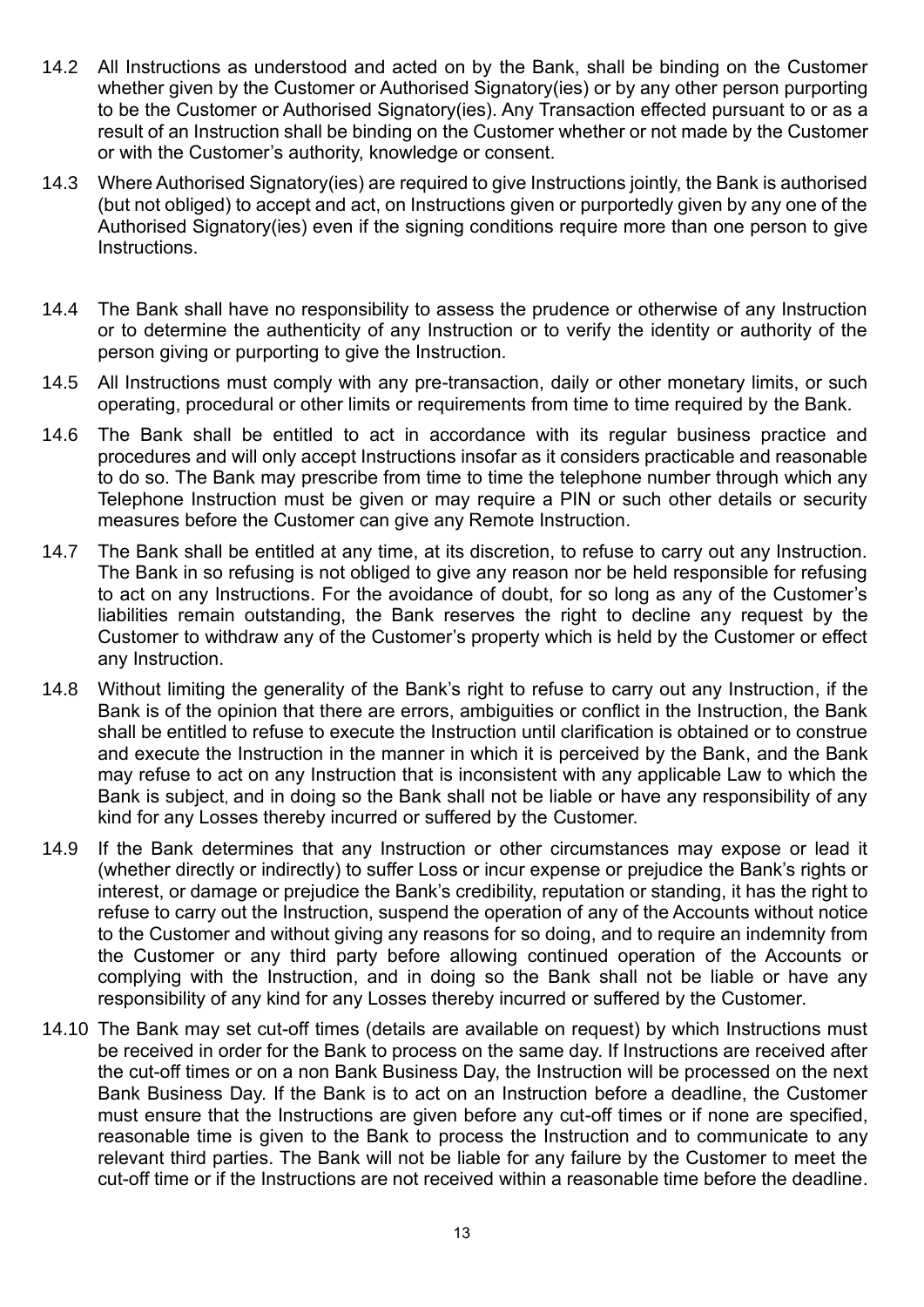- 14.11 Notwithstanding Clause [B17.2,](#page-16-0) the Bank may at its discretion act on an Instruction notwithstanding insufficiency of funds or lack of credit without prior notice to or approval of the Customer and the Customer shall be responsible for repaying any debit to the relevant Account (including any interest, fees and charges charged thereon by the Bank) as a result.
- 14.12 The Customer agrees that the Bank shall have no obligation or liability for carrying out Instructions if (despite reasonable efforts), the Instructions cannot reasonably be performed or completed by the Bank in full and on a timely basis. The Bank is entitled to effect partial performance of an Instruction without prior notice to or confirmation from the Customer.
- 14.13 The Customer acknowledges, accepts and agrees that (i) Remote Instructions are not secure communication channels and may be given by unauthorised persons and/or for dishonest purposes and (ii) giving Remote Instructions increases the risks of error, misunderstanding and/or conflict arising. The Customer is willing to accept such risks and agrees to be bound by the resulting Transaction, as understood and carried out by the Bank in good faith. The Customer acknowledges, agrees and/or undertakes that:
	- (a) the Bank shall have no liability or responsibility for errors or omission contained in any Remote Instruction, or any delay in receipt or execution or any non-receipt of a Remote Instruction, provided that the Bank has acted in good faith;
	- (b) the Bank shall not be liable for any Losses which the Customer may suffer in connection with the Bank acting in accordance with the Remote Instruction including any oral instruction of a person who is not the Customer or the Authorized Signatory(ies), or any facsimile instruction upon which one or more of the signatures may be forged or is otherwise unauthorised;
	- (c) the Bank shall be entitled at any time, at its absolute discretion, to require confirmation of Remote Instructions before carrying them out, or refuse to carry out any Remote Instruction;
	- (d) if the Bank gives a confirmation of any Remote Instruction (not being a Confirmation), the Customer must examine such confirmation and notify the Bank as soon as practicable but no later than within 1 Bank Business Day of its receipt of any error or discrepancy or unauthorized transaction. Unless notified within such period or there is manifest error, fraud or negligence by the Bank or Bank Personnel, such confirmation shall be deemed correct and conclusive evidence that the Transaction is authorised;
	- (e) a note made by any Bank Personnel of any oral Instruction shall be conclusive and binding evidence of such Instruction, provided that the Bank shall not be obliged to cause any Bank Personnel to make any note of any Instruction and the failure to make such note shall not affect the acceptance by the Bank of the oral Instruction;
	- (f) If any written confirmation of any Remote Instruction is given by the Customer to the Bank, it must be clearly marked: "Confirmation only-do not duplicate". If any confirmation is not clearly marked in this way, the Bank will not be liable for any consequences, including for any Losses if an Instruction is executed more than once; and
	- (g) the Customer should ensure that any facsimile is sent to the correct facsimile number of the Bank as advised by the Bank from time to time and the Bank shall have no liability for any claim or Loss in relation to any failure on the Customer's part to do so.

#### **15 Value date**

The Bank may, at its discretion, determine the effective value date in respect of every Transaction.

#### **16 Payment of interest and interest rates**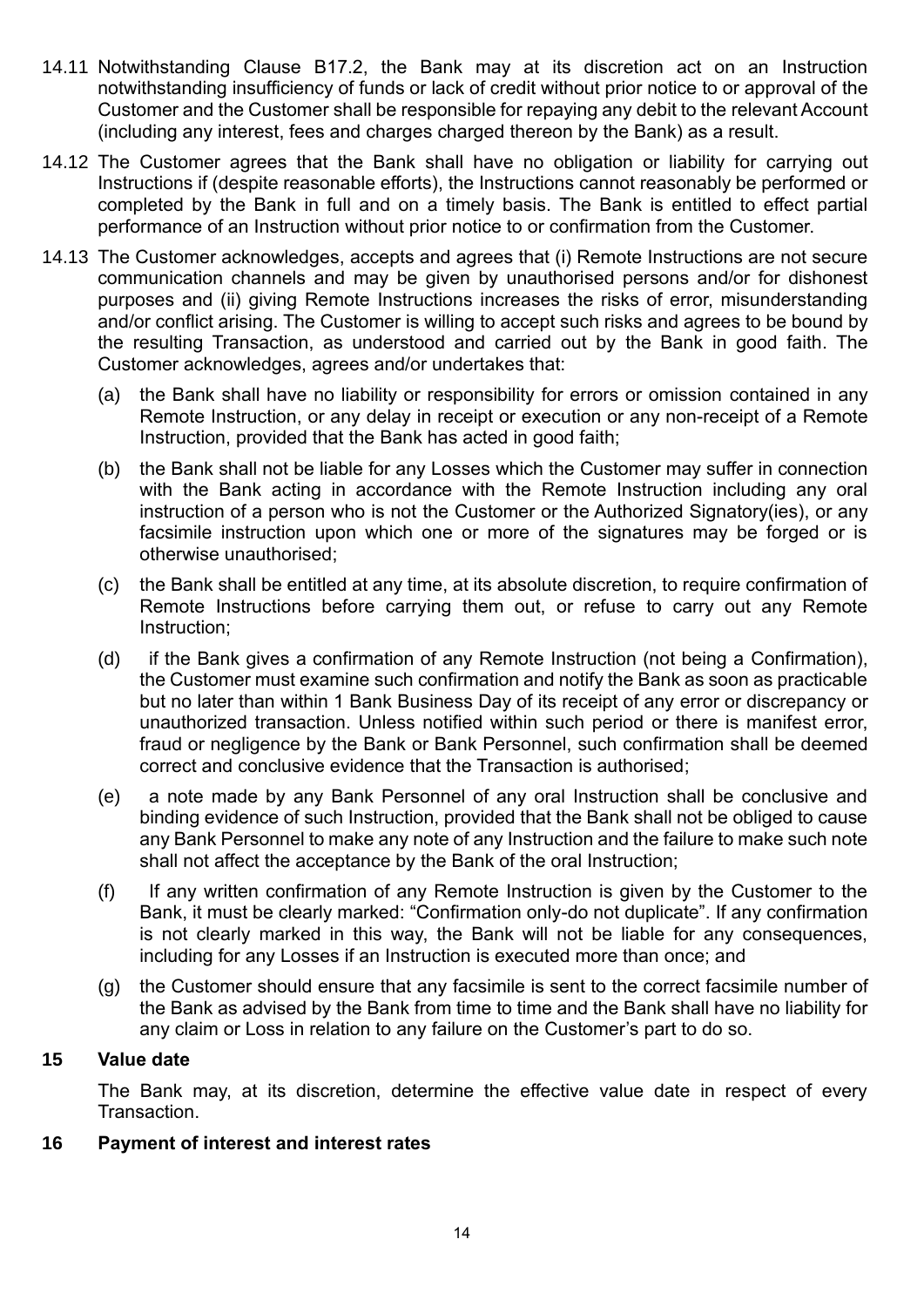- 16.1 **Interest (which will be rounded up to the nearest currency unit or fractional unit, at the Bank's discretion) accrues daily on the balance of all interest bearing Accounts. The rate and basis of calculation is at the Bank's discretion. Details are available by enquiry at Branches or via the Customer Service Hotline. Interest will only accrue on funds which have been successfully credited for value to an Account. Interest due shall be credited to the relevant Account at intervals determined by the Bank from time to time. If an interest bearing Account is closed during an interest period, interest will be paid up to but excluding the day of account closure.**
- 16.2 The Bank reserves the right to (at its discretion) pay a lower rate of interest or no interest in respect of an interest bearing Account in circumstances prescribed by the Bank from time to time.

#### **17 Insufficient funds**

- 17.1 The Customer must ensure an Account has funds sufficient for the Customer to perform its obligations and for the purpose of giving and receiving Instructions and Orders.
- <span id="page-16-0"></span>17.2 Unless the Bank has approved Facilities or otherwise permits an overdraft at its discretion, no Transaction will be carried out if the funds held in the Account (together with any available credit facilities) are insufficient and the Bank shall not be liable for any consequences resulting from delay in or non-implementation thereof.
- 17.3 Cheques and auto-debits drawn on the Account may at the Bank's discretion be paid notwithstanding that there may be insufficient funds in the Account.

#### <span id="page-16-1"></span>**18 Overdrawn Accounts**

- 18.1 The Bank will consider an Account overdrawn if it is overdrawn at the end of a Bank Business Day. Interest and charges in accordance with the Bank Charges Schedule shall be payable unless otherwise stipulated by the Bank.
- 18.2 Overdrafts are not allowed on Savings Accounts.
- 18.3 The Bank is not under any obligation to transfer funds from any other Account to the overdrawn Account in order to repay the overdrawn amount or to effect a Transaction on the Account.
- <span id="page-16-2"></span>18.4 The Customer shall repay the Bank upon demand any overdraft on any Account, including any overdraft approved or permitted under Clauses [B17.2](#page-16-0) and B17.3, and all advances, loans or other financial accommodation, together with interest and charges thereon.

#### **19 Foreign exchange transactions**

- 19.1 The Bank shall only accept Instructions for currency exchange transactions for such currencies as the Bank may specify from time to time.
- 19.2 The actual exchange rates for currency exchange transactions will be determined by the Bank at the time such transactions are effected. Exchange rates are available by enquiry at Branches or via the Customer Service Hotline.
- 19.3 Foreign exchange involves risk. For dealings in Investments and for cash settlement in currencies other than the base currencies of any Account, the Customer acknowledges that there may be profits or losses arising as a result of exchange rate fluctuations which shall be entirely for the Customer's account and risk.
- 19.4 The Customer acknowledges that, in relation to any order watching services on foreign exchange transactions: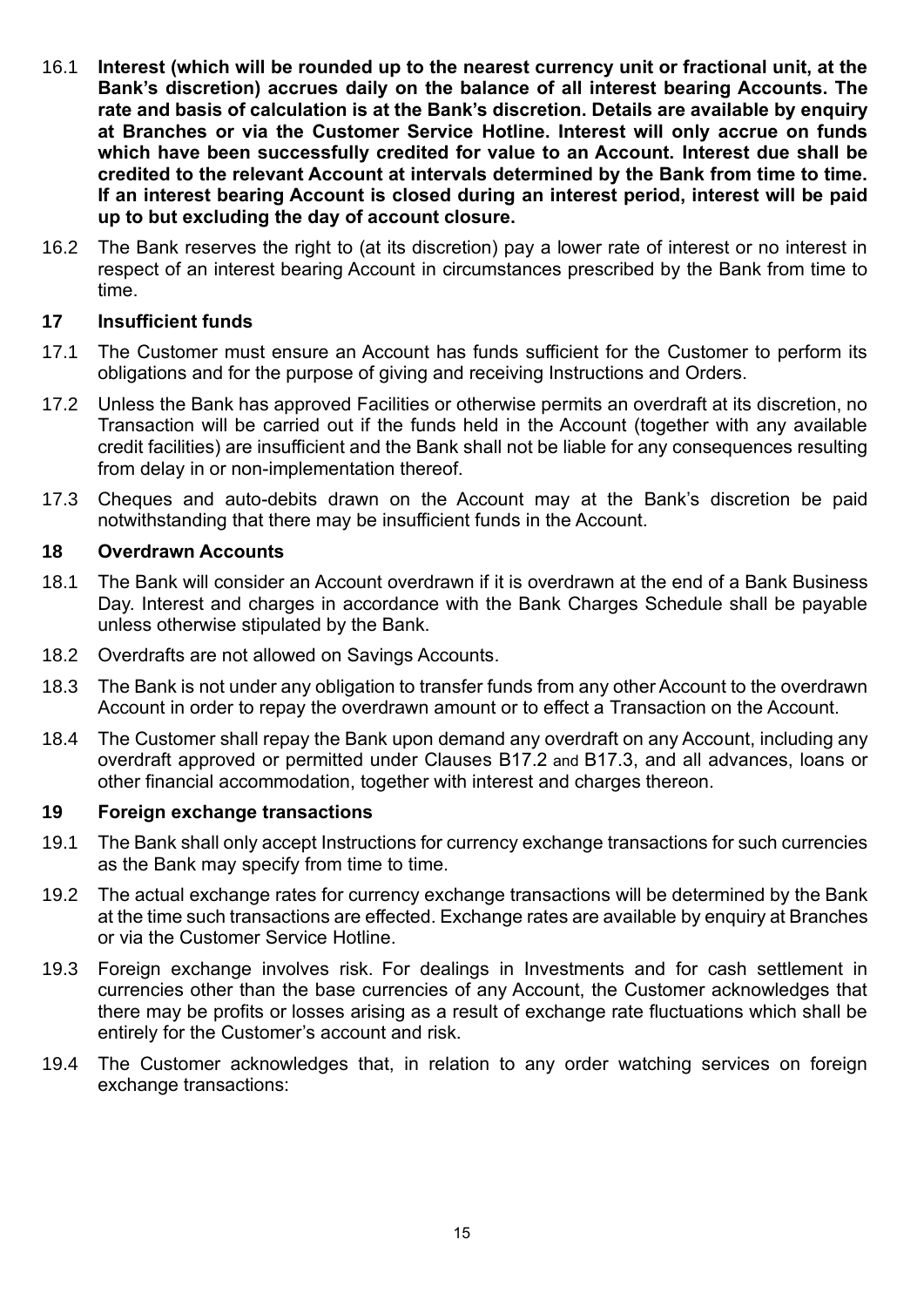- (a) the Customer may from time to time provide the Bank with any Instruction for any foreign exchange transaction (on a spot basis) to be concluded at a certain currency exchange rate set by the Customer (the "**Specified Rate**"). Unless otherwise agreed, each such Instruction received by the Bank will only be available for execution after it has been accepted by the Bank as a foreign exchange order for such purpose (the "**FX Order**"). Such FX Order will remain open for execution unless and until (i) the expiry of the FX Order Good-Till-date or (ii) the Bank receives the Customer's Instruction for its amendment or cancellation and informs the Customer of its due amendment or cancellation, whichever is earlier;
- (b) the FX Order will be conclusive and binding on the Customer upon the Customer's placement of the FX Order (whether in writing or over the phone) but is subject to final execution and acceptance by the Bank as confirmed orally or in writing;
- (c) execution of any FX Order at the Specified Rate cannot be guaranteed due to the possibility of unexpected market fluctuations. The Bank shall not be liable for any unsuccessful execution or any delay in the execution of the FX Order by the Bank. Executed FX Orders will be settled on no later than the next Bank Business Day following the FX Order execution day. Settlement risk involved as a result of crossborder and/or cross-time zone nature of foreign exchange transactions and other circumstances is beyond the Bank's control;
- (d) unless the Customer submits a cancellation / amendment request (written or by phone) which is validly accepted by the Bank (as confirmed orally or in writing), the Customer cannot cancel / amend any FX Order placed. The Customer shall indemnify the Bank on demand for all costs, charges, loss and damages incurred by the Bank in unwinding any valid FX Order placed;
- (e) charges specified in the FX Order Watching Service Form by reference to basis points will be incurred and paid to the Bank for each executed FX Order. This will be charged against the FX Order executed price;
- (f) upon acceptance of a FX Order and while it is outstanding, the Bank is authorised to hold sufficient funds from any of the Accounts equivalent to 100% of the transaction amount plus all the applicable fees and charges which would be required to settle the FX Order. If the FX Order is executed, the Bank may apply such amount in satisfaction of the transaction amount plus all the applicable fees and charges on the settlement date. Funds will be released 2 Bank Business Days after (i) the order Good-Till-date or (ii) the Bank receives the Customer's Instruction for amendment or cancellation of FX Order and informs the Customer of its due amendment or cancellation, whichever is earlier. In the event of insufficient funds in the Account to cover the full amount of any executed transaction due to any reason whatsoever, the Bank may at any time and without prior notice to the Customer reject the FX Order or reverse the transaction so executed. If the Bank acts on the FX Order, the Customer agrees to fully indemnify the Bank against all costs, charges, loss and damages incurred by the Bank as a result of acting on the FX Order;
- (g) Notwithstanding Clauses B19.4 (a) to (c) above, the Bank may follow market practice and conditions and conduct transactions with or for the Customer on any FX Order in any foreign exchange market and in a manner acceptable to the Bank;
- (h) The Bank or any financial institution in the group to which the Bank belongs or any of their employees or representatives may trade in foreign exchange on its or his own account or take the opposite position or be the counterparty to any of the Customer's FX Orders or foreign exchange contracts;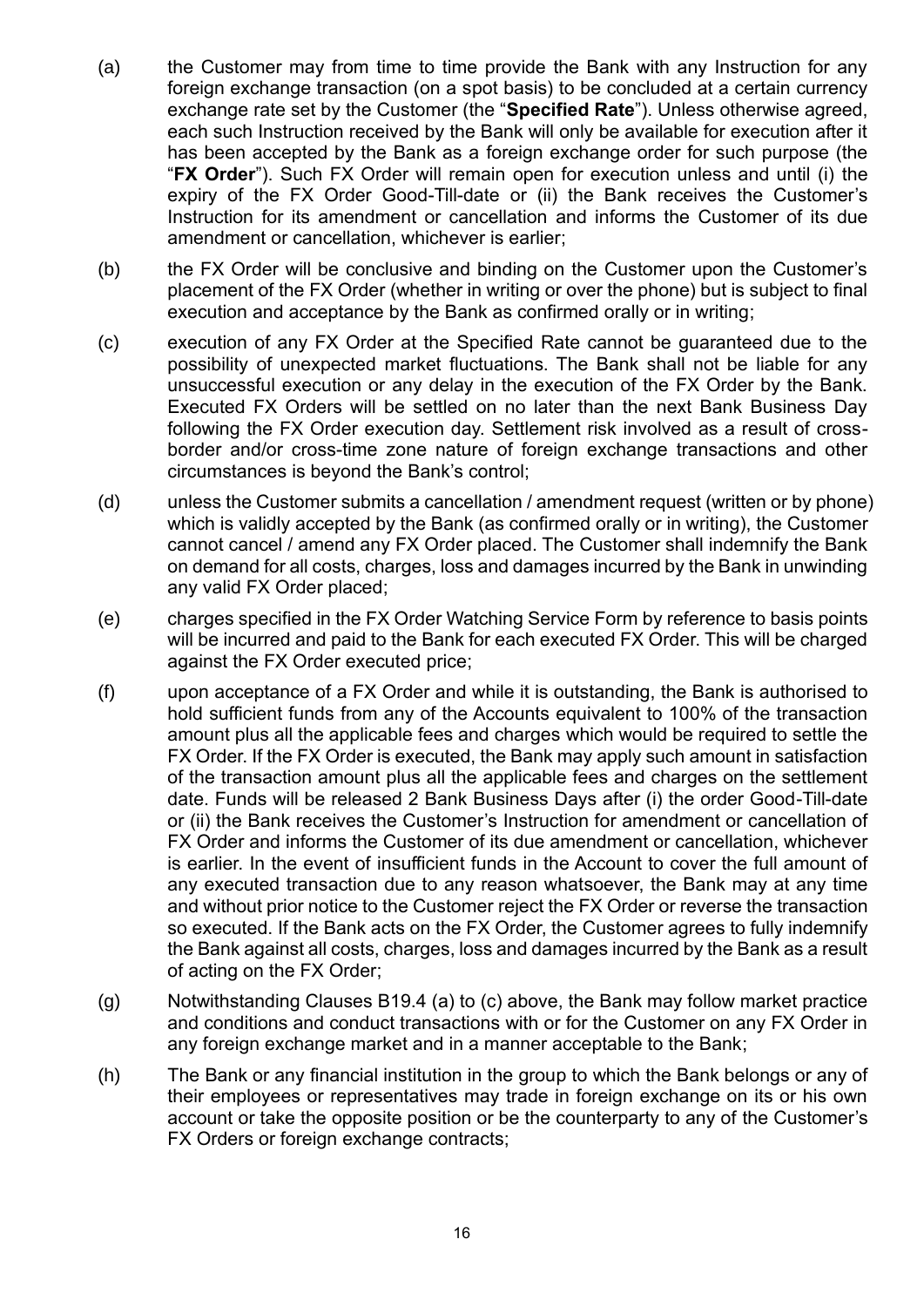- (i) the Bank is acting as principal and not as the Customer's advisor or agent. The Bank does not give to the Customer any investment advice, assurance or guarantee regarding any expected outcome of any FX Order; and
- (j) the judgment and decision with respect to any FX Order is made by the Customer independently. The Customer has not received and/or relied on any representation, warranty, undertaking or information from the Bank and/ or any of the Bank's Personnel in respect of any foreign currency transaction risks.

#### **20 Issue of demand drafts or cashier's orders**

- 20.1 Any demand draft or cashier's order requested by the Customer may be collected personally by the Customer or a person authorised by the Customer under the specified application form or an authorisation letter duly signed by the Customer.
- 20.2 Any request for amendment, stop payment, cancellation or refund of a demand draft or cashier's order is subject to the Bank's discretion and to such conditions and fees as the Bank may determine.

#### **21 Bank charges and fees**

- <span id="page-18-0"></span>21.1 The Customer shall pay to the Bank all fees, applicable charges, commissions, brokerage and any other service charges (including related custodian charges or negative interest) as shown in the Bank Charges Schedule (or as notified by the Bank from time to time) and any reasonable expenses incurred by the Bank in connection with the Accounts, Transactions, Services and/or the Agreement.
- <span id="page-18-1"></span>21.2 In the event that there is any Tax, fee (including transaction fees imposed by the Exchange or regulatory bodies), stamp duty, charge or cost to be paid, withheld or deducted in respect of a Transaction (for entering into the Transaction or as a result of any payment or delivery made under the Transaction) as required by applicable Laws, such amounts will be withheld or deducted from, or charged to, the Customer and the Bank shall have the right to withhold or deduct the same from any amount payable under the Transaction.
- 21.3 The Bank is entitled at any time and without prior notice to the Customer to debit the Account with all sums payable by the Customer (including those under Clauses [B21.1](#page-18-0) and [B21.2\)](#page-18-1). Any delay in debiting the Account due to insufficient funds does not constitute a waiver or otherwise affect the Bank's rights under the Agreement. If the debiting of the Account results in the Account becoming overdrawn, interest and charges thereon in accordance with the Bank Charges Schedule shall be payable unless otherwise stipulated by the Bank.
- 21.4 Under insolvency Law, a person may demand the refund of a payment the Bank has received. To the extent the Bank is obliged to do so or it agrees to make a refund, the Bank may treat the original payment as if it had not been made. The Bank is then entitled to its rights against the Customer as if the payment had never been made.

#### **22 Collection costs**

The Bank may take reasonable actions to enforce any provision of the Agreement including employing lawyers and/or third party debt collection agents to collect any sums the Customer owes the Bank with advance written notice to the Customer. The Customer shall indemnify the Bank on demand for all reasonable legal and other costs and expenses reasonably incurred.

#### **23 Rebate and commission**

23.1 The Bank may receive, either directly or indirectly, remunerations, commissions, retrocession fees, monetary or other non-monetary benefits from third parties (including any Affiliates) in connection with any Account, Services and/or Transactions. The nature, amount and method of calculating these remunerations, commissions, retrocession fees, monetary or other nonmonetary benefits may vary over time, depending on the third parties and/or Transactions.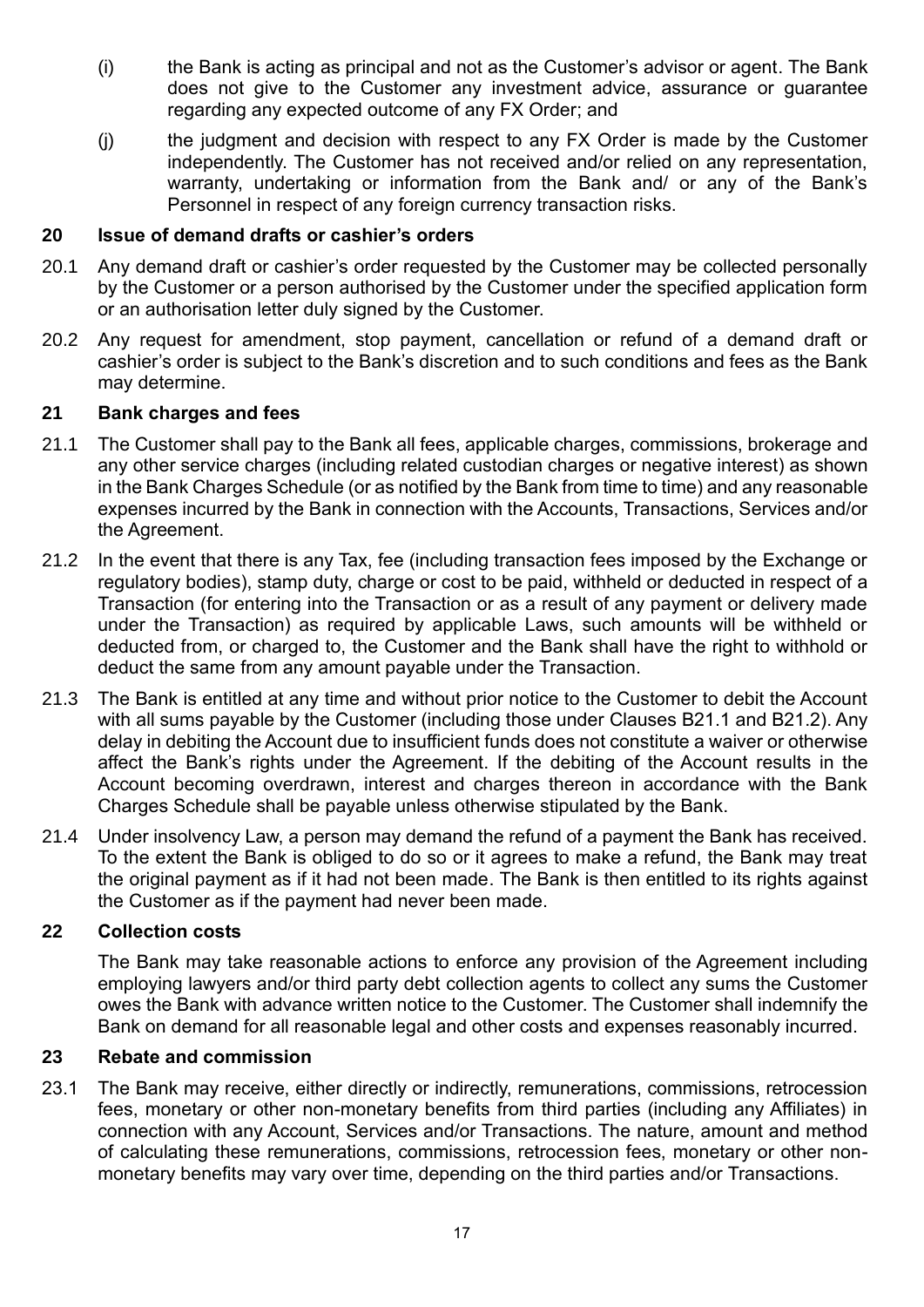- 23.2 The Bank or any Affiliates may receive certain monetary and non-monetary benefits from the product issuer for distribution of an investment product. The Bank may also receive monetary benefit from distributing its own investment products. When the Bank distributes investment products issued by an Affiliate, the Bank may not explicitly receive monetary benefits for doing so, but the Bank and/or any Affiliate may nevertheless benefit indirectly from the origination and distribution. Accordingly, the benefits which might be received by the Bank include: (i) nonexplicit monetary benefits for distributing an investment product which is issued by the Bank or any Affiliate; (ii) monetary benefits which are not quantifiable prior to or at the point of sale such as trailer fees and rebates; (iii) retrocession fees; and (iv) non-monetary benefits such as research and advisory services, market analysis, portfolio analysis, training and seminars. The Customer hereby consents to the Bank receiving such remunerations, commissions, retrocession fees, monetary or other non-monetary benefits.
- 23.3 The Bank may offer benefits and/or advantages to any person in connection with the Accounts, Transactions, Services and the Agreement.

#### **24 Right to withhold payments**

- 24.1 Any sum payable by the Bank to the Customer is subject to all applicable Law, including any Tax requirement, foreign exchange restriction or control.
- 24.2 The Customer agrees and acknowledges that the Bank:
	- (a) may perform, or cause to be performed, withholding of any monies payable to the Customer, deposit any such monies into a sundry or other account and/or retain such monies pending determination of the applicability of such Tax requirement, foreign exchange restriction or control; and
	- (b) shall not be liable for any Tax, gross-up or similar charges payable in connection with any Transaction and the Bank is authorised to deduct or withhold, without notice to the Customer, any amount of Tax deducted from any payments, interest, dividends or any other amounts whatsoever payable to the Customer and pay such amounts to the relevant tax authorities.
- 24.3 The Bank is not liable for any Losses that may be incurred by reason of such withholding, retention or deposit.

#### **25 Recording and document retention**

- 25.1 Further to the Data Policy Notice, and subject to any applicable Law, the Customer consents to the Bank:
	- (a) recording all telephone calls, oral Instructions and electronic mail communication from the Customer and any Authorised Signatory to the Bank; and
	- (b) videotaping or recording them on camera at terminals or other facilities through which Instructions are given.
- 25.2 The Bank may, but is not required to, inform the Customer or any Authorised Signatory on each occasion that it makes such a recording. All such recordings are the property of the Bank and are collected for the purpose of being, and are agreed by the Customer to be, conclusive evidence of the Instructions, information and/or content. The Customer undertakes, represents and warrants that the Customer has notified, and obtained the consent of its Authorised Signatory(ies) to the recording process described at Clause B25.1 above. All such recordings shall be admissible in evidence in any proceedings and the Customer agrees not to challenge or dispute the admissibility, reliability, accuracy or authenticity of the contents merely on the basis that such recordings were incorporated and/or set out in electronic form or are produced or were the output of a computer system, and the Customer waives any right (if any) to so object.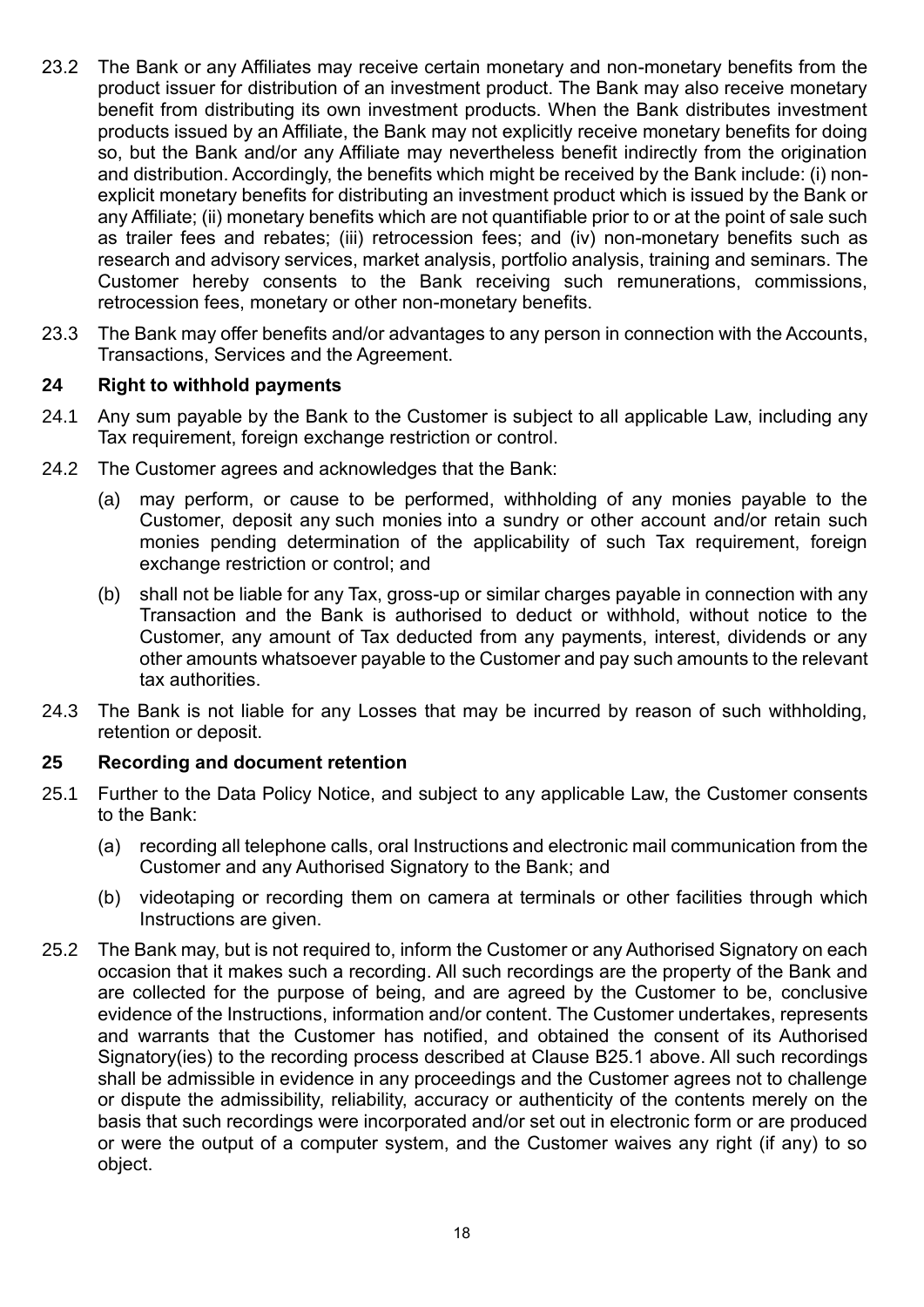25.3 The Bank may set retention periods after which originals may be destroyed. Microfilm or other imaged copies may be taken and retained in place of the original documents and such imaged versions are regarded as of equivalent authenticity and effect as the originals. Consistent with the Data Policy Notice, the Bank will only keep data for as long as is reasonably required for the purpose for which it was collected.

#### **26 Suggestions and complaints**

The Customer can call the Customer Service Hotline or write to the Bank regarding any suggestions or complaints. Complaints will be dealt with according to the Bank's complaint handling procedure.

#### **27 Communication to Customers**

- 27.1 Any notice or communication to the Customer may be given in writing or orally. If in writing, it may be delivered personally, or by post, courier, facsimile, SMS or electronic mail to the last known address, number or electronic mail details or to such other address, number or electronic mail details as the Customer may have notified the Bank in writing or by other electronic means or by publication in daily newspapers, or posted at any Branch, ATM or on the Bank's website and will be deemed to be given or made or received:
	- (a) if sent by facsimile, at the time shown on the transmission report as being successfully sent;
	- (b) if delivered personally, at the time left at the relevant address;
	- (c) if sent by post in Hong Kong, 2 days after posting (notwithstanding that it may be returned through the post office undelivered);
	- (d) if sent by post outside Hong Kong, 7 days after posting (notwithstanding that it may be returned through the post office undelivered);
	- (e) if sent by registered mail or courier, on the date it is delivered or delivery is attempted (notwithstanding that it is undelivered or returned undelivered);
	- (f) if sent by electronic mail or SMS, at the time of delivery from the Bank's electronic messaging system (notwithstanding that it was not successfully delivered);
	- (g) if delivered via other electronic means, 24 hours after the Bank sends it (notwithstanding that it was not successfully delivered);
	- (h) if published in daily newspapers, posted at any Branch, ATM or on the Bank's website, at the time of publication or posting; and
	- (i) If orally, when given to the Customer or person authorised to accept such notice or communication.
- 27.2 If any communication sent to the Customer is returned to the Bank or if the Bank is otherwise notified that any particular means of communication is no longer effective, subject to applicable Laws, the Bank may at its sole discretion cease to use such means of communication until the Customer has updated the relevant contact information. In particular, the Bank may cease to send any statement to any address of the Customer upon receiving any returned mail from such address.

#### **28 Communication to the Bank**

Any notice or communication to the Bank must be in English or Chinese and may only be given in writing at its address notified to the Customer and shall be deemed to be given or made or received only on the day of actual receipt by the Bank, and the burden of proving receipt will be on the Customer.

#### **29 Notifications**

29.1 The Customer undertakes to promptly notify the Bank in writing: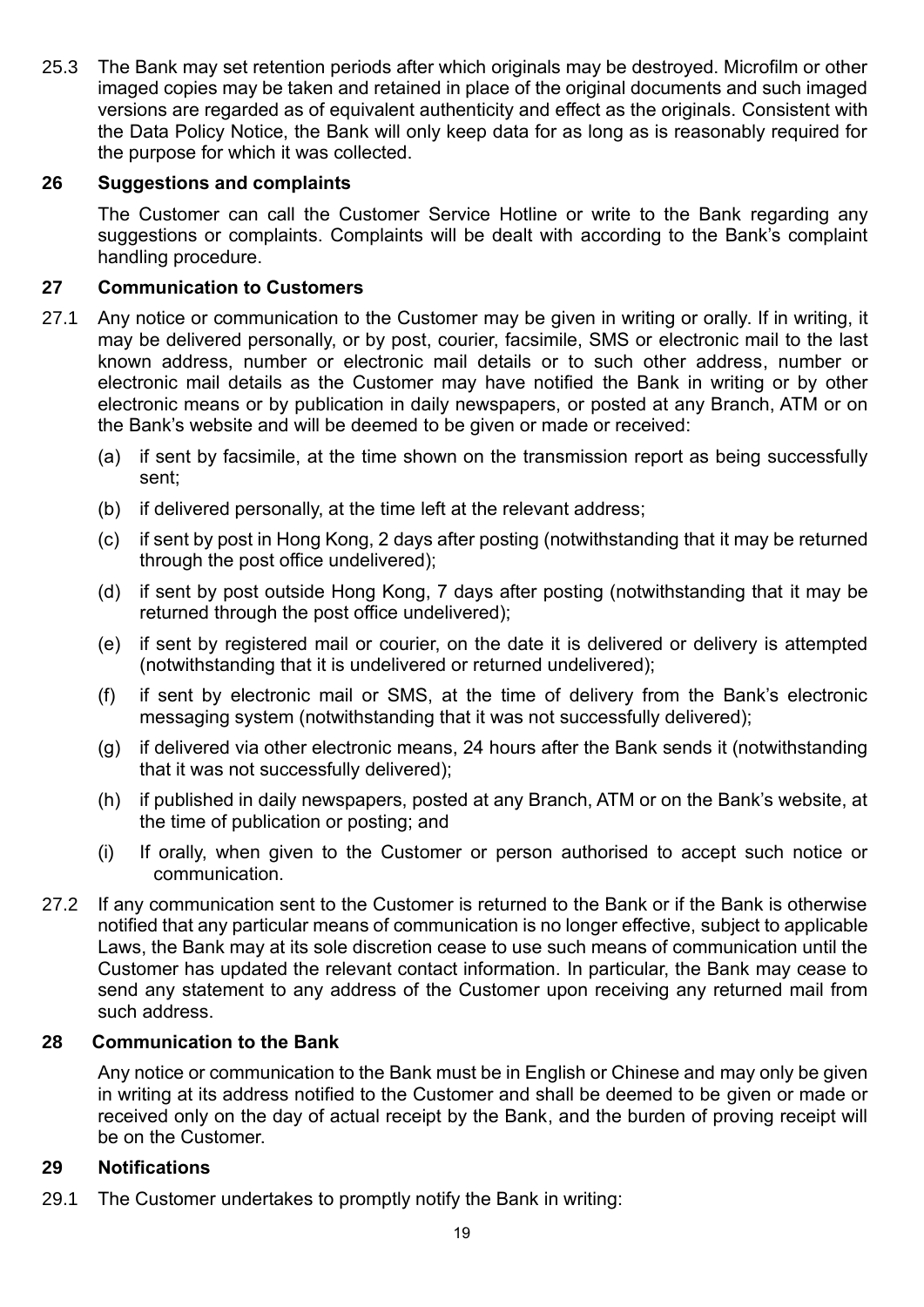- (a) if any of the representations and warranties in clause B43 are no longer accurate or complete;
- (b) of any change to the information provided to the Bank including:
	- (i) the beneficial ownership of the Assets;
	- (ii) change in citizenship, residency, tax residency, address(es) on record, telephone, facsimile or mobile number, electronic mail addresses or marital status;
	- (iii) renewal of passport or change in other identity document (such as the Hong Kong identity card) including any change in passport or identity document number or name;
	- (iv) the Authorised Signatory(ies) or signing requirements in respect of the Account;
	- (v) (if the Customer is acting as trustee) change of trustee(s), settlor(s), grantor(s), protector(s), enforcer(s) or beneficiary(ies) of the trust; and
	- (vi) (if the Customer is a corporate or Unincorporated Entity) change in its constitutional documents, shareholder(s), partner(s), director(s), company secretary or nature of business;
- (c) in the event any order or warrant is issued against the Customer or any of the Customer's assets under any applicable anti-money laundering Laws and counterterrorist financing Laws, including Drug Trafficking (Recovery of Proceeds) Ordinance (Cap. 405 of the Laws of Hong Kong), Organised and Serious Crimes Ordinance (Cap. 455 of the Laws of Hong Kong) or the United Nations (Anti-Terrorism Measures) Ordinance (Cap. 575 of the Laws of Hong Kong).
- 29.2 The Bank undertakes to notify the Customer in writing in the event of any material change to its name, address, licensing status with the SFC (including the types of regulated activities for which it is licensed and its CE number), the nature of services provided or available to the Customer under the Agreement, or the remuneration to be paid (and the basis for payment) by the Customer to the Bank under the Agreement.

#### **30 Change in status**

- 30.1 The Customer's obligations and liability under the Agreement shall continue to be in full force and effect and be binding on the Customer notwithstanding:
	- (a) (in the case of individuals) the Customer's death, incapacity (whether mental incapacity or otherwise), bankruptcy or other legal disability;
	- (b) (in the case of a corporation) the Customer's winding up, insolvency, dissolution or other legal disability or any change by amalgamation, reconstruction or otherwise which may be made to the Customer's constitution;
	- (c) (in the case of Unincorporated Entity) any change in the partnership's name, structure, membership, partnership deed (or other constitutional documents) or in the partners, in each case whether due to death, bankruptcy, retirement, expulsion, admission of new partners, cessation of business or otherwise; and
	- (d) any change by amalgamation, reconstruction or otherwise which may be made to the constitution of the Bank and any sale of all or any part of the Bank's undertaking and assets to another person.
- **31 Loss of seal / chop**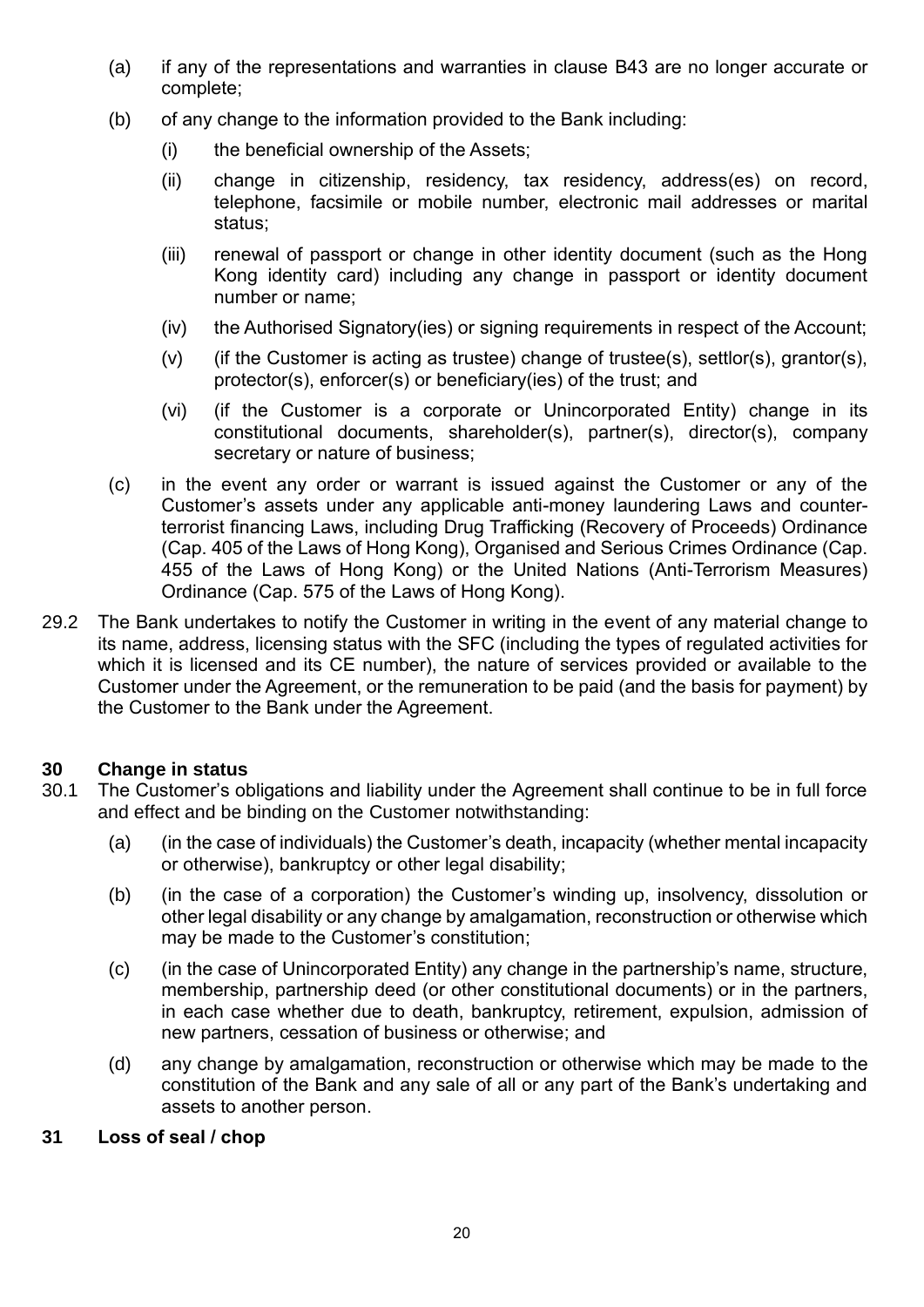If a seal or chop used for operating any Account is lost or stolen, the Customer must immediately notify the Bank in writing or through such other channel as the Bank may prescribe from time to time. The Bank is not liable for any Losses suffered by the Customer arising from a payment or Transaction effected prior to receiving such notification.

#### **32 Anti-money laundering and sanctions**

- 32.1 Notwithstanding any other provision of the Agreement to the contrary, the Bank is not obliged to do or omit to do anything if it would, or might in the Bank's reasonable opinion, constitute a breach of any anti-money laundering, counter-terrorism financing or economic or trade sanctions Laws applicable to the Bank.
- 32.2 The Customer must provide the Bank upon request with all documents and information as reasonably required by the Bank from time to time in order for the Bank to comply with any anti-money laundering, counter-terrorism financing or economic or trade sanctions Laws or other laws, Regulations and policies or ongoing customer due diligence requirements, policies or regulations applicable to the Bank.
- 32.3 The Bank reserves the right (at its discretion) to request the Customer to produce identification documents, such as Hong Kong Identity Card, for the purpose of identity verification before processing any Instruction.
- 32.4 The Customer will cooperate fully in respect of any enquiry that the Bank may make for the purposes of compliance with any applicable Law and/or any other reporting and/or withholding requirements including promptly providing all relevant information, details and/or documents as may be necessary.
- 32.5 The Customer agrees:
	- (a) to exercise its rights and perform its obligations under the Agreement in accordance with all applicable anti-money laundering, counter-terrorism financing and economic and trade sanctions Laws; and
	- (b) that the Bank may block a Transaction, if the Customer or any other person or entity in connection with the Transaction becomes a sanctioned person or entity, or upon the occurrence of a match on the Bank's sanction filters and that this may cause a Transaction to be delayed or cancelled.

#### **33 Reliability of information**

Information including but not limited to interest rate, exchange rate, stock price and product information quoted by the Bank through any channels is indicative and for reference only. The actual rate or price applicable shall be as determined or quoted at the time the Transaction is entered into.

#### **34 Bank's records conclusive**

Subject to Clause B8.2, a statement or certificate in writing signed by the Bank or any person nominated by the Bank or any computer generated statement of the Bank (in the absence of manifest error) is final and conclusive as to the status of the Account, including any amount due to the Bank.

#### **35 Dormant Accounts**

- 35.1 The Bank may consider an Account to be dormant if no transaction is initiated by the Customer for such period as determined by the Bank from time to time.
- 35.2 The Bank may cease to pay interest and/or impose a charge on dormant Accounts. The Bank will give 14 days' prior notice to the Customer when a charge accrues on a dormant Account for the first time, and advise the Customer of the amount of such charges and what can be done to avoid such charges or where the Customer can obtain such information.

#### **36 Tax**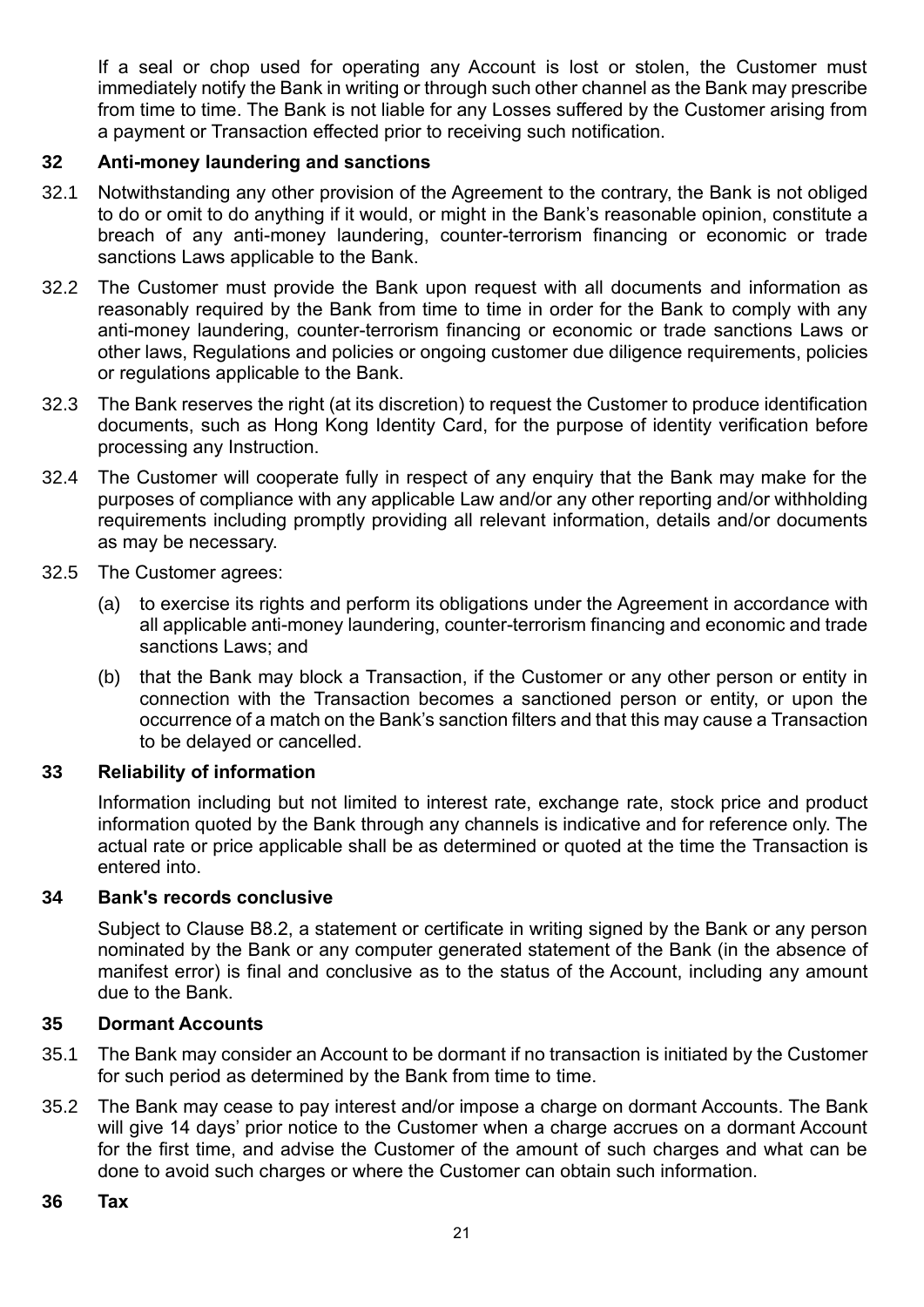The Customer agrees to be bound by the terms relating to tax reporting, withholding and associated requirements specified in the "Tax Requirements Notice" from time to time issued by the Bank, which are incorporated by reference into and shall form part of the Agreement. A copy of the "Tax Requirements Notice" is available on request at any Branch or from the Bank's website [\(www.dbs.com.hk\)](http://www.dbs.com.hk/).

#### **37 Delegation**

- 37.1 The Bank reserves the right to appoint any other person(s) (whether in Hong Kong or elsewhere) as its Nominee, broker or Agent to perform any Services. The Bank may delegate any of its powers under the Agreement to such person to be carried out in accordance with market practice and the normal dealing and operational practices of such person. The Bank will exercise reasonable care in the selection of such person. The Bank assumes no liability or responsibility to the Customer or any third party for the acts or omissions of such person except for any Losses that are reasonably foreseeable and a direct result of the fraud, negligence or wilful default of the Bank or Bank Personnel.
- 37.2 In connection with the provision of Services to the Customer, the Bank is authorised to disclose information about the Customer or any Account to any person to whom it delegates its powers to.

#### <span id="page-23-0"></span>**38 Set-off right and lien**

- 38.1 In addition to all other rights and remedies available to the Bank and without prejudice to any lien, guarantee, mortgage or other security (now existing or established at a later date), the Bank may at any time without notice (whether before or after demand), liquidate any of the Customer's Assets and set-off, combine, consolidate or merge any balances standing to the credit of any Account (whether subject to notice or not and whether matured or not) and any other obligation of the Bank owed to the Customer towards the reduction and/or satisfaction of of any liability owed by or on behalf of the Customer (whether or not monetary or financial value can be attributed to such liability at the relevant time), including (without limitation) any of any Indebtedness whether such Indebtedness be present or future, actual or contingent, joint or several, primary or collateral, accrued or not and notwithstanding whether or not the credit balances and the Indebtedness are in the same currency and the Bank is authorised to effect (or request the effecting of) any necessary transfers and currency exchanges at such exchange rate as shall be determined by the Bank.
- 38.2 The Bank will notify the Customer promptly of any such set-off, combination, consolidation or merger where practicable, but failure to do so or any delay in doing so does not invalidate the Bank's exercise of such right.
- 38.3 In consideration of the Bank agreeing to or continuing to:
	- (a) open and operate the Account and make available other Services or accommodation whatsoever, including to giving time and indulgence, to the Customer; and/or
	- (b) enter into Transactions with the Customer,

the Customer hereby charges, pledges, mortgages, assigns and otherwise creates a first fixed charge to and in favour of the Bank over all the Customer's Assets as a continuing security for the payment and discharge of the Customer's liabilities.

- 38.4 The charge created hereunder is in addition to, and independent of, any charge, guarantee or other security or right or remedy now or at any time hereafter held by or available to the Bank.
- 38.5 Without prejudice to any provision in these Terms and Conditions, the Customer agrees to perform all such acts and/or execute all such documents as may be necessary for the purpose of perfecting the charge created under this clause B38.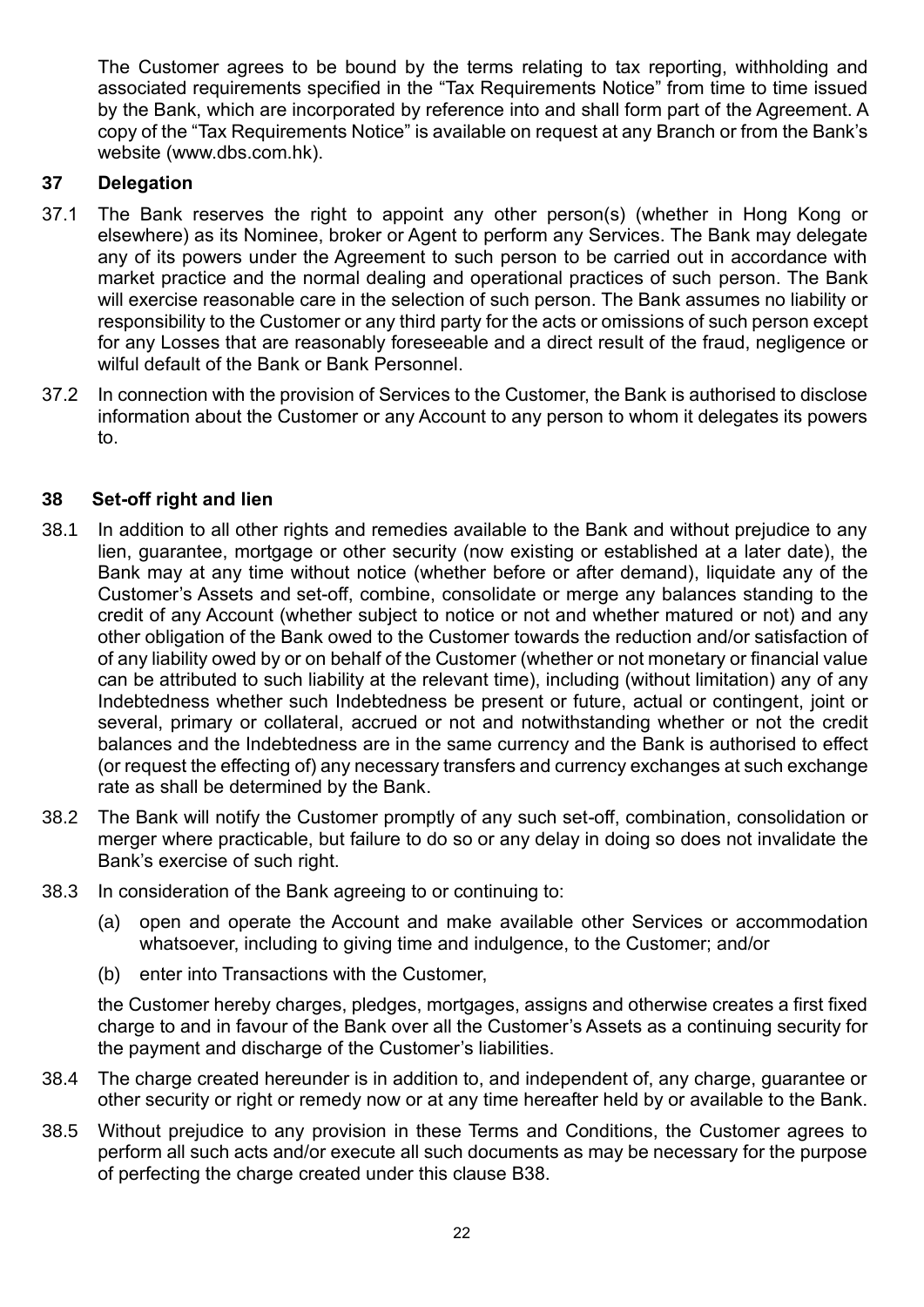#### **39 Death**

- <span id="page-24-0"></span>39.1 Subject to Clause B6.[1\(f\),](#page-10-0) upon the death of the Customer, all rights in and to the Account and Assets shall automatically pass and be vested in the Customer's personal representative(s) who shall be liable to the Bank for all charges, obligations and liabilities of all Accounts and Assets. Subject to any applicable legal obligations, the Bank shall hold any Assets for the Customer's personal representative(s) and may release the same (without any liability or obligations) in accordance with the written Instructions of any such personal representative(s).
- **39.2 The Agreement shall be binding on and enforceable against the heirs, personal representatives and successors in title of the Customer and binding on and enforceable by the successors in title and assigns of the Bank.**

#### **40 Termination and Suspension**

- 40.1 All Accounts must be operated in accordance with the Agreement and any other applicable requirements of the Bank.
- 40.2 The Bank may terminate the business relationship between the Bank and the Customer and/or the provision of any Service and close or suspend any Account or Service without obligation to provide any reason, by giving not less than 30 days' prior written notice to the Customer (or, in exceptional circumstances, without notice).
- 40.3 The Bank also reserves the right to suspend or terminate any Account at any time without giving any notice or reason if:
	- (a) any legal or regulatory requirement prohibits or renders illegal the maintenance or operation of the Account;
	- (b) the Customer commits any breach of the Agreement which, in the Bank's opinion is a material default;
	- (c) the Bank determines that the Customer may refuse to or is unable or unwilling to comply with any of the Customer's obligations to the Bank or that there has been a material adverse change in the circumstances relating to the Customer, including the Customer's legal status, capacity, financial condition or business;
	- (d) a receiver, administrator, liquidator, trustee or analogous office is appointed over all or a material part of the Customer's property;
	- (e) a petition is presented or filed in respect of the Customer in any court of law or before any agency seeking any reorganization, arrangement, composition, readjustment, administration, liquidation, dissolution, bankruptcy or analogous or similar relief under any applicable Law; or
	- (f) the Account is being used or is suspected of being used for unlawful activities such as illegal gambling, money laundering and terrorist financing.
- 40.4 Upon termination of the business relationship between the Bank and the Customer:
	- (a) any Indebtedness shall immediately become due and payable to the Bank;
	- (b) if any Transaction is likely to extend beyond the date of termination, the Bank shall at its discretion either close out or complete such Transaction and shall be entitled to require funds to be paid and/or to retain funds in a sufficient amount, as determined by the Bank, for this purpose, provided that the outstanding transactions will continue to be governed by the provisions of the applicable Agreement; and
	- (c) all acts performed by the Bank prior to receipt of any notice resulting in termination will be valid and binding upon the Customer.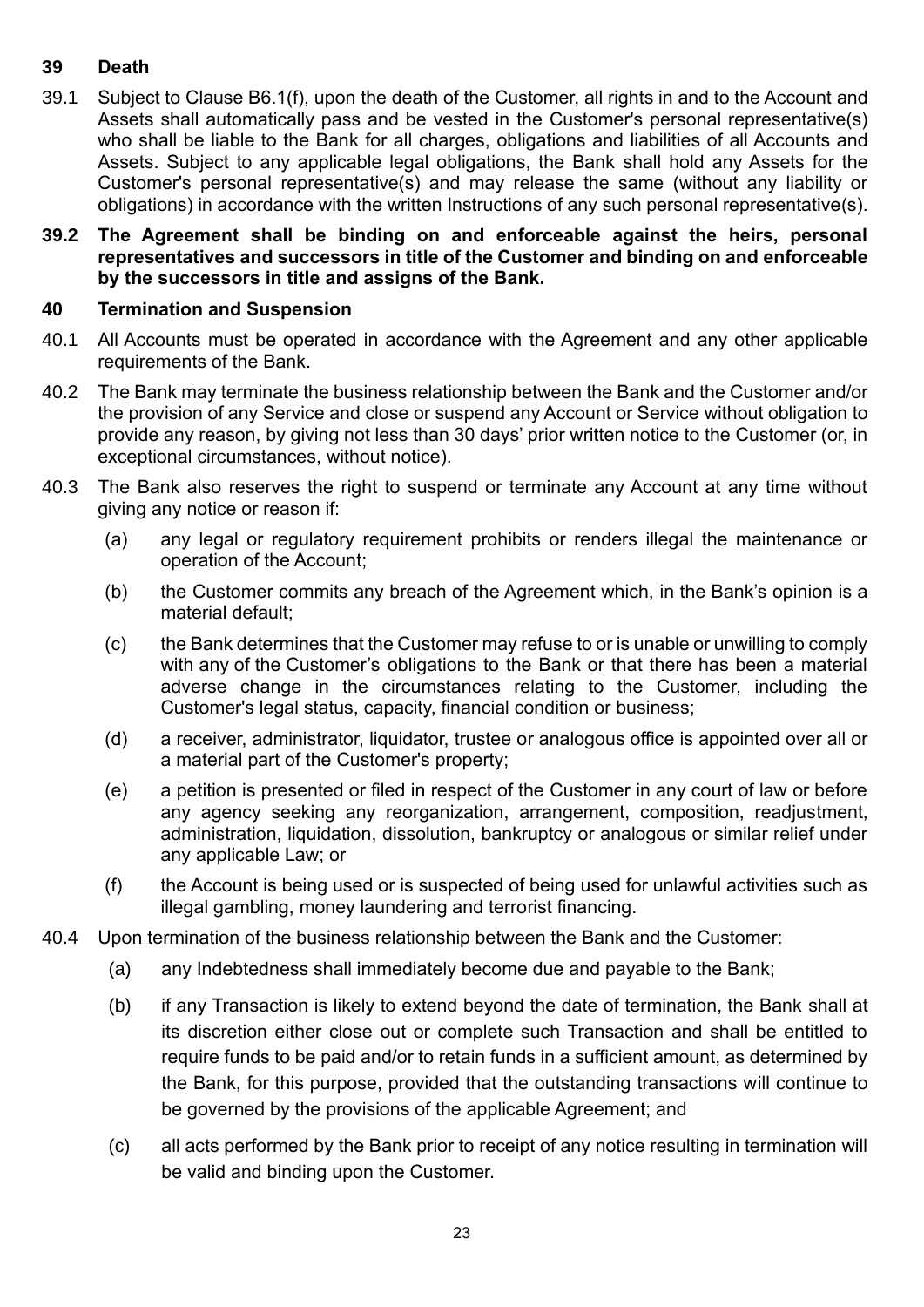- 40.5 Upon Termination of any Account, the Bank:
	- (a) has no further obligation to accept or honour any Instructions or Orders in respect of such Account which may be presented to the Bank, whether such Instruction or Order is dated before or after the Account termination date;
	- (b) may transfer by any means of remittance to such account (including another Account with the Bank) as it deems fit or post to the Customer at the Customer's last notified mailing address or in any other manner the Bank deems fit a cashier's order or other negotiable instrument (at its discretion) for the net balance less all charges and Indebtedness and in this regard to convert from one currency to another at the rate of exchange determined by the Bank to be prevailing in the relevant foreign exchange market at the relevant time and the Bank shall not be liable to the Customer for any interest on any unclaimed balance on the terminated Account;
	- (c) may take any other action it considers appropriate to mitigate or limit its potential loss;
	- (d) may open an account in the Customer's name and allocate any of the Customer's Assets to such account, to be held until such time as the Bank shall (in its sole and absolute discretion) be satisfied that none of the Customer's liabilities to the Bank remain outstanding or it is properly and lawfully instructed, approved or authorised, by any appropriate party or authority, to release or otherwise deal with the Assets, provided that pending such satisfaction the Bank may, in its sole and absolute discretion and on such terms as the Bank may require, continue to accept Instructions on the Assets in such account;
	- (e) the Customer shall be responsible for all costs and expenses of reasonable amount and reasonably incurred by the Bank by reason of the exercise by the Bank of any of its rights under this Clause B40; and
	- (f) the Bank shall not be liable for (and the Customer shall not hold the Bank responsible for) any loss, expense, damage, liability or other consequence which the Customer may suffer or incur by reason of the exercise by the Bank of any of its rights under this Clause B40.
- 40.6 The Bank reserves the right to charge and debit an early closing fee for Accounts closed within 3 months after first being opened.
- 40.7 Any closure or suspension of an Account or termination of all or any Services shall be without prejudice to the rights or remedies which may then have accrued or still be accruing to the Bank in respect of any outstanding payments to it.
- 40.8 Without limiting the generality of the Bank's rights under the Agreement, where in the Bank's opinion it is required by, or failure to do so would be inconsistent with, any applicable Law to which the Bank or the Customer is subject, the Bank may sell any of the Assets or liquidate any position or unwind any Transaction without prior notice or consent of the Customer.
- 40.9 All exclusions and indemnities given by the Customer under the Agreement and the provisions in Clauses B25, B38, B40, B41, B42, B46, B47, B48, B49, B50 and B52 of these Terms and Conditions shall survive termination.
- <span id="page-25-0"></span>**41 Limitation of liability**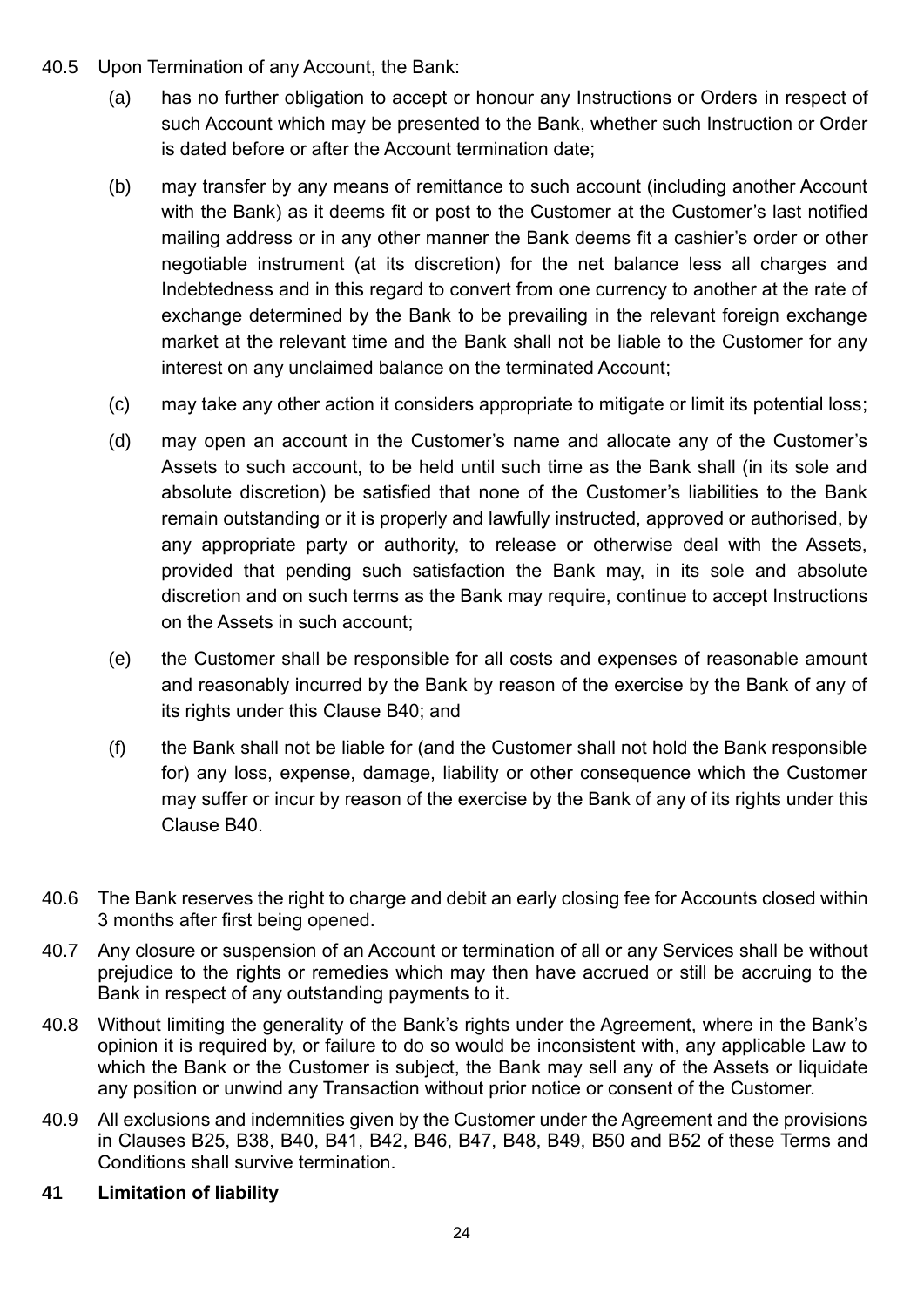- 41.1 Other than where: (i) a Law prohibits the Bank from excluding; or (ii) there is fraud, negligence or wilful default on the Bank's part, neither the Bank nor any Bank Personnel shall have any liability or obligation to the Customer or any third party in respect of:
	- (a) any Event of Force Majeure;
	- (b) any interruption, delay, corruption, loss or interception of Instructions or other information;
	- (c) the Bank's execution of, or any delay or omission in acting on any Instruction, or any partial completion of or any failure, inability or decision of the Bank not to execute any Instruction, or inability to effect Transactions at the prices or rates quoted at any specific time;
	- (d) loss of business, goodwill, opportunity or profit;
	- (e) loss of or diminution in the value of Investments;
	- (f) imposition or change of any applicable Law, market disruption or fluctuation, restrictions or suspension of trading imposed by any Relevant Authorities;
	- (g) any Losses suffered by the Customer in any way in connection with the Agreement including the provision of Accounts and Services;
	- (h) acts or omissions or the bankruptcy or insolvency of any Agent, Relevant Authority, fund manager or issuer of Investments;
	- (i) any delay in presentation of cheques caused by or any loss or destruction of cheques while the cheques are in the custody of any authorised third party through whom such cheques are presented for collection; and
	- (j) any delay in updating the valuation of Assets provided by the Bank.
- 41.2 This Clause [B41](#page-25-0) applies where the Loss arises for any reason and even if the Loss was reasonably foreseeable or the Bank had been advised of the possibility of the Loss.

#### **42 Indemnity**

- <span id="page-26-0"></span>42.1 In addition to any other indemnity set out in the Agreement and to the fullest extent permitted by Law, the Customer shall on demand indemnify the Bank and the Bank Personnel against all Losses of any kind and howsoever arising, including legal fees and other expenses (on a full indemnity basis) of any kind sustained or incurred as a direct or indirect result of the Bank:
	- (a) accepting or acting on any Instruction or Order or other communication given in accordance with the Agreement;
	- (b) the Customer's breach of the Agreement; or
	- (c) the provision of any Services, the maintenance of any Account, the execution of any Transaction or the exercise or preservation of the Bank's powers and rights under the Agreement by the Bank.

except in the case of fraud, negligence or wilful default of the Bank and any Bank Personnel.

42.2 The Bank is entitled to withhold, retain or deduct such portion from the Assets or such amount(s) from the Accounts to cover any amount which may be owed by the Customer under Clause [B42.1.](#page-26-0)

#### **43 Undertakings, Representations and Warranties**

43.1 The Customer undertakes, represents and warrants to the Bank, as of the date of accepting these Terms and Conditions and as of each time an Instruction is given to the Bank or a Transaction is entered into that: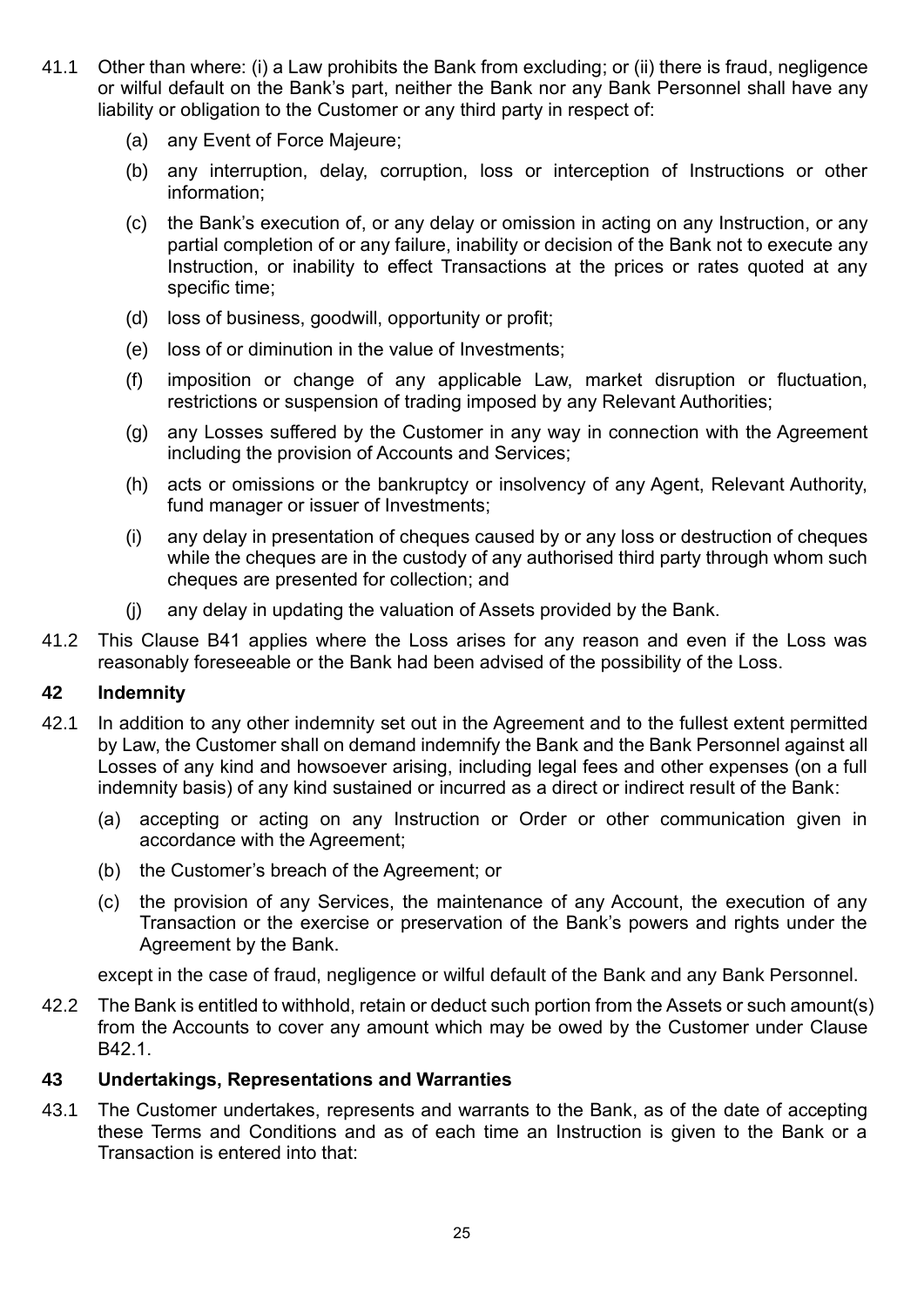- (a) Where it is a corporation or Unincorporated Entity, the Customer is duly incorporated or otherwise properly constituted and validly existing under the laws of its place of incorporation/constitution and where he or she is an individual, the Customer is of full age and capacity;
- (b) the Customer has full capacity, power and authority to execute, deliver, exercise its rights, perform and comply with its obligations under the Agreement;
- (c) the opening and maintenance of the Account, the giving of Instructions, entering into of Transactions and the Customer's execution and delivery of and performance of its obligations under the Agreement does not and will not violate or conflict with or constitute a default or exceed any limitation under any provision of the constitutional documents (where it is a corporation or Unincorporated Entity) or the constitutive documents of the trust (where it is acting as trustee) or any instrument or agreement with any other party or of any judgment, order, injunction, decree, determination or award of any courts or any judicial, administrative or governmental authority or organisation presently applicable to it or any Laws or Regulations;
- (d) the Agreement constitutes the Customer's legal, valid and binding obligations enforceable against it in accordance with its terms;
- (e) no action, suit or proceedings at Law or in equity (whether in Hong Kong or elsewhere) before any court, tribunal, arbitral or administrative body or government agency that is likely to affect the legality, validity or enforceability against the Customer of the Agreement or of the Customer's ability to perform the obligations under the Agreement is pending or, to the Customer's knowledge, threatened;
- (f) no legal or other proceedings have been initiated or threatened and no meeting has been convened for the bankruptcy, dissolution, liquidation, winding-up, judicial management, termination of existence or reorganisation of the Customer or for the appointment of a receiver, manager (judicial or otherwise) trustee or similar officer and no arrangement, composition with, or any assignment for the benefit of creditors have been made or proposed to be made against the Customer;
- (g) except as otherwise notified, the Account(s) is opened, maintained and operated for the Customer's own benefit and all Assets held under the Account(s) are and will continue to be beneficially owned by the Customer free from any lien, charge or other encumbrance and/or restriction other than created in favour of the Bank;
- (h) all information in the Account Opening Documentation or other supporting documents delivered to the Bank to facilitate the provision or maintenance of any Services or for the execution of any Transaction is true, complete and accurate;
- (i) the Customer has not been committed or convicted of any serious tax crimes or been subject to any investigation or criminal proceedings, whether in Hong Kong or elsewhere, in relation to tax matters nor does the Customer have knowledge of such investigations or proceedings being taken against the Customer;
- (j) the purpose of opening of the Account and effecting Transactions is not illegitimate and the Customer will not use the Account as a platform for illegal tax activities and is aware of Hong Kong and the Bank's firm stance against illegal or illicit tax activities;
- (k) none of the Assets are proceeds of organised crime of the specified offence of a person;
- (l) the Customer will maintain, and, where necessary, obtain in the future at the Customer's own cost, all consents, licenses, approvals required by the Customer to perform and comply with its obligations under the Agreement including requisite exchange control approvals;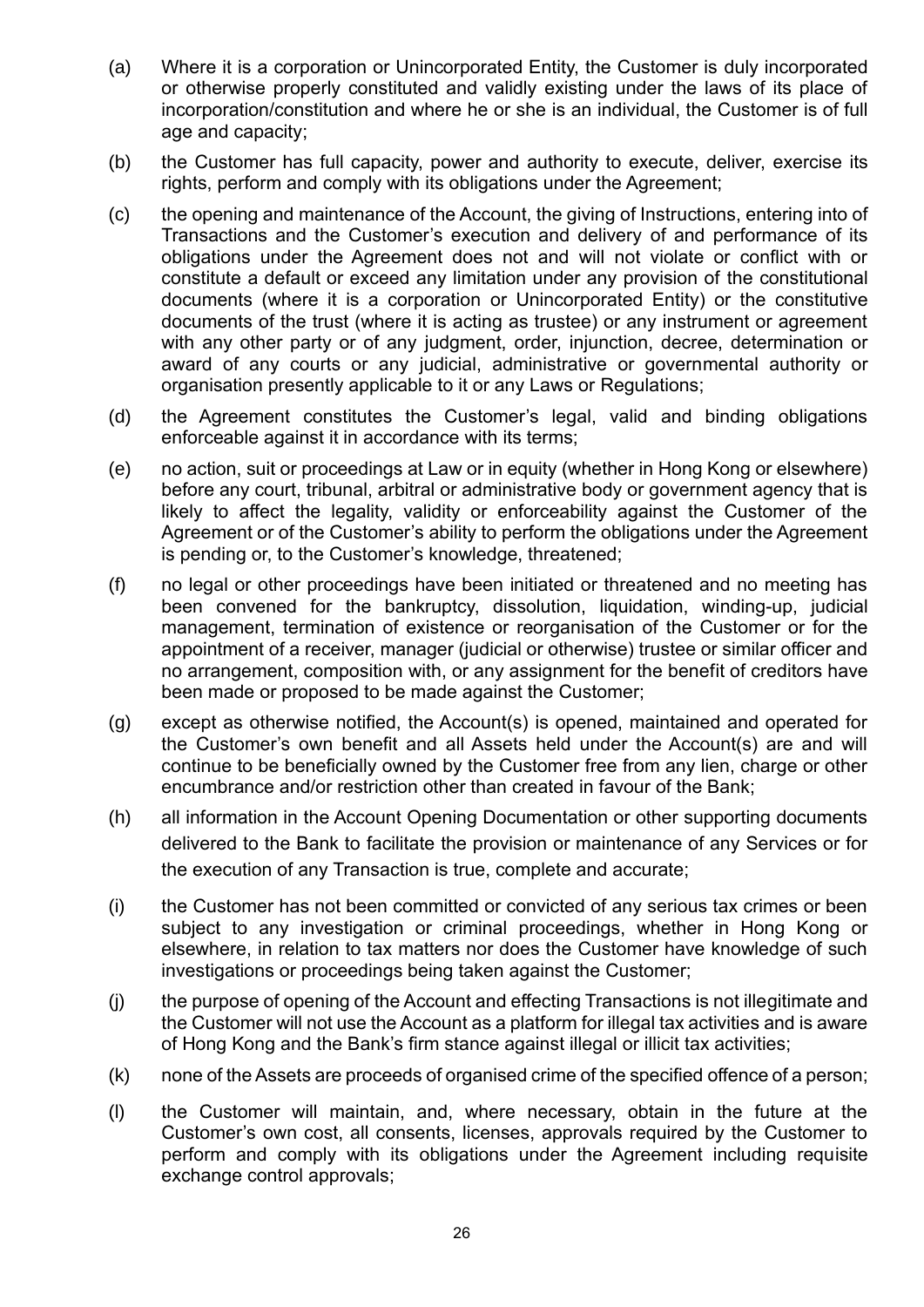- (m) the Customer shall conduct such investigation and analysis of the terms and conditions, risk and merits of each Transaction in light of its own circumstances, financial condition and objective and to the extent the Customer deems necessary, obtain independent advice from competent legal, financial, tax, accounting and other professional advisers;
- (n) the Customer understands the mechanics of the Transaction and the legal, financial, tax and other risks arising in respect of the Transaction and is able to bear any such risk involved (including a total loss) of the investment;
- (o) the Customer shall consult the Customer's own tax advisors and experts to determine the Customer's tax reporting obligations and shall be responsible for all tax filings and tax duties and obligations; and
- (p) the Customer shall ensure that all applicable Laws (including any reporting and disclosure requirement and shareholding restriction) are strictly adhered to and complied with at all times.

#### **44 Further assurance**

- 44.1 The Customer shall at the request of the Bank, promptly execute and deliver such documents and perform such acts as the Bank (or its Agent) may request from time to time to allow the Bank to provide the Services, operate the Account or execute the Transactions.
- 44.2 Failure to comply may result in discontinuance of Services, non-execution of Transactions, delay, additional costs or requirements and/or other consequences in relation to the provision of such Services or execution of the Transactions.

#### **45 Amendments**

**The Bank reserves the right at its discretion to review, amend, delete, modify or substitute the Bank Charges Schedule, these Terms and Conditions and/or any other terms and conditions which are supplemental to these Terms and Conditions or otherwise change any of the Services (as well as related operating and other requirements) from time to time.** For changes which shall result in an increase in the fees or charges payable by the Customer and/or affect the liabilities and obligations of the Customer, the Bank shall give at least 30 days' notice to the Customer unless such changes are not within the Bank's control. In other cases, reasonable notice shall be given. Such notice may be given by such means as the Bank at its discretion sees fit. **Any Customer who does not close the relevant Account(s) prior to the effective date of any changes is deemed to have agreed to such changes.**

#### **46 Illegality and severance**

- 46.1 Notwithstanding any provision to the contrary in the Agreement, if it shall become (or it shall appear to the Bank that it has or will become) unlawful or otherwise prohibited for the Bank to maintain or give effect to any of the Bank's obligations in the Agreement, the Bank shall thereupon notify the Customer to that effect and the Bank shall be entitled to close any of the Accounts and/or terminate any Service.
- 46.2 If at any time any provisions or any part of any provisions of the Agreement is or becomes illegal, invalid or unenforceable in any respect under Hong Kong Law, the legality, validity or enforceability of the remaining provisions are not affected or impaired thereby.

#### **47 Assignment**

47.1 The Agreement is for the benefit of the Bank and its successor, assignee or transferee notwithstanding the Bank's absorption by or amalgamation with another person.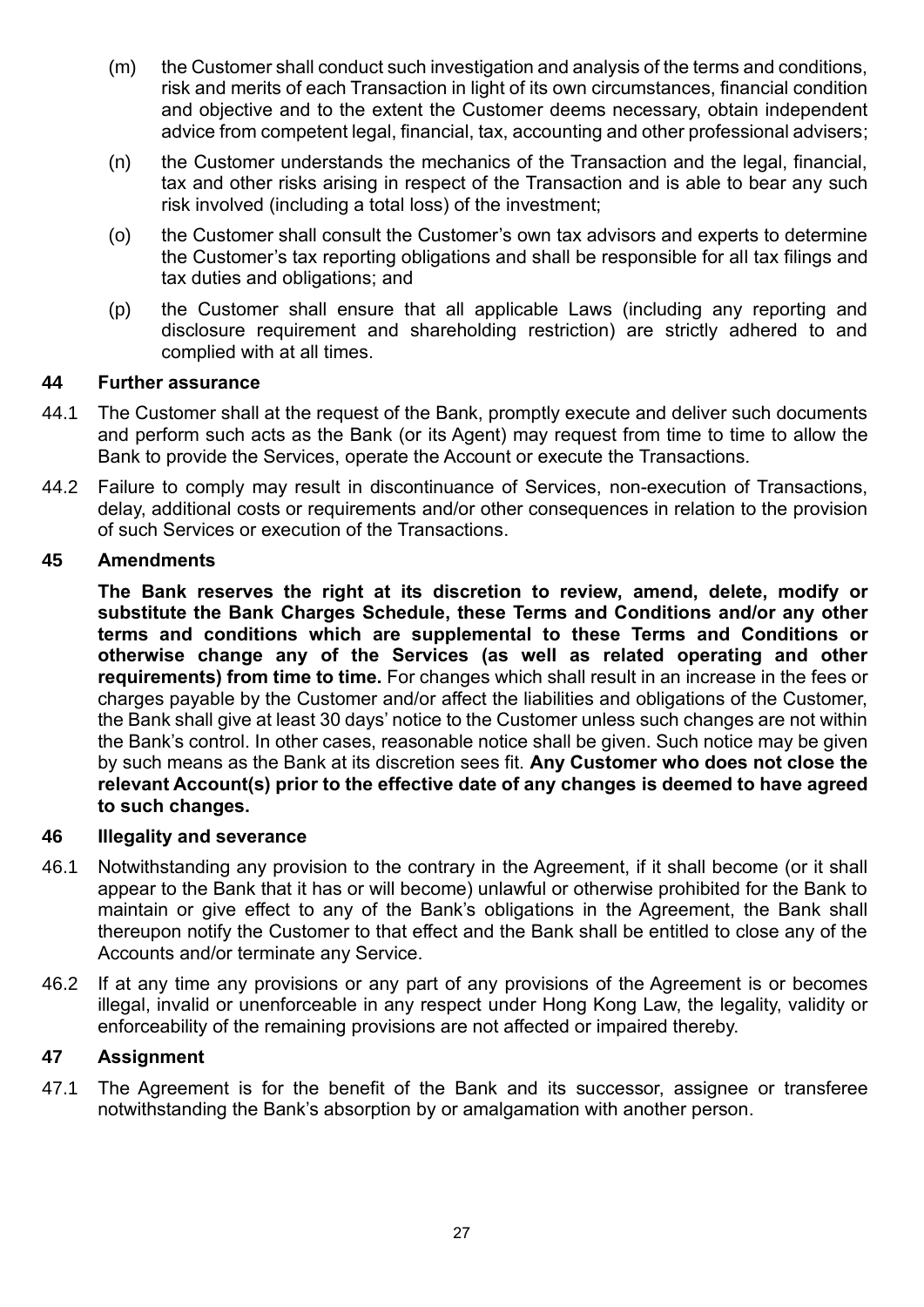- 47.2 The Bank may, at any time, assign, novate or transfer any of its rights and/or obligations under the Agreement and deliver all or any of the Assets held by the Bank to the successor, assignee or transferee, who shall then be vested with all the rights and/or obligations formerly vested in the Bank and the Bank shall thereafter be relieved and fully discharged from any liability or responsibility thereto.
- 47.3 The Agreement shall be binding on the Customer and the Customer's successors and personal representatives. The Customer may not charge, assign or transfer any right, benefit or obligation under the Agreement to any third party (whether by security or otherwise) without the Bank's prior consent in writing.

#### **48 No waiver**

- 48.1 No failure or delay by the Bank in exercising or enforcing any right or remedy shall constitute a waiver of such right or remedy or limit, prejudice or impair the Bank's right to take any action or to exercise any right or remedy against the Customer without notice or demand, or render the Bank responsible for any Losses arising therefrom nor shall any single or partial exercise by the Bank of its rights preclude any other or further exercise thereof or the exercise of any other rights or remedies. The rights of the Bank are cumulative and not exclusive of any other rights, power, privilege, claim or remedy available at Law or otherwise.
- 48.2 Without limiting the foregoing, no waiver by the Bank of any breach of the Agreement shall be deemed to be waiver of any subsequent breach of the Agreement by the Customer.
- 48.3 Time shall be of the essence but the Bank may grant time or other indulgence to the Customer or any other person, without in any way impairing or affecting any of the Bank's rights as against the Customer or any such other persons.
- 48.4 The Bank may accept late payment or partial payment in respect of amounts due to the Bank or as being settlement of any matters in dispute, without prejudice to any of the Bank's rights under the Agreement or at Law, and it shall not be treated as an amendment to the Agreement nor waiver thereof.

#### **49 Governing law and jurisdiction**

- 49.1 These Terms and Conditions **and/or any other terms and conditions which are supplemental to these Terms and Conditions** shall be governed by and construed in accordance with the Laws of Hong Kong and the Customer irrevocably submits to the nonexclusive jurisdiction of the Hong Kong courts or of any court elsewhere as the Bank may elect, whether concurrent or not and the Customer waives any objections on the ground of venue or any similar grounds.
- 49.2 The Customer agrees (but without limiting the Bank's rights) to services of legal process by registered mail of copies thereof to the Customer's address and/or the address of the Customer's process agent shown in the Bank's records and such service to become effective on the date it is delivered or its delivery is attempted (notwithstanding that it is undelivered or returned undelivered).

#### **50 Third parties rights**

A person who is not a party to the Agreement may not enforce any of its terms under the Contracts (Rights of Third Parties) Ordinance (Cap 623 of the Laws of Hong Kong).

#### **51 Relationship with directors/employees etc.**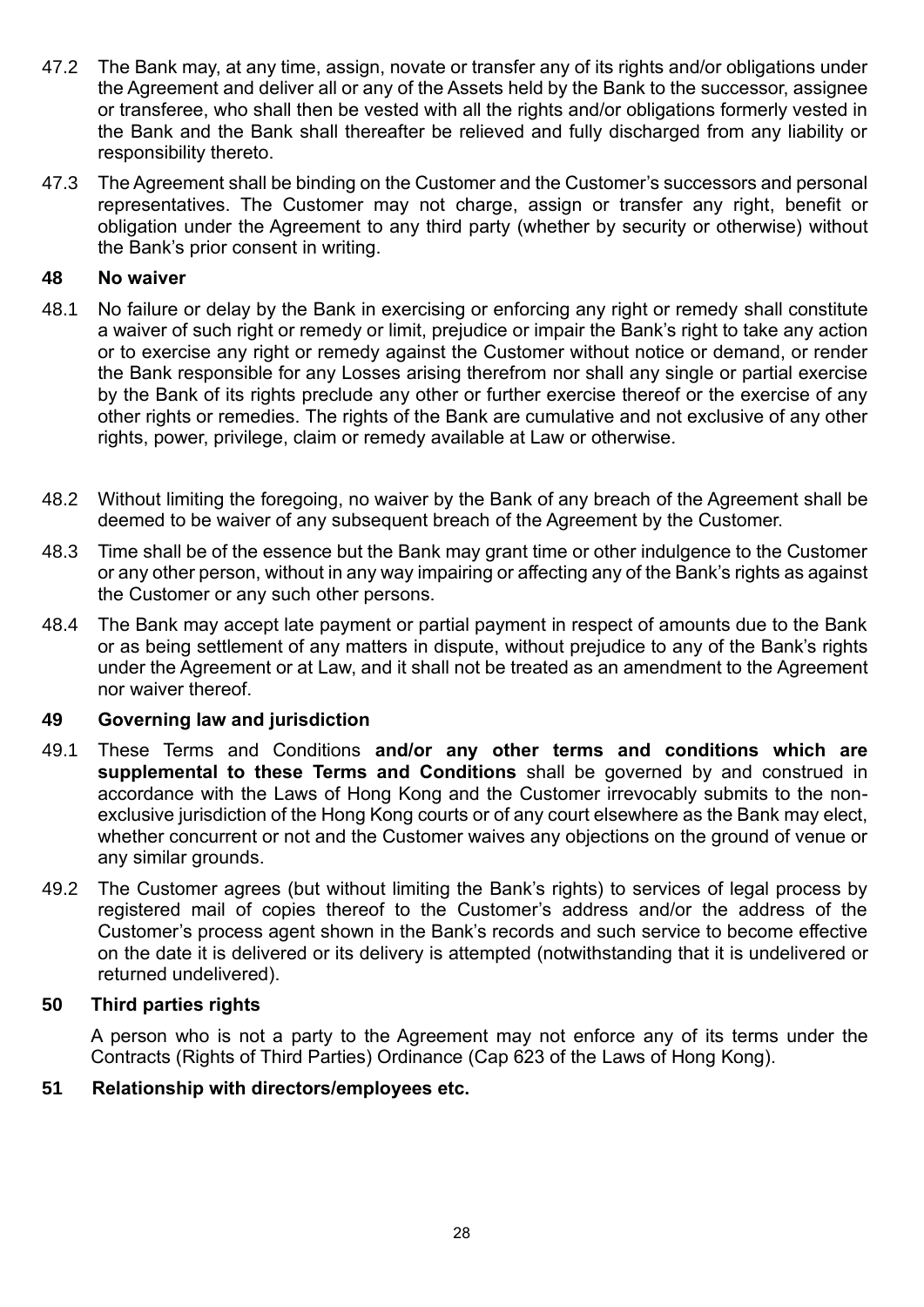- 51.1 As a licensed bank, the Bank is subject to certain limitations on advances to persons related to the directors, employees, controllers or minority shareholder controllers of the Bank, its subsidiaries or Affiliates ("**Connected Persons**"). Unless otherwise declared or disclosed to the Bank, the Customer hereby confirms to the Bank that it is not a Connected Person. The Customer undertakes to immediately advise the Bank in writing upon becoming a Connected Person at any time while the loan or other Indebtedness to the Bank is outstanding.
- 51.2 For the purpose of this Clause B51, the following terms shall have the following definition:-

"controllers" and "minority shareholder controllers" shall have the meanings used within the relevant rules relating to exposures to connected parties under the Banking (Exposure Limits) Rules of the Banking Ordinance (Cap 155 of the Laws of Hong Kong);

"subsidiary" shall have the meaning ascribed to it in the Companies Ordinance (Cap 622 of the Laws of Hong Kong); and

"Affiliates" in respect of a party, means any other legal entity, directly or indirectly controlling or controlled by or under the direct or indirect common control with that party and "control" in this definition means (i) the direct or indirect ownership of 50% or more of the voting share capital of a party; or (ii) the entitlement to exercise, or control the exercise of 50% or more of the voting power of a party; or (iii) the ability of a party (whether directly or indirectly and whether by ownership of share capital, possession of voting power, contract or otherwise) to direct the management and policies of another party or to control the composition of the other party's board of directors or equivalent body.

#### **52 Disclosure of Information**

- 52.1 The Customer permits the Bank to disclose and/or transfer (whether with or without notice to the Customer and whether orally or in writing) to the extent not prohibited by applicable Laws, any information relating to the Customer, Account, Assets and/or any transactions or dealings between the Bank and the Customer (including details of Transactions) in accordance with the Data Policy Notice. In addition to the list set out in paragraph (e) of the Data Policy Notice, the Bank may transfer such information to:
	- (a) any Affiliates and their respective employees, directors and officers;
	- (b) any Agent, contractor or third party service provider (or a subsidiary, holding company or related company thereof) that provide financial, administrative, data management or archiving, telecommunications, computer, payment or securities clearing, data processing, market research or other services to the Bank or any of the Affiliates in connection with the operation of its business (including their employees, directors and officers);
	- (c) any person providing a guarantee or security in favour of the Bank to guarantee or secure the Customer's obligations to the Bank or to any professional adviser of such person;
	- (d) any person who has or will incur obligations to the Bank pursuant to which the Customer is providing a guarantee or security in favour of the Bank or to any professional adviser of such person;
	- (e) any professional advisers acting for the Bank or the Customer;
	- (f) such Relevant Authorities to whom the Bank deems fit to disclose information, for purposes in connection with the Account, Services or Transactions;
	- (g) any person to whom information is required to be disclosed in connection with, and for the purposes of, any litigation, arbitration, administrative or other investigations, proceedings or disputes;
	- (h) the insurer, valuer or proposed insurer or valuer of the Asset;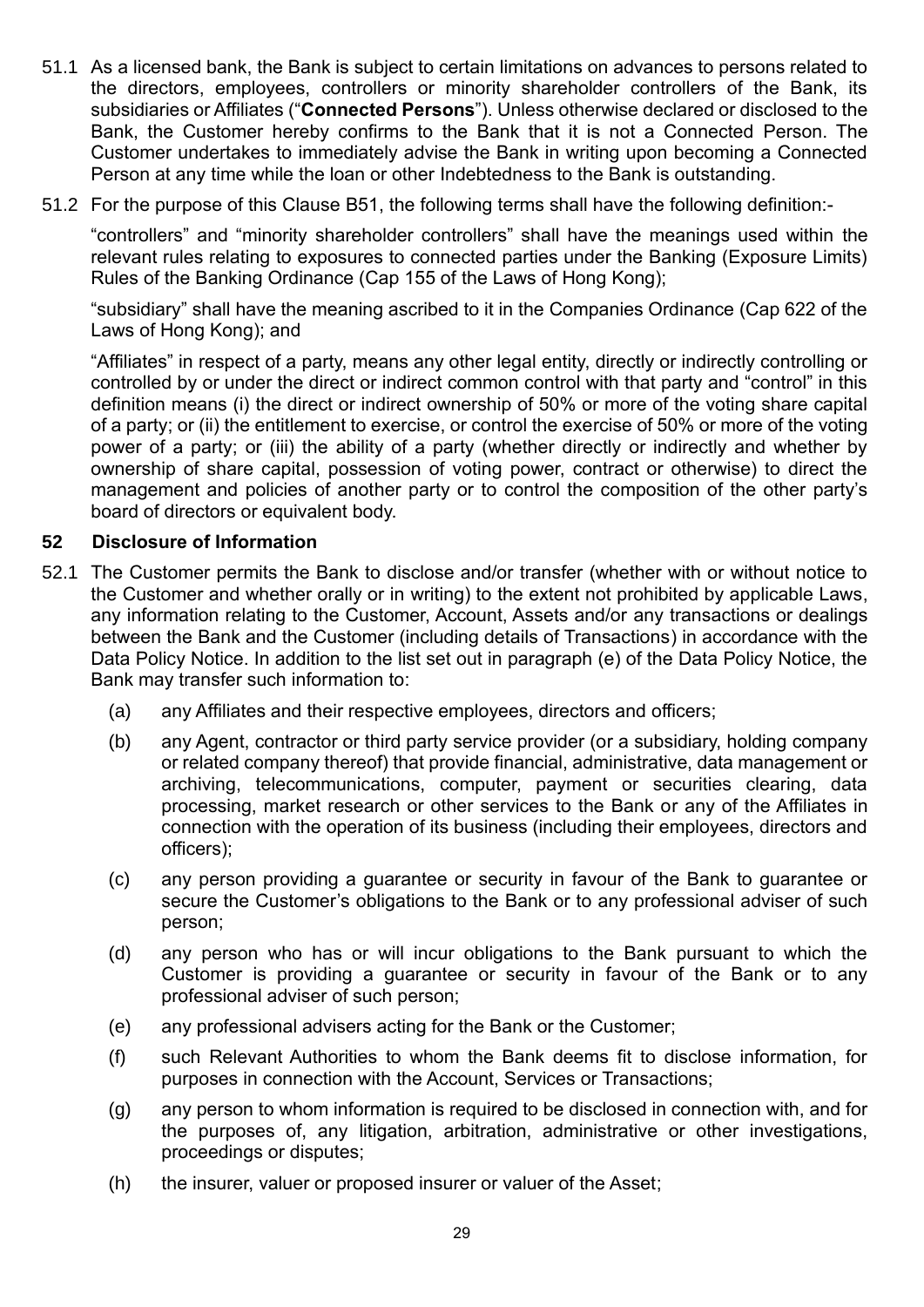- (i) credit or charge card companies in credit or charge card enquiries;
- (j) any person with the consent of the Customer; and
- (k) pursuant to any contractual or other commitment (which may be within or outside Hong Kong).

Use of any personal data shall be in accordance with the Bank's Data Policy Notice.

- 52.2 If the Customer provides any personal data of another individual (including the Authorised Signatory(ies)) to the Bank, the Customer undertakes, represents and warrants that the individual has been notified of, and the consent of the individual has been obtained (if required by Law), for the collection, processing, use and disclosure of the individual's personal data in accordance with the terms of the Data Policy Notice.
- 52.3 The Customer further agrees that the Bank may, subject to the terms of the Data Policy Notice and any applicable Laws:
	- (a) verify, provide and collect data about the Customer from other organisations, institutions or other persons;
	- (b) transfer data outside Hong Kong; and
	- (c) compare any data obtained from the Customer and use the results for the taking of any actions including actions that may be adverse to the Customer's interest.
- 52.4 The Bank's rights under this Clause B52 shall be in addition and without prejudice to any other rights or obligations of disclosure which the Bank may have under any Laws and nothing herein is to be construed as limiting any of those other rights.

#### **53 Compliance with Laws**

The Bank may take or omit to take any action which it determines to be necessary in order to ensure compliance with the Laws, which shall bind the Customer, who shall at all times ensure compliance with the same.

#### **54 Governing version**

**Wherever there is a discrepancy between the English and Chinese version of the Agreement, the English version prevails.**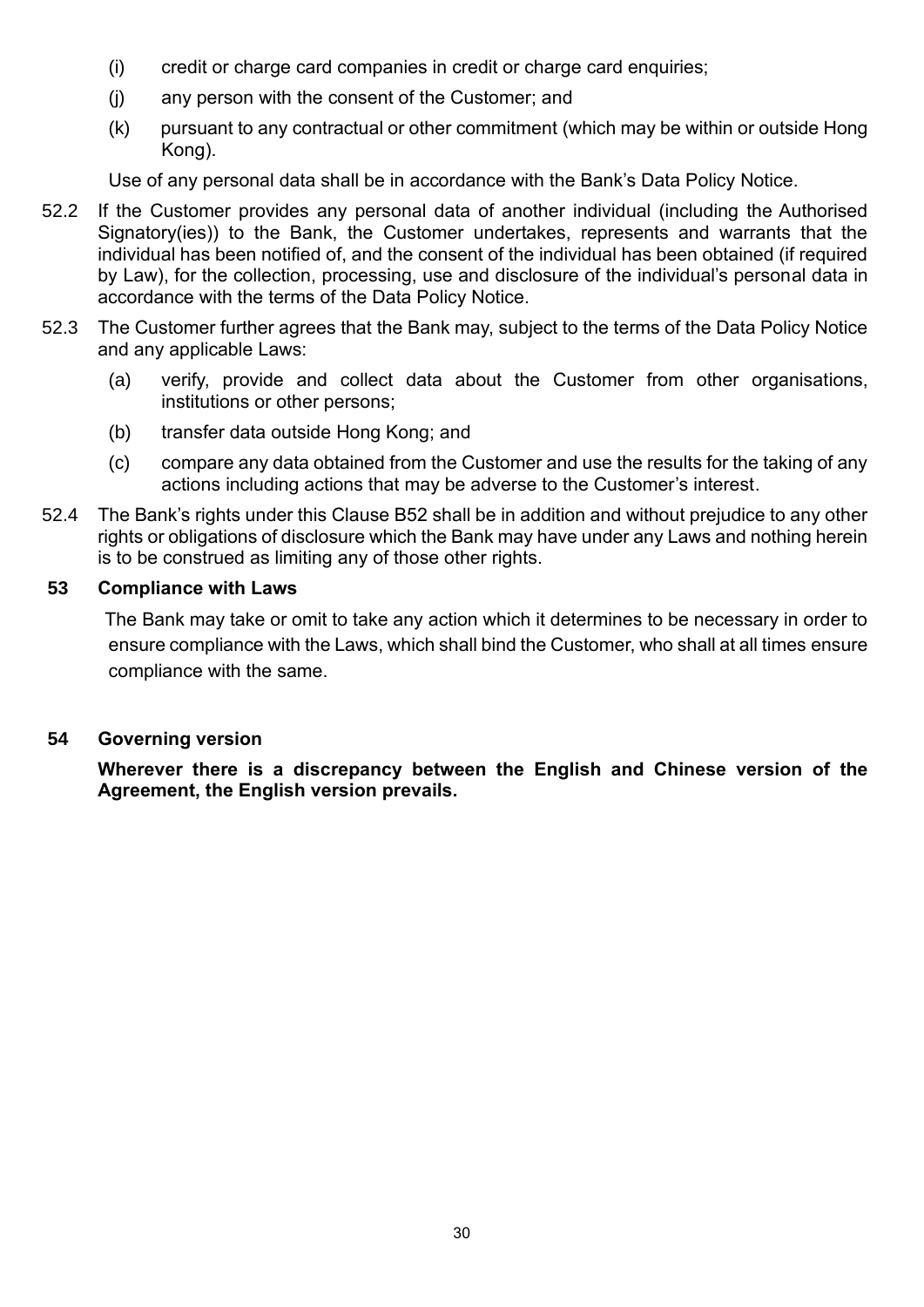## **PART II - ACCOUNT RELATED TERMS AND CONDITIONS**

#### **C. Current Account**

#### **Section C of Part II is applicable to Hong Kong Dollar Current Account, Hong Kong Dollar Save & Cheque Account, US Dollar Current Account and Renminbi Current Account.**

#### **1. Cash withdrawals**

Cash withdrawals can be made by presenting the Customer's cheque or a withdrawal or transfer slip in such form as the Bank may prescribe.

#### **2. Manner of using cheques**

- 2.1 Cheque books must be kept in a safe place and all necessary precautions must be taken to prevent loss and possible fraudulent or unauthorised use. Before using a new cheque book, the Customer should count the number of cheques and confirm that the account name (if any) and account number is correct. Any irregularities should be immediately reported to the Bank.
- 2.2 When drawing cheques, the words and figures must be written distinctly, in permanent ink and in such manner to prevent unauthorised alteration. The word "only" should be added after the amount stated in words. Only Arabic numerals should be used for figures.
- 2.3 All alterations must be confirmed with full signature of the drawer(s) near the alteration. As cheques using initials or abbreviations can be easily altered, the Bank may not accept such cheques unless specific previous written arrangements have been made. **The Bank will not be responsible or liable for any Losses arising from alterations which cannot be easily detected.**
- 2.4 To prevent fraud, the Customer should never issue signed but incomplete cheques to any person. Cheques should be crossed and not made out to bearer.
- 2.5 When a cheque book or cheque is lost or stolen or any suspicion that there is or may be any fraudulent or unauthorised use, the Customer must report to the Bank immediately. **The Bank has no liability for any payment made prior to receiving such written notice and having reasonable time to act on it.**

#### **3. Stop payment**

- 3.1 The Customer may instruct the Bank to stop payment of a cheque in writing or by telephone or by such other means as acceptable to the Bank, provided that the cheque has not already been paid on. The Bank shall not be liable for clearing of cheques if the Bank is unable to effect the stop payment for whatsoever reason.
- 3.2 In acting on any stop payment Instruction, the Bank:
	- (a) has no obligation to verify the status of the cheque; and
	- (b) shall not be liable for any Losses howsoever arising as a consequence of exercising the Instructions in good faith; and
	- (c) the Customer agrees to indemnify the Bank for any Losses suffered or incurred by the Bank as a result of so acting.
- 3.3 Charges for stop payment are set out in the Bank Charges Schedule.

#### **4. Request for cheque books**

- 4.1 The Customer may only request a new cheque book by means acceptable to the Bank. The Bank may, at its discretion, refuse the issue of a cheque book.
- 4.2 The Bank may deliver new cheque books by post to the Customer's last known address at the cost and risk of the Customer. If the Customer does not inform the Bank of any non-receipt within a reasonable period from the date of application, the Bank will assume that the cheque book has been received by the Customer.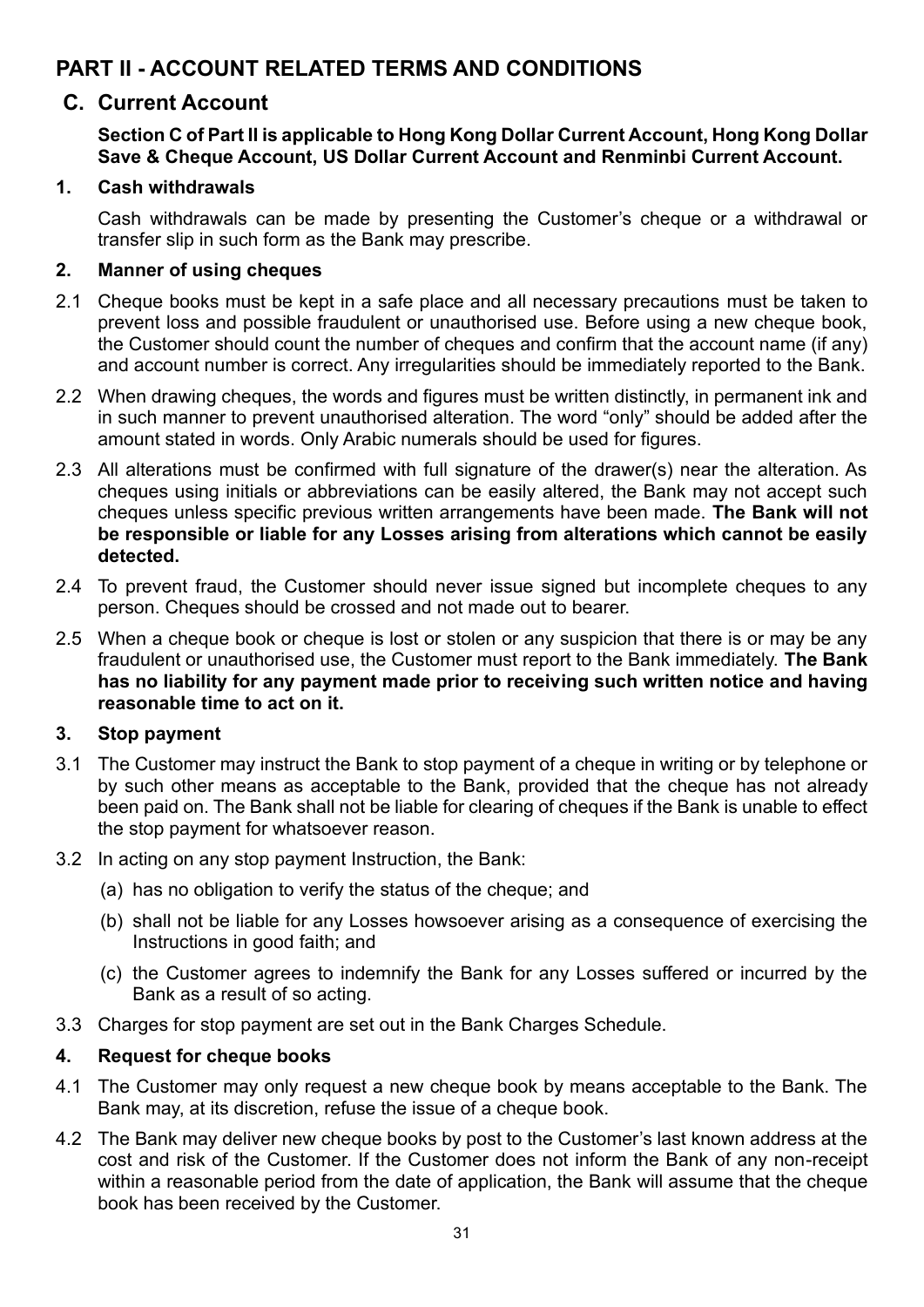#### **5. Validity of a cheque**

The Bank can dishonour and/or return cheques unpaid which are post-dated, altered without authorisation, incomplete or incorrectly completed or if presented more than 6 months after the date it is drawn or if there is insufficient funds in the Account and the Bank may impose a charge in accordance with the Bank Charges Schedule.

#### **6. Recording of cheques**

Cheques drawn by the Customer which have been paid may, once recorded in electronic form, be retained by the collecting bank or HKICL for such period as is required by Law and then either the collecting bank or HKICL may destroy them.

#### **7. Ownership of cheque books**

Cheque books remain the Bank's property and must be returned immediately upon request. The Bank may at its discretion destroy any cheque books.

#### **8. Overdraft facility**

- 8.1 At the request of the Customer, the Bank may, at its discretion, grant an overdraft facility either secured against Assets or on an unsecured basis. Where the overdraft is secured against Assets, the overdraft limit may be adjusted at the Bank's discretion, upon changes in the valuation of such Assets.
- 8.2 Any overdraft is subject to the Bank's overriding right of repayment on demand in accordance with Clause [B18.](#page-16-1)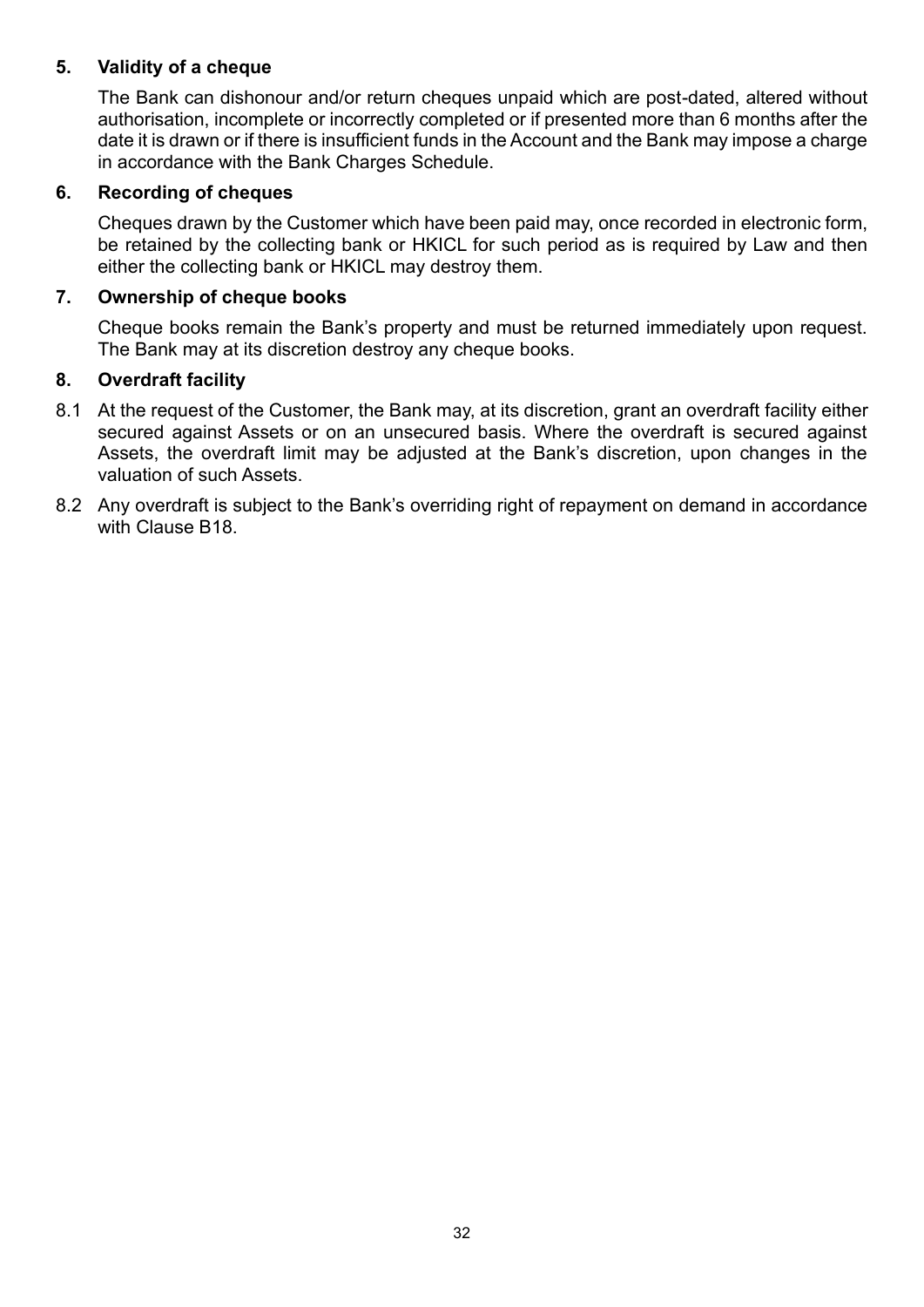## **D. Savings Account**

**Except as otherwise stated, this section D of Part II is applicable to Statement Savings Account and Hong Kong Dollar/Multi-Currency Savings Account.**

#### **1. Account statements – Statement Savings Accounts**

All transaction details of Statement Savings Accounts will be included in the monthly statement as described in Clause B8.

The remainder of this Section D does not apply to Statement Savings Accounts.

#### **2. Passbook**

The Customer may be provided with a passbook which must be presented for every withdrawal and updates. The passbook should only be used by the Customer as the person to whom the passbook is issued. It is not transferable and the Customer is not permitted to pledge it as security. Entries may only be made in the passbook by the Bank. The Bank shall have the sole discretion to stop issuance of passbook and issue account statements instead.

#### **3. Passbook updating and examination**

- 3.1 The passbook must be presented to the Bank for regular updating of any unposted transactions. The Customer may ask a third party to present the passbook solely for the purpose of updating unposted transactions. Unless the Bank has notice of fraudulent activities or has been given notice in accordance with Clause D6 below, the Bank is entitled to deem any third party presenting the passbook for updating as duly authorised by the Customer for that purpose. Nonetheless, the Bank may, at its sole discretion, decide not to accept instruction from any third party to update the passbook.
- 3.2 The passbook is for the Customer's reference. It does not necessarily indicate the most up-todate balance, as deposits may have been made or fees and/or charges deducted since the passbook was last updated by the Customer.
- 3.3 The Customer must examine the updated passbook and any consolidated entry in the passbook (as referred to in Clause D4 below) and notify the Bank of any error or discrepancy within 90 days of the date of the relevant transaction, failing which the passbook record of the Bank shall be conclusive and binding upon the Customer.

#### **4. Presentation of unposted transactions**

- 4.1 When the number of unposted transactions exceeds any threshold set by the Bank at its discretion from time to time, all such unposted transactions will be consolidated as one single entry, which will be shown on the passbook when presented to the Bank. Individual items will not be updated.
- 4.2 The Customer may request a statement detailing each unposted entry within a particular period in writing and upon payment of the Bank's handling charge.

#### **5. Deposits and withdrawals**

- 5.1 Cash withdrawal requests must be made at a Branch upon production of the passbook and by presenting a completed Branch withdrawal slip, signed with a signature corresponding to the specimen signature of the Customer. The Bank may, at its discretion, but is not obliged to, accept any cash withdrawal requests made without production of the passbook. Withdrawal may not be made by cheque or other negotiable instrument.
- 5.2 Any payments made by the Bank to any person producing a Branch withdrawal slip purporting to be signed by the Customer has the same effect as if made by the Customer personally and discharges the Bank from all liabilities to the Customer or to any other person. The Bank may, but is not obliged to, refuse such third party payment at its discretion.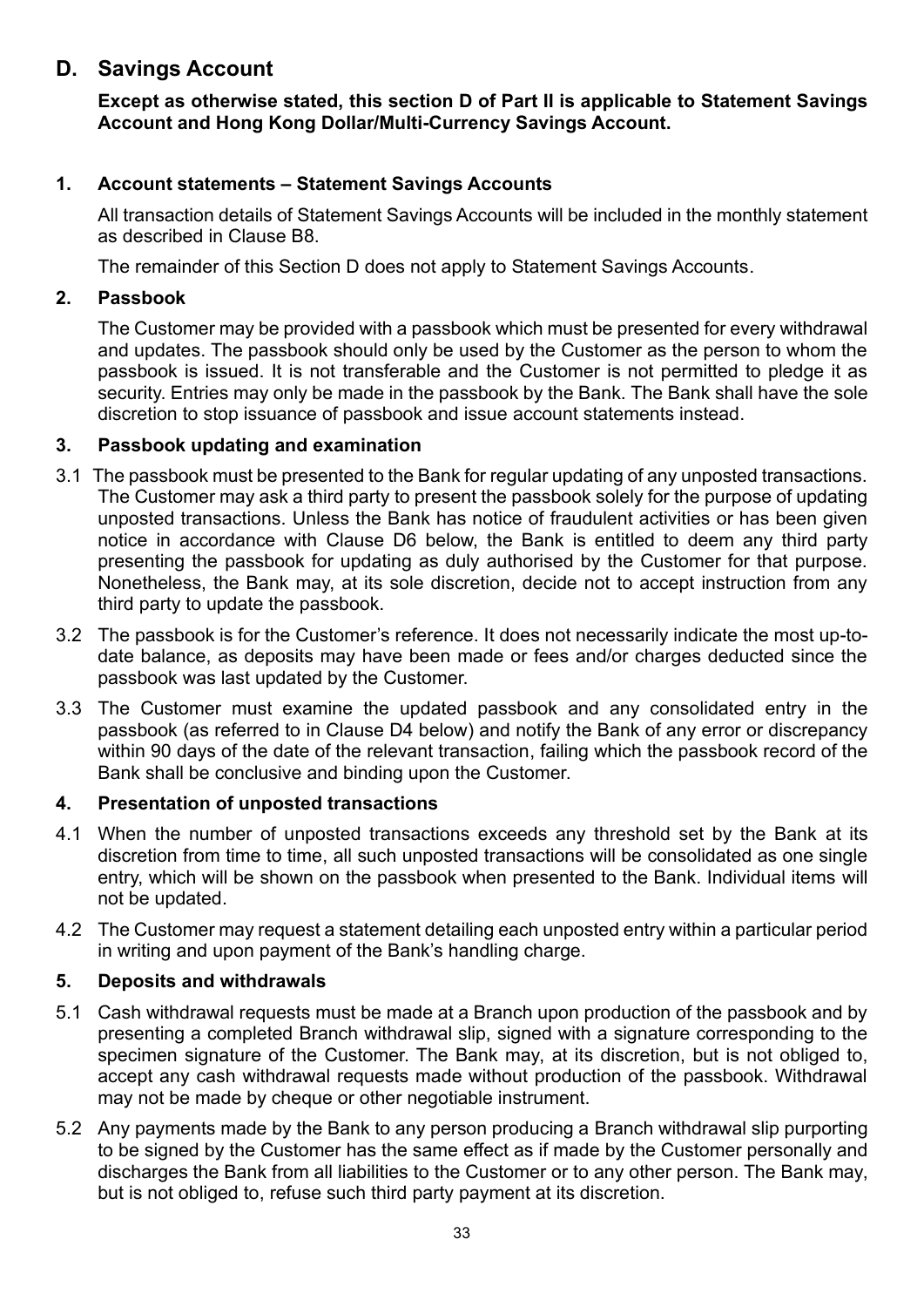#### **6. Notification of passbook loss**

**The Customer must give immediate notice in writing to the Bank of any theft, loss or destruction of the passbook. The Bank has no liability for any payment made prior to receiving such written notice and having reasonable time to act on it.** The Bank will only issue a new passbook with a new account number upon receipt of a signed indemnity and provided a full search and inquiry has taken place, to the satisfaction of the Bank. A charge for issuing a replacement passbook as shown in the Bank Charges Schedule may be levied.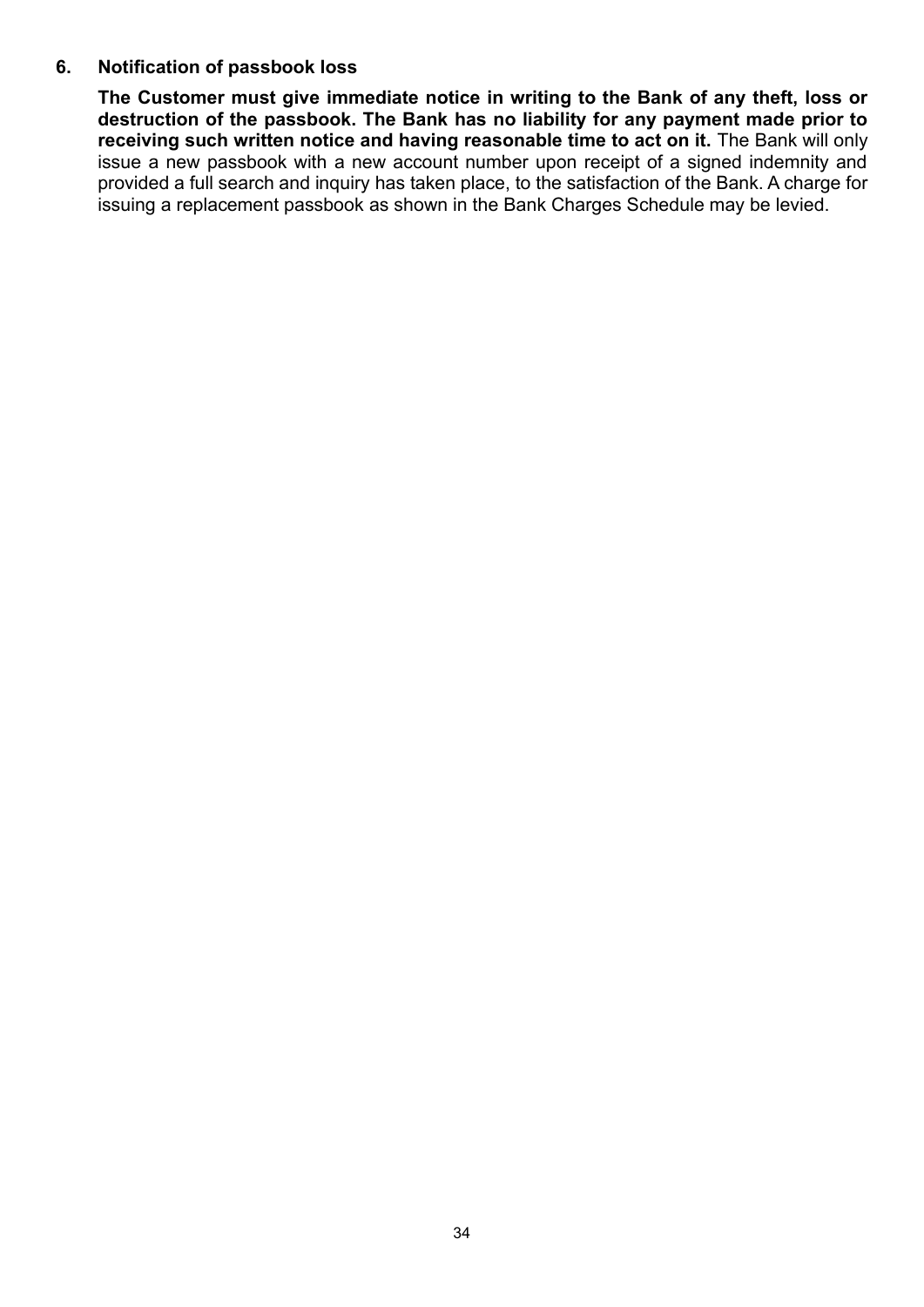## **E. Time/Call Deposit Account**

#### **This Section E of Part II is applicable to Time/Call Deposit Account in such currencies as the Bank may permit.**

#### **1. Deposit period and maturity date**

- 1.1 The deposit period is the duration of the deposit agreed with the Bank prior to or at the time of making the deposit. The deposit may not be withdrawn prior to the maturity date without the Bank's consent.
- 1.2 If the maturity date for a time deposit (irrespective of the currency) falls on a day other than a Bank Business Day, it will be postponed to the next Bank Business Day and interest shall accrue accordingly.

#### **2. Interest rate**

The interest rate throughout the deposit period will be simple interest at the rate determined by the Bank on the first day of the deposit period. Interest is calculated up to but excluding the maturity date.

#### **3. Payment on maturity**

On maturity, the proceeds of the deposit (including any accrued interest) will be dealt with in accordance with Instructions held by the Bank, requesting that the proceeds be:

- (a) renewed, either principal plus any interest or principal only, for the same deposit period or for a different period;
- (b) credited, in whole or in part, to one or more Savings or Current Accounts with the Bank; or
- (c) disposed of in other ways as agreed by the Bank.

#### **4. Automatic renewal**

Unless the Bank receives a valid Instruction on or before maturity date, the Bank reserves the right (but has no obligation) to re-deposit the total deposit (principal plus interest) for the same deposit period at the then applicable interest rate.

#### **5. Premature withdrawal**

If a Customer requests withdrawal of a deposit prior to its maturity date, the Bank may at its discretion permit such early withdrawal. No interest shall accrue in respect of any such deposit and the Bank will charge a fee as set out in the Bank Charges Schedule for such premature withdrawal. The Bank will deduct such fee from the principal.

#### **6. Overdue deposits**

If the Bank receives no Instructions by the maturity date on a deposit which is not to be renewed automatically, the Bank will hold the deposit, and interest on the maturity date and thereafter will accrue on the principal amount only, as follows:

- (a) for Hong Kong Dollar deposits, at the Bank's prevailing standard savings rate; and
- (b) for foreign currency deposits:
	- (i) at the Bank's prevailing foreign currency savings interest rate for the relevant currency provided that the Bank reserves the right not to pay such interest if the Bank is unable to quote a 24-hour call deposit rate for the currency concerned; and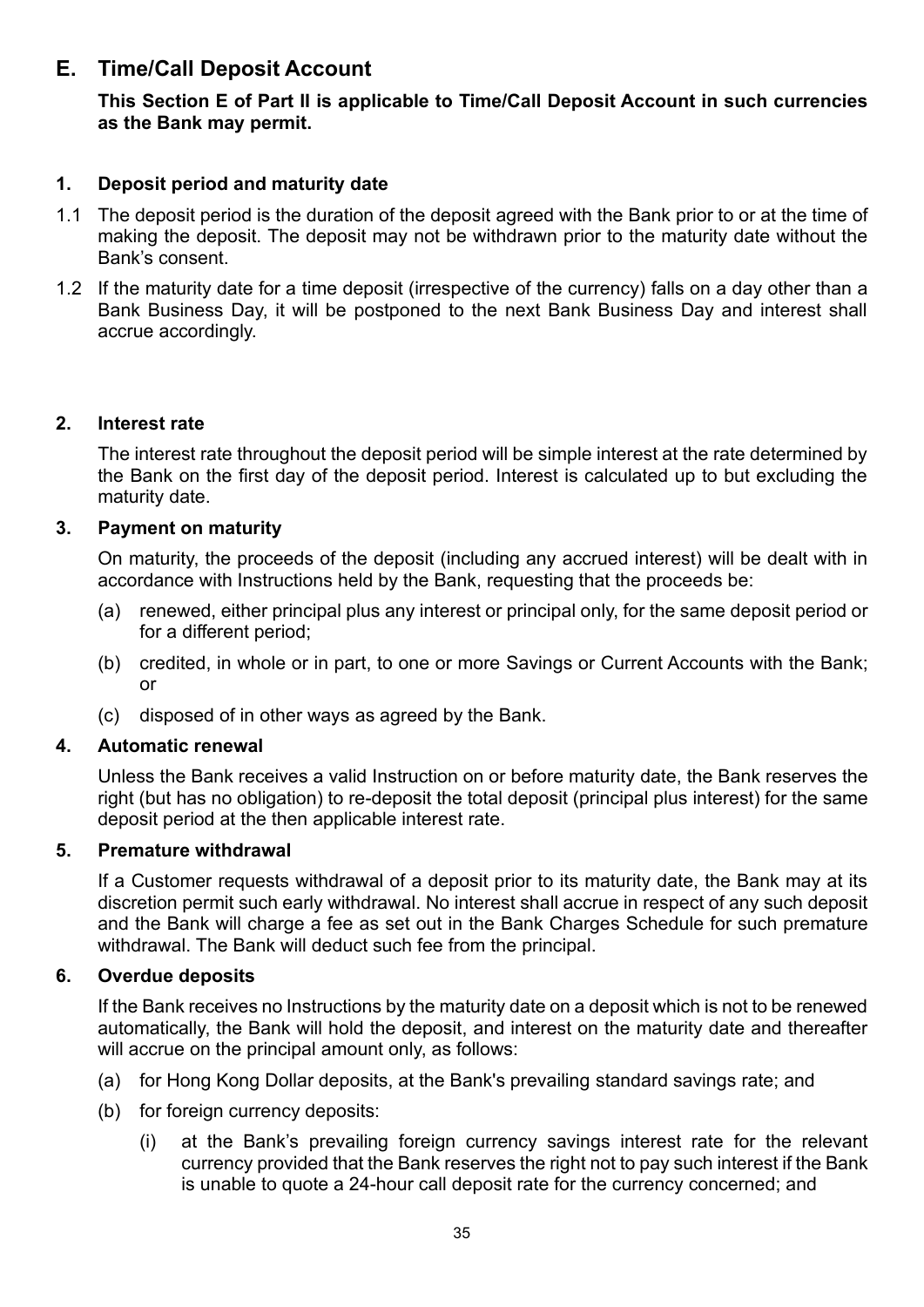(ii) the interest accrued will be credited into such Account the Customer may instruct.

### **7. Advice**

The Bank will provide an advice for all deposits. The advice is only evidence of the deposit and not a document of title and must not be pledged as security.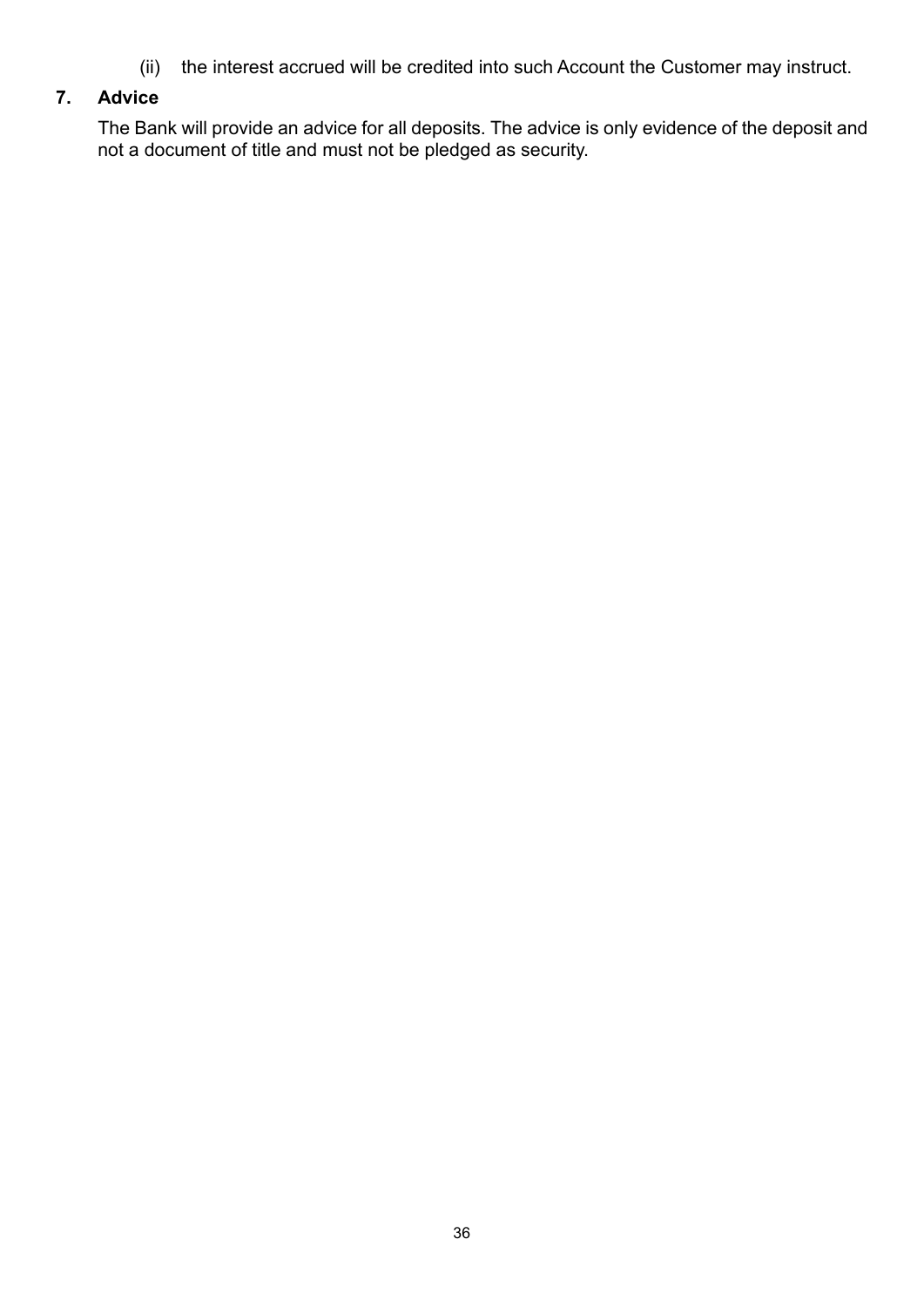## **PART III - LOANS RELATED TERMS AND CONDITIONS**

## **F. Secured Loan Facilities**

**This Section F of Part III is applicable to Treasures Secured Line of Credit, Secured Line of Credit, Mortgage Overdraft Facilities, Automatic Secured Line of Credit and/or other overdraft facilities.** 

#### **1. Interest calculation and payment method**

- 1.1 Except for Treasures Secured Line of Credit, Secured Line of Credit, Mortgage Overdraft Facilities and Automatic Secured Line of Credit, for which interest is calculated and charged on a 365 days per year basis, the Bank will calculate and charge interest based on the outstanding amount of the Facilities and on a 365/360 days per year basis depending on the currency of the Facilities. The interest is accrued daily and charged to the Facilities account monthly in arrears. Interest charged can be settled by cash on the date specified by the Bank or rolled over to the outstanding balance.
- 1.2 In relation to Automatic Secured Line of Credit, the Bank will charge interest on the outstanding debit balance to the Facility which is secured by Hong Kong Dollar deposits at a deposit rate of the secured deposit plus 2% per annum or at Prime Rate whichever is higher. For automatic overdraft secured by foreign currency deposit, the Bank will charge interest at Prime Rate plus 2% per annum.

#### **2. Excess overdraft interest**

The Bank will calculate and charge a default interest rate at the Bank's prevailing Prime Rate plus 9% per annum:

- (a) on any outstanding amount of Facilities which exceeds the applicable overdraft limit, from the date on which such excess was incurred up to the date of actual payment of such excess; and
- (b) if the Facilities expire or are not renewed, on the amount of the utilised facilities, from the date of such expiry or non-renewal up to the date of repayment.

The Bank shall inform the Customer if such default rate is applied.

#### **3. Security**

If the Customer is granted any Facilities, the Customer shall provide security acceptable to the Bank ("**Secured Assets**"). Subject to the terms and conditions of the Facility Documents and the Bank's discretion to permit otherwise, the Facilities shall become available for utilisation only after the Bank has received such documents and/or conditions precedent as the Bank may require or impose in the Facility Documents.

#### **4. Overdraft limit**

- 4.1 The overdraft limit shall be determined by the Bank at its discretion from time to time. The total outstanding must not exceed the approved overdraft limit and/or the current market value of the Secured Assets multiplied by the lending ratio applicable from time to time, failing which the Bank may:
	- (a) reduce the overdraft limit; and/or
	- (b) request the Customer to deposit additional Assets immediately into the Facilities account,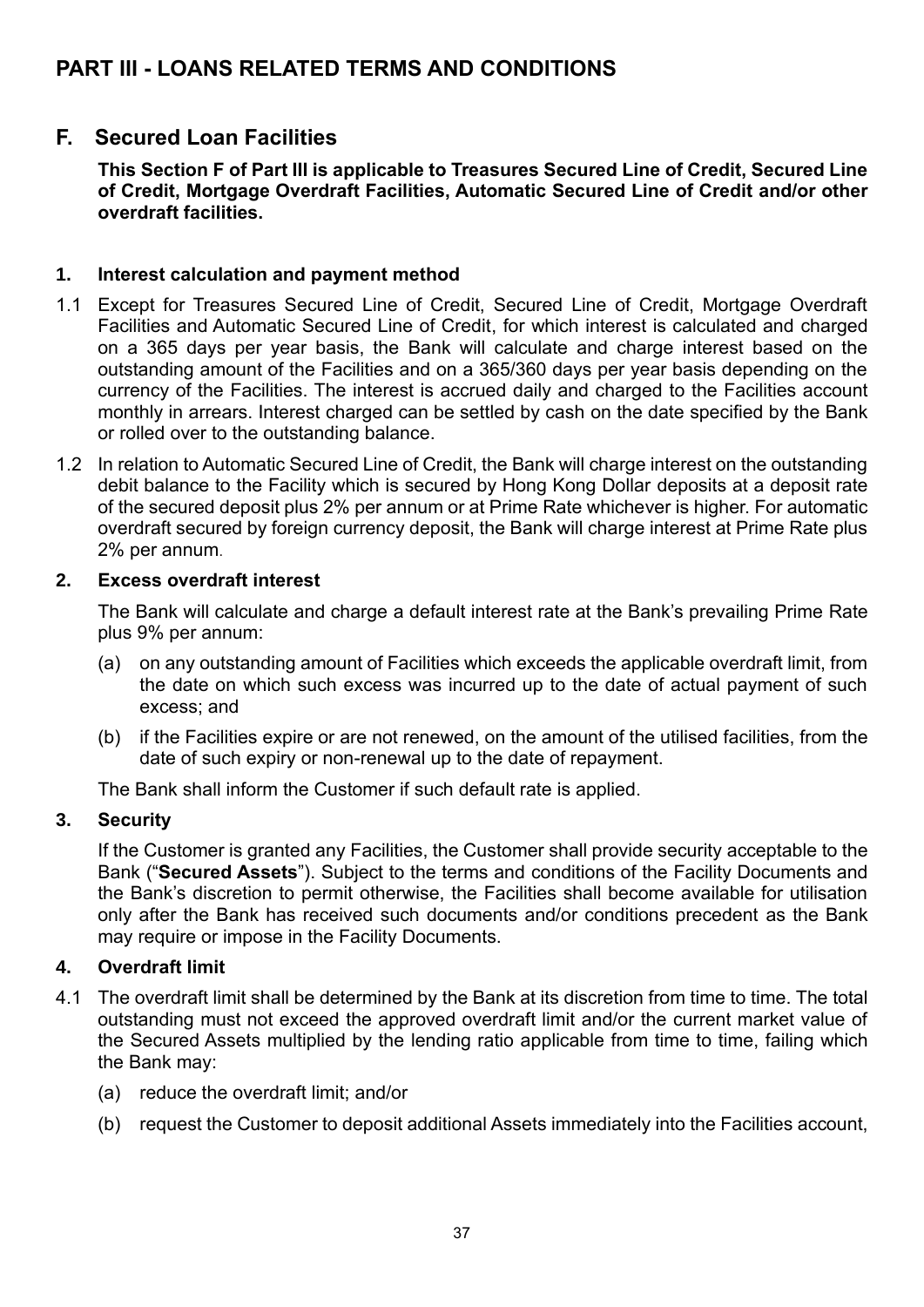so that such requirement is met. Should the Customer fail to do so, the Bank may demand immediate repayment. The Bank's lending ratio will differ for various types of Secured Assets and may be varied from time to time. For details, please contact the Customer Service Hotline or any Branch.

4.2 The Bank may, in its sole discretion, allow the Customer to draw in excess of the approved overdraft limit but this is not a waiver of the Bank's right to require the Customer to maintain within the approved limit.

#### **5. Payments from the Secured Assets**

All interest, dividends, distributions and other payments or monies whatsoever made, paid or payable in respect of any Secured Assets shall be paid to the Facilities account (notwithstanding any contrary instruction given by the Customer) and shall be applied to or towards repayment of the Facilities.

#### **6. Effect on guaranteed returns/other product benefits**

Where the Secured Assets include any benefit or return that is conditional (e.g. a condition that the Secured Assets are held until maturity), the Customer understands and accepts that by charging the Secured Assets, the Customer will no longer have control over the Secured Assets and following a default the Bank is fully entitled to realise the Secured Assets at any time, without prior notice and so any such benefit or return may not be realised.

#### **7. Confirmation letter**

Other than for Automatic Secured Line of Credit, a confirmation letter will be issued to successful applicants stating:

- (a) the amount of the Facilities approved; and
- (b) the final applicable interest rate, lending ratio and any applicable handling charges.

#### **8. Availability**

- 8.1 The Facility is revolving and subject to the terms of the Facility Documents, any amounts utilised within the Facility limit and repaid may be utilised again.
- 8.2 The Bank may at any time refuse further utilisation of the Facilities without giving any reason, even if the maximum amount of the Facilities has not been utilised.

#### **9. Periodic review**

In addition to the Bank's customary overriding right of repayment on demand, the Bank may carry out periodic reviews of the Facilities. The Bank has no obligation in respect of such review but will notify the Customer if the Bank decides to discontinue the Facilities. If renewed, the Facilities will remain subject to the provisions of these Terms and Conditions and the Facility Documents.

#### **10. [Intentionally deleted]**

#### **11. Credit references**

- 11.1 The Customer authorises the Bank to contact all relevant parties including any credit reference agency for verification of information provided and/or to obtain any other information from time to time as it deems reasonably necessary, without further reference to or consent of the Customer.
- 11.2 In relation to consumer credit, Customer has the right to:
	- (a) request to be informed which items of data are routinely so disclosed to credit reference agencies or debt collection agencies;
	- (b) request to be provided with further information to enable an access and correction request to be made to the relevant credit reference agency or debt collection agency; and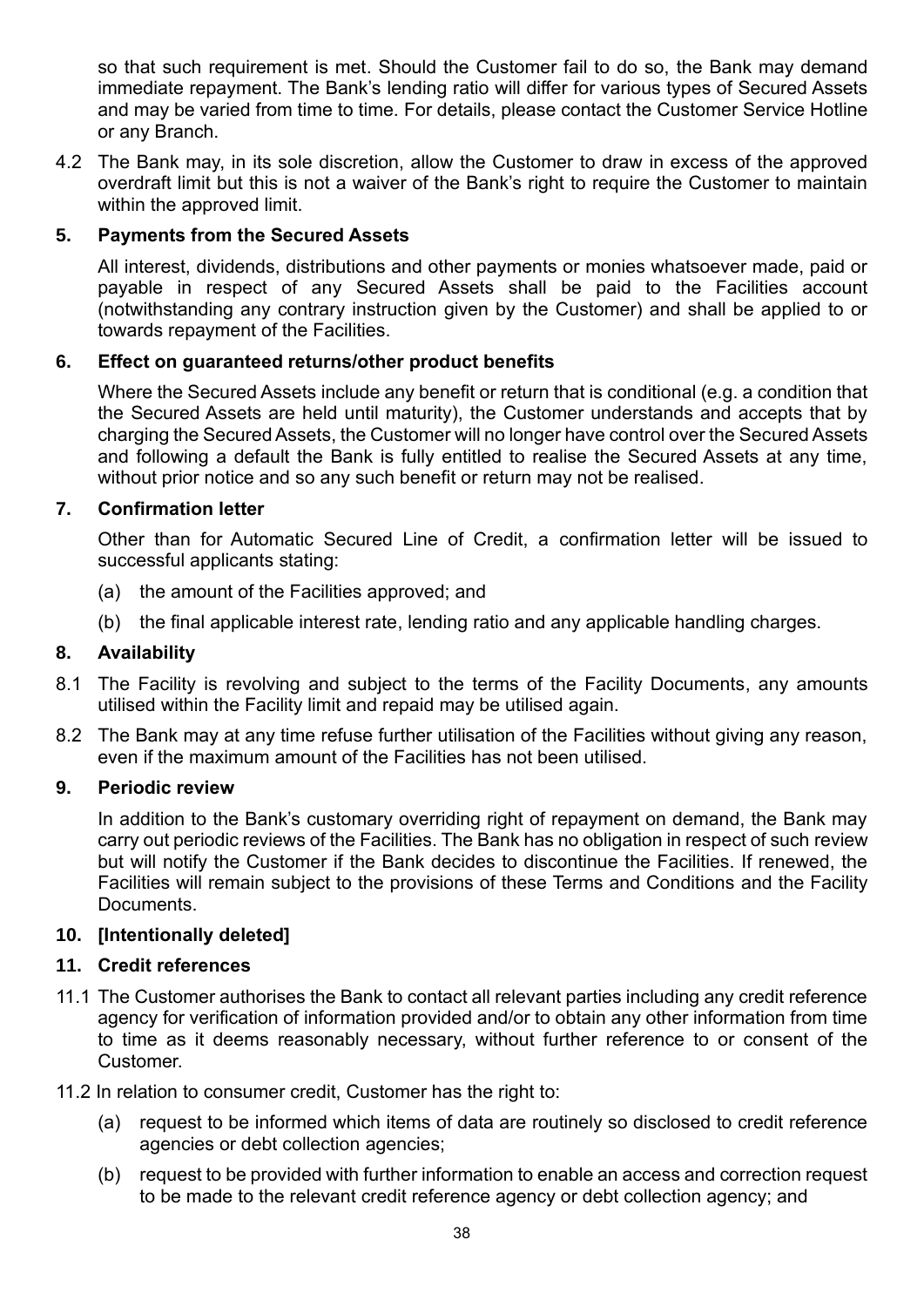(c) ask the Bank to request the relevant credit reference agencies to delete data of Customer's Facilities Account once the Facilities Account has been fully repaid and terminated, if there is no payment default in excess of 60 days in the past 5 years from the account termination date. If Customer has any such payment default, Customer is liable to have the Facilities Account data retained by the relevant credit reference agencies until 5 years from the final settlement date of the default amount.

#### **12. Cancellation rights**

Once submitted, the Customer may not cancel the Facilities application but may in writing request the Bank to do so. It is at the Bank's discretion to allow any cancellation and if possible, the Customer shall pay to the Bank all costs and expenses in connection with the cancellation as determined by the Bank.

#### **13. Overdraft Application enquiry**

- 13.1 To allow the Customer to make telephone enquiries, the Customer hereby agrees that if the enquirer gives the Customer's correct Hong Kong Identity Card number and the overdraft limit applied for (to within the nearest thousand dollars), the Bank is authorised to disclose by telephone:
	- (a) loan approval status (approved, pending or declined); and
	- (b) if approved, details of the Facility.
- 13.2 The Bank shall be under no obligation to verify the enquirer's identity further and **the Bank shall have no liability for any Losses that the Customer may suffer (if any) if such disclosure is made to any person other than the Customer.**

#### **14. Repayment**

The Customer will repay the Bank all amounts owed on demand in accordance with Clause [B18.4,](#page-16-2) including all fees, charges and interest owing under this Section F.

#### **15. Payments**

- 15.1 All sums payable by the Customer to the Bank shall be paid without set-off, counterclaim or any other restriction or condition and free and clear of any Tax or other deduction or withholdings of any nature.
- 15.2 Any moneys received by the Bank in respect of any of the Customer's liabilities to the Bank, howsoever arising may be applied to such liabilities as the Bank may in its absolute discretion determine, or be paid into and held in a suspense account for so long as the Bank thinks fit. In the event of any proceedings in or analogous to bankruptcy, winding-up, liquidation, composition or arrangement, the Bank may prove for and agree to accept any dividend or composition in respect of the Customer's outstanding liabilities as if there had been no suspense account or no credit therein.
- 15.3 The Bank shall have the right at all times to reverse any erroneous entries to any of the Accounts with effective back-value to when the correct entry (or no entry) should have been made.

#### **16. Obligation to keep Bank informed**

The Customer will promptly inform the Bank in writing:

- (a) if the Customer's employment or employment status changes; or
- (b) of any difficulty in meeting the Customer's payment or other obligations.

#### **17. Correctness of information**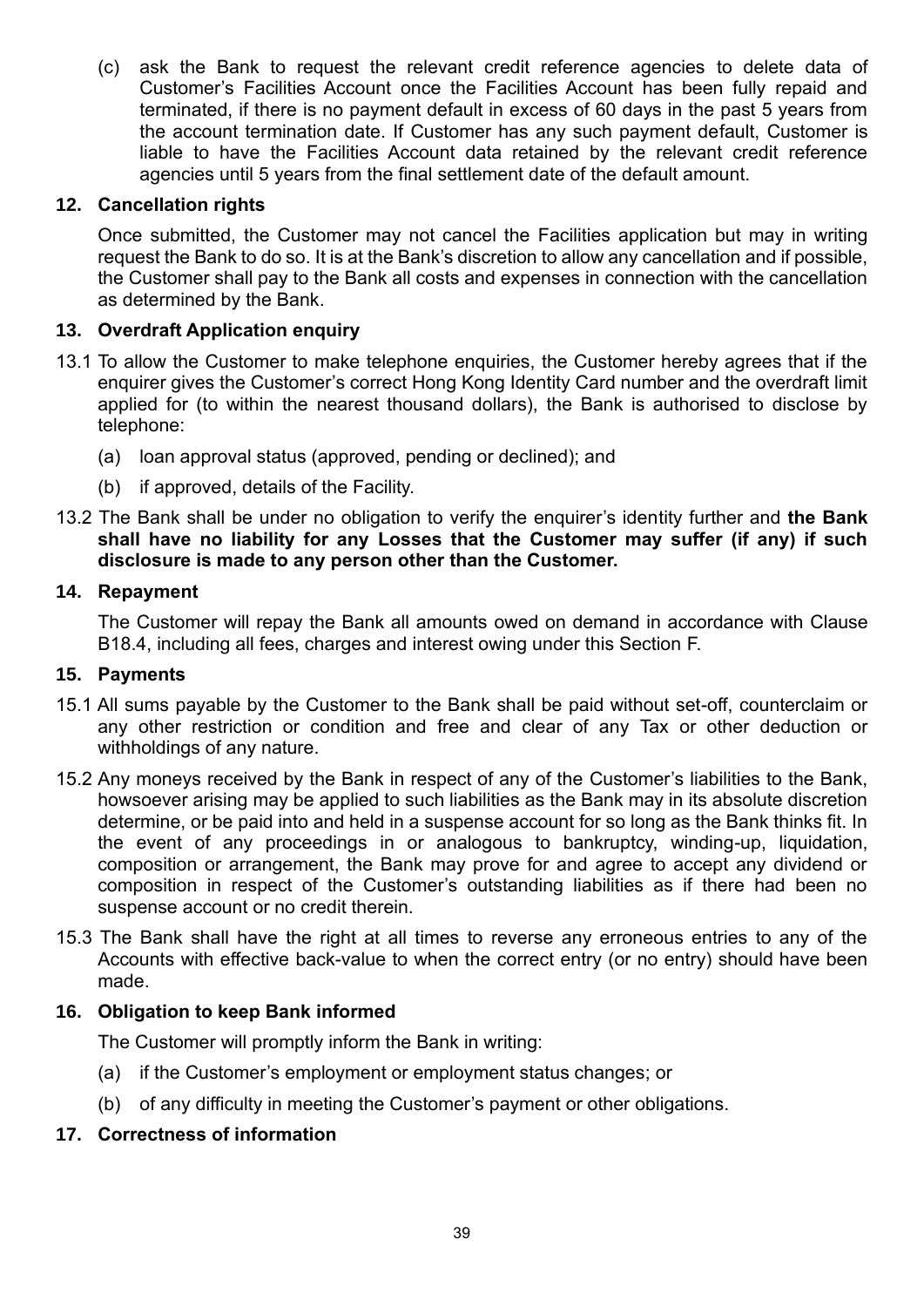The Customer acknowledges and agrees that the Bank will rely on the correctness and completeness of information provided, in assessing the Facilities application and warrants and represents to the Bank that all such information and any other information from time to time provided is and shall be true and correct.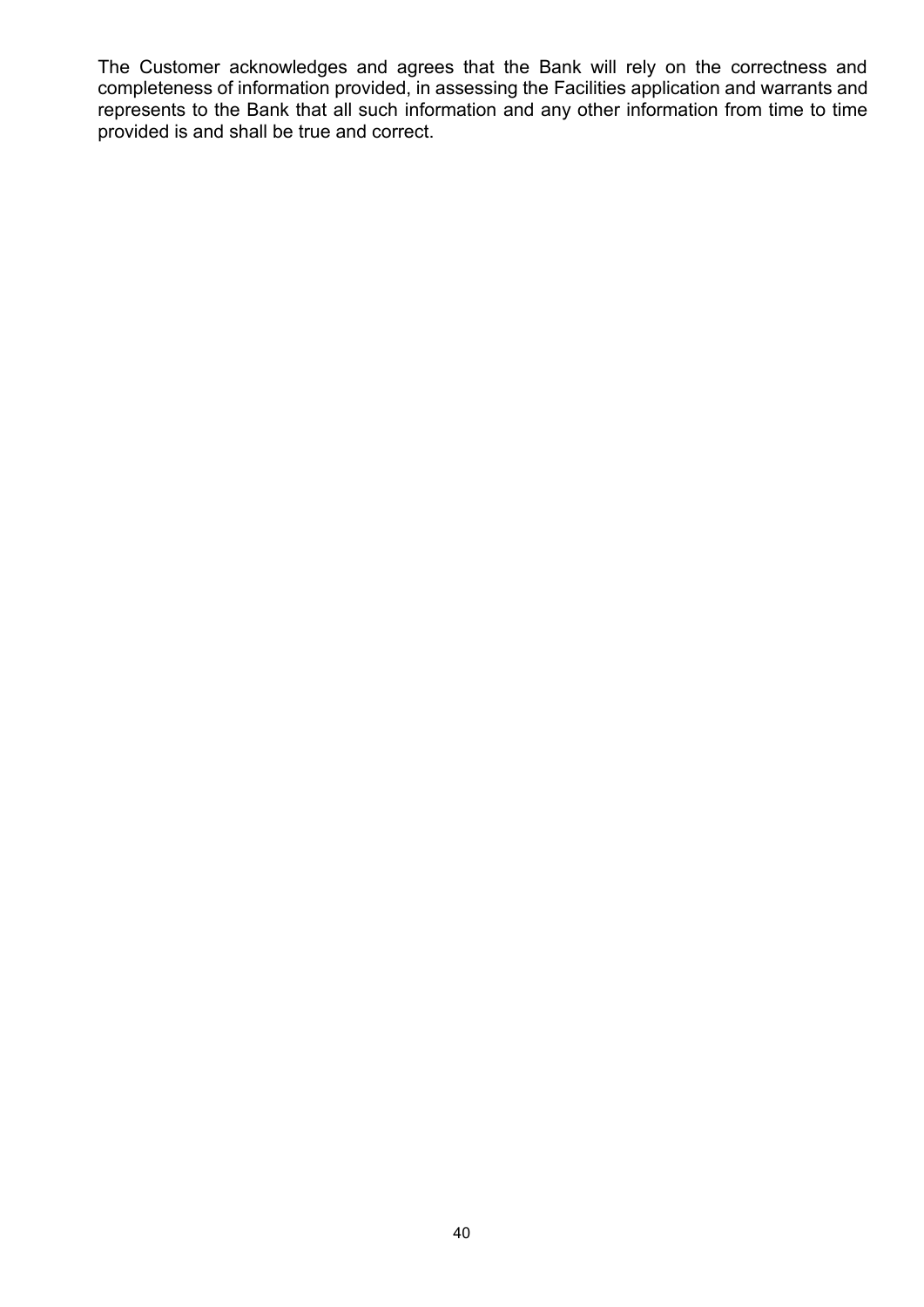## **Part IV – OTHER SERVICES RELATED TERMS AND CONDITIONS**

## **G. General Service Channels**

#### **This Section G of Part IV is applicable to the use of any of the service channels.**

#### **1. Transactions during non-business hours**

All Instructions given outside of business hours on Bank Business Days or during such time when a black rainstorm or typhoon no. 8 (or above) signal is hoisted will be treated as being given on the next Bank Business Day.

#### **2. Personal Identification Number (PIN)**

- 2.1 The Bank may issue a PIN to the Customer for accessing a service channel. The PIN is issued and delivered to the Customer at its own risk.
- 2.2 The Customer undertakes to ensure that all necessary precautions are taken to keep the PIN confidential. In no circumstances should the Customer disclose the PIN to any other person. In particular, the Customer must:
	- (a) destroy the original printed copy of the PIN;
	- (b) not allow anyone else to use their PIN;
	- (c) not write down or record the PIN without disguising it; and
	- (d) change the PIN regularly for protection.
- **2.3 Access of any service channel by any person (whether or not authorised by the Customer) with the correct PIN is deemed as use by the Customer and any Instructions received by the Bank pursuant to such access is binding on the Customer.**
- 2.4 The Bank is not under any duty to verify the identity of the person giving any Instructions through any service channel with the correct PIN, but may, as the Bank sees fit, require the provision of personal identification information and satisfy an identity verification process before carrying out any Instructions.
- 2.5 If the Account is a joint account or if the Customer is a limited company or an Unincorporated Entity, any person accessing any service channel with the correct PIN is entitled to give Instructions to the Bank singly irrespective of the signing authority under the Accounts and all such Instructions are binding on the Customer. The Customer is solely responsible for the selection and control of person(s) having access to the PIN.

#### **3. Unauthorised use /loss of PIN**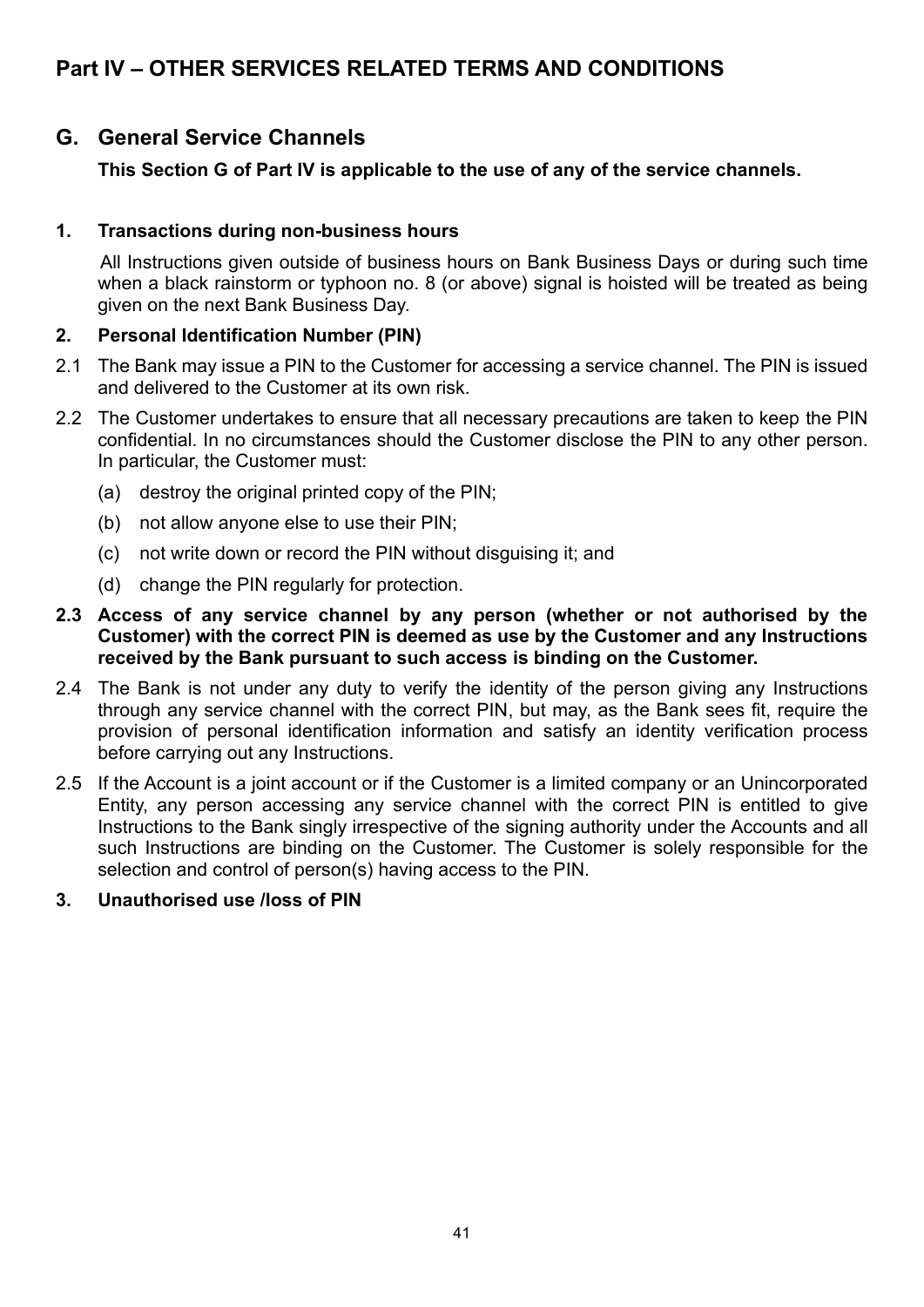The Customer must, immediately after becoming aware of any loss or actual or possible unauthorised use or disclosure of the PIN, change the PIN and notify the Bank. **The Bank assumes no liability or responsibility to the Customer or any third party for the consequences arising out of or in connection with such loss or actual or possible unauthorised use or disclosure, except in the case of fraud, negligence or wilful default of the Bank or Bank Personnel and only to the extent of direct and reasonably foreseeable Loss (if any).** The Customer is fully responsible for all Instructions given through any service channel with the correct PIN, whether or not authorised by the Customer, prior to the Bank's receipt of such notice and having reasonable time to act on it. If the Customer had acted fraudulently or negligently (including failing to take all necessary precautions to protect and keep the PIN confidential), the Customer is responsible for all Instructions given, whether before or after such notice and agrees to indemnify the Bank on demand for all Losses in respect of or relating to or in connection with the use of the PIN, whether or not authorised by the Customer.

#### **4. Liability of the Bank**

- 4.1 The Bank, any Bank Personnel and/or any Member Bank assumes no liability or responsibility to the Customer or any third party for any consequences arising out of or in connection with any transaction involving the use of Card or PIN not being honoured or if there is any malfunction and/or failure of an ATM, PIN or Card, except:
	- (a) in the event of misuse, when the Card or PIN has not been received by the Customer;
	- (b) for all transactions not authorised by the Customer after the Bank has been given adequate notification that the Card or PIN has been lost or stolen or that someone else knows the PIN (as provided in Clause G3 above) and the Bank has had reasonable time to act on it;
	- (c) when faults have occurred in the terminals or other systems used, which causes the Customer to suffer direct loss unless the fault was obvious or advised by a message or notice on the ATM display; or
	- (d) when transactions are made through the use of, in the Bank's determination, a counterfeit Card,

and in any such case, such liability is strictly limited to direct and reasonably foreseeable loss (if any).

- 4.2 The Customer is liable in respect of all transactions using its Card and/or PIN, except those for which the Bank is responsible, as described in Clause 4.1 above.
- 4.3 In using any point of sales terminal, no claim by the Customer against a merchant or any other person may be the subject of set-off or counterclaim against the Bank and the Bank is not responsible in any way for the goods and/or services supplied to the Customer by or other acts or omissions of such merchant or other person.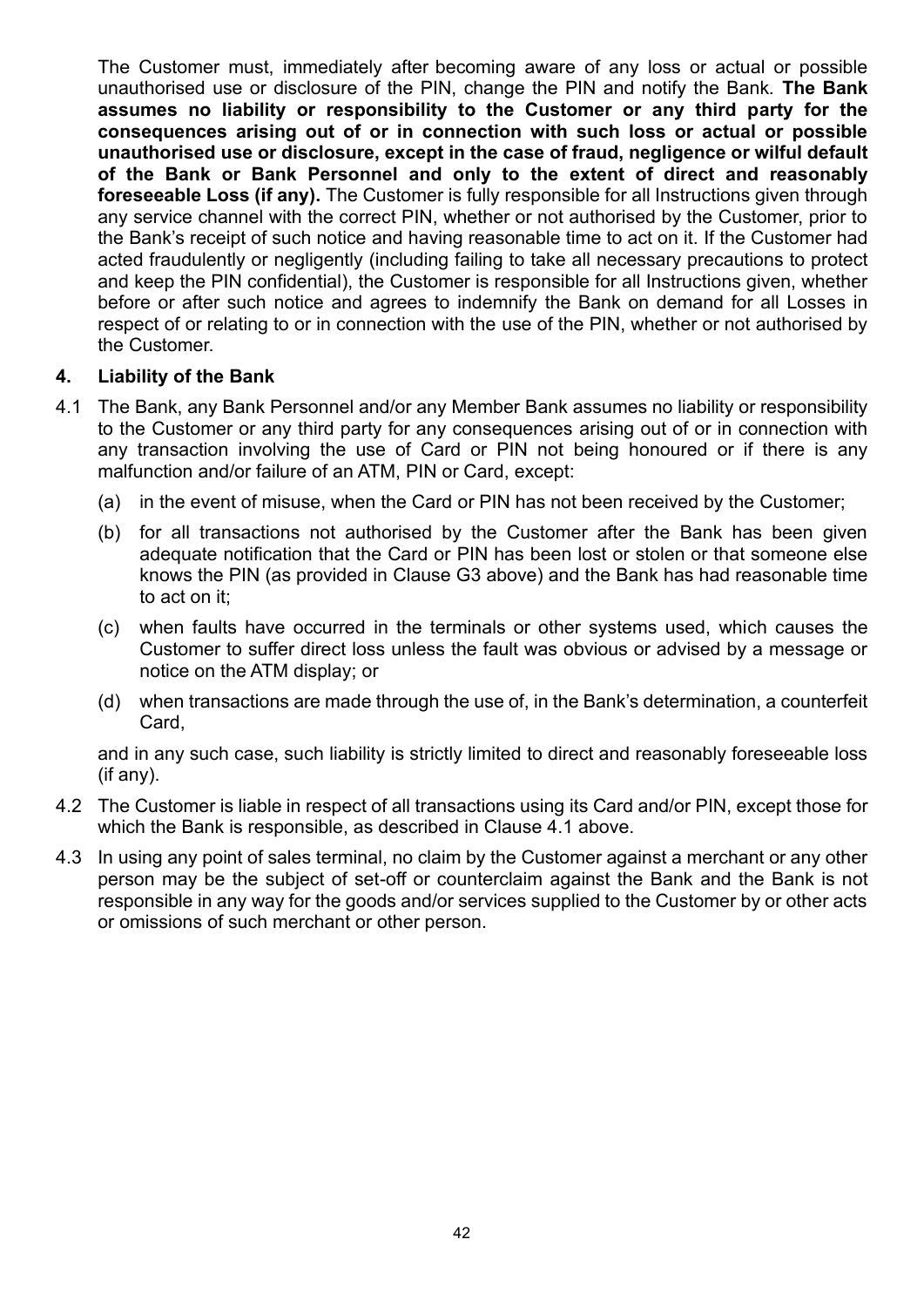## **H. Phone Banking Services**

**This Section H of Part IV is applicable to Customers holding a Phone Banking Service Account ("PBS Account").**

#### **1. Use of the Phone Banking Services**

Phone Banking Services must be accessed with the PIN issued for the PBS Account. The Customer may use the Phone Banking Services to request or accept specified Services and to give Instructions.

#### **2. Joint Account**

Any requirement in the mandate for joint signatories is regarded as satisfied by the use of the correct PIN for Phone Banking Services.

#### **3. Acceptance of Instructions**

- 3.1 Instructions given through the Phone Banking Services once acknowledged by the Bank are treated as accepted and binding and any amendment, cancellation or reversal is not normally possible and will be at the discretion of the Bank.
- 3.2 The Bank reserves the right to reject certain types of Instructions to be given through the Phone Banking Services.

#### **4. Confirmation of Instructions**

Each Instruction given through Phone Banking Services will be confirmed by a confirmation reference number, if applicable, given during the same telephone call.

#### **5. Exchange Rate / Interest Rate**

Any exchange rate or interest rate quoted is for reference only and shall not be binding on the Bank. Where the Bank confirms an exchange rate or interest rate for the purpose of a transaction, such confirmed exchange rate or interest rate, if accepted by the Customer through Phone Banking Services, shall be binding on the Customer notwithstanding that a different exchange rate or interest rate might have been quoted by the Bank through other means of communication.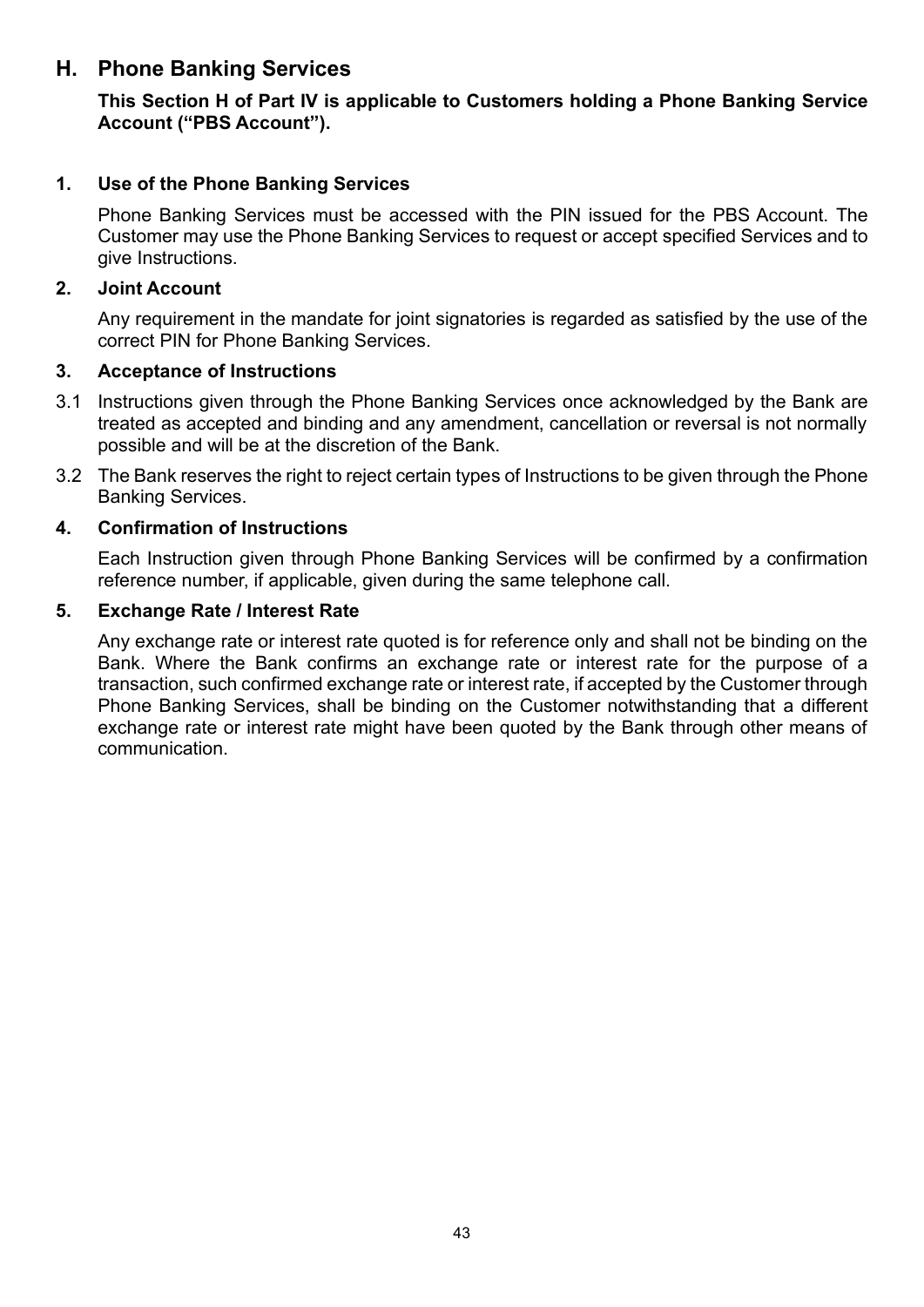## **I. Automatic Teller Machine Card Services**

**Applicable to Customers issued with Cards.** 

**The use of the DBS Octopus ATM Card is also subject to the DBS Octopus ATM Card Terms and Condition and other terms and conditions imposed by Octopus Cards Limited in addition to these Terms and Conditions.** 

#### **1. Availability**

- (a) Availability of ATM Services is subject to the Bank's approval, including approval of the Customer's selected PIN and Accounts that can be operated through ATM Services.
- (b) The Customer must activate each Card in accordance with the Bank's requirements for use of ATM Services at ATMs outside Hong Kong.

#### **2. Termination**

- 2.1 The Customer may terminate ATM Services with written notice to the Bank. ATM Services will be terminated automatically if the Card is cancelled.
- 2.2 The Bank may terminate ATM Services at any time at its discretion and without giving any reason or prior notice to the Customer, by suspending the use of the Card or the ATM Service or by refusing to renew the Card.
- 2.3 The Card is the property of the Bank and must be surrendered upon request.

#### **3. Cash / Cheque deposit by ATM**

Hong Kong Dollar cash (but not coins) and/or cheques may be deposited by the use of the Card at ATMs of the Bank provided always that:

- (a) cash deposits will be credited to the Account after verification by the Bank (which may not be on the same day), and the Customer cannot withdraw or utilise the deposit unless it is so credited;
- (b) cheques deposited are accepted for collection only and the proceeds will not be available for withdrawal or transfer until after the cheques have been duly cleared;
- (c) the advice issued by the ATM upon acceptance of a deposit represents what the Customer has purported to have deposited and does not bind the Bank as to its correctness; and
- (d) the Customer agrees to indemnify the Bank and keep the Bank fully indemnified against all Losses which may be suffered or incurred by the Bank arising from or relating to the making of deposits using the Card, and ATM.

#### **4. Use of the Card**

- 4.1 The Card incorporates ATM functions to operate the Current Account and/or Savings Accounts. It is also accepted by ATMs installed by or belonging to the Bank or any Member Bank and can be used to make payment at point of sale terminals as recognised by the Bank as notified to the Customer from time to time, EPS, PPS and to deposit cash and cheques via ATM and to operate any other services that may from time to time be provided.
- 4.2 The Customer irrevocably authorises the Bank to debit (without notice to the Customer) from any Account the amount of any transaction arising from use of the Card and PIN, whether or not made with the knowledge or authority of the Customer, save only where the Bank is responsible for the transaction, as described in Clause G4.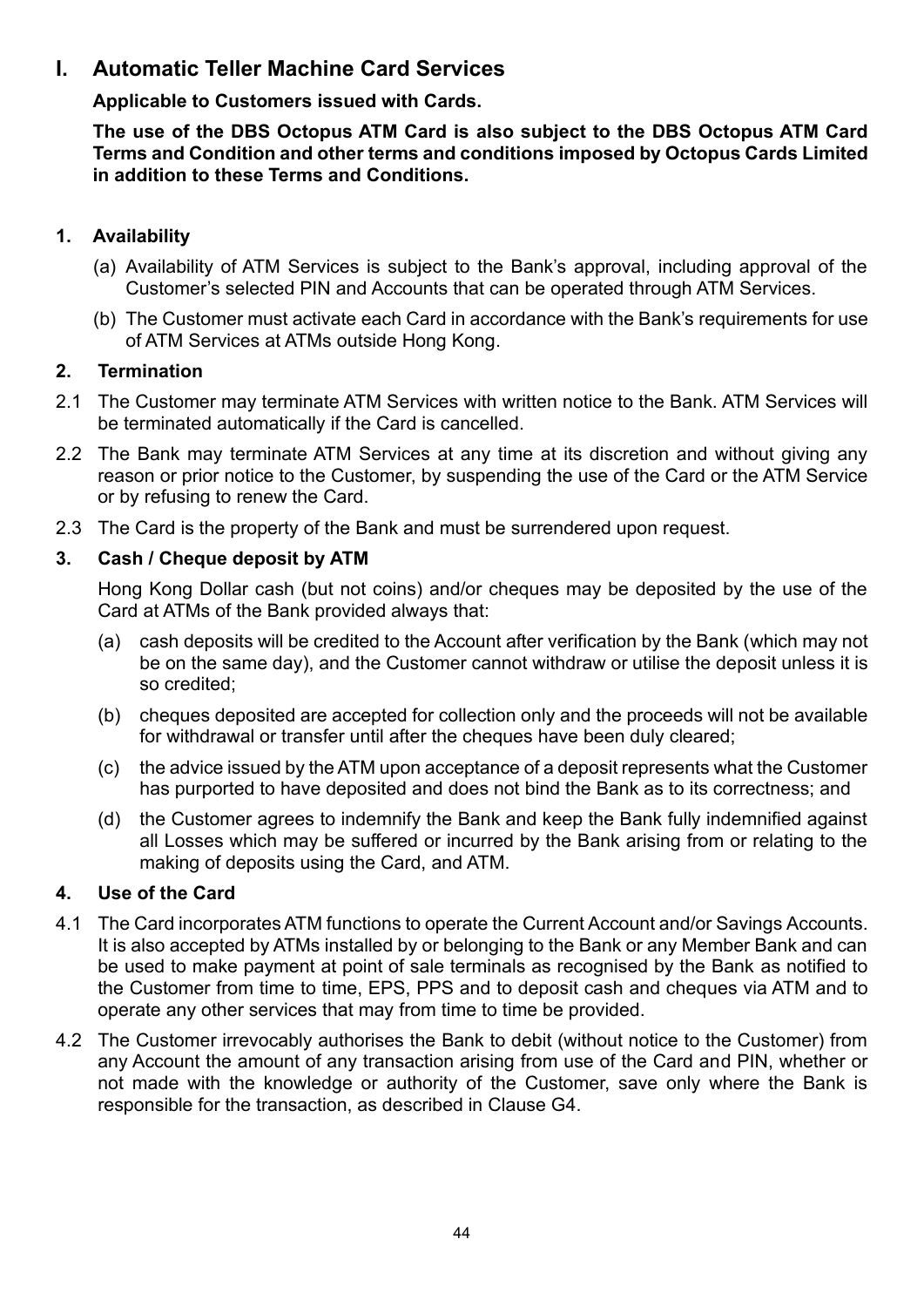- 4.3 The Card is issued and delivered to the Customer at its own risk. The Card is non-transferable and must only be used by the Customer. The Customer must safeguard the PIN in accordance with Clauses G2 and G3 above. The Card should be used in conjunction with the PIN. The Customer agrees to keep the Card safe and never write down the PIN on the Card or on anything usually kept with or near it.
- 4.4 The Customer is required to sign on the signature panel on the back of the Card. A merchant may verify the Customer's signature against that signed on the signature panel.

#### **5. Insufficient funds**

The Card shall only be used for cash withdrawal or transfer if there are sufficient funds in the Customer's relevant Account failing which, the Customer shall repay to the Bank immediately on demand such amount overdrawn together with bank charges and interest at the rate shown in the Bank Charges Schedule.

#### **6. Transaction processing**

- 6.1 The Bank shall at its discretion determine the transaction date of every transaction and may reject any transaction and/or any cheque presented via the ATM.
- 6.2 Card transactions which are effected in currencies other than the currency of the Account will be debited to the Account after conversion into the currency of the Account at such exchange rate as shall be determined by the Bank.

#### **7. Transaction Records**

- 7.1 Fund transfers and withdrawal transactions and any other transaction carried out by the use of the Card will be shown on the statement or passbook for Current Account and Savings Account respectively.
- 7.2 The records of the Bank and/or any other Member Bank in relation to any transaction made by the user of the Card on any ATM and/ or point of sale terminals (save for manifest error or fraud, or negligence on the part of the Bank or Bank Personnel) is conclusively binding on the Customer.

#### **8. Limits on the usage of the Card**

The Bank is entitled from time to time to determine and impose any limit whether in amount, frequency of use or otherwise on the use of the Card.

#### **9. Charges**

The Bank is entitled to levy a reasonable charge for issuance, re-issuance and use of the Card or PIN, as shown in the Bank Charges Schedule.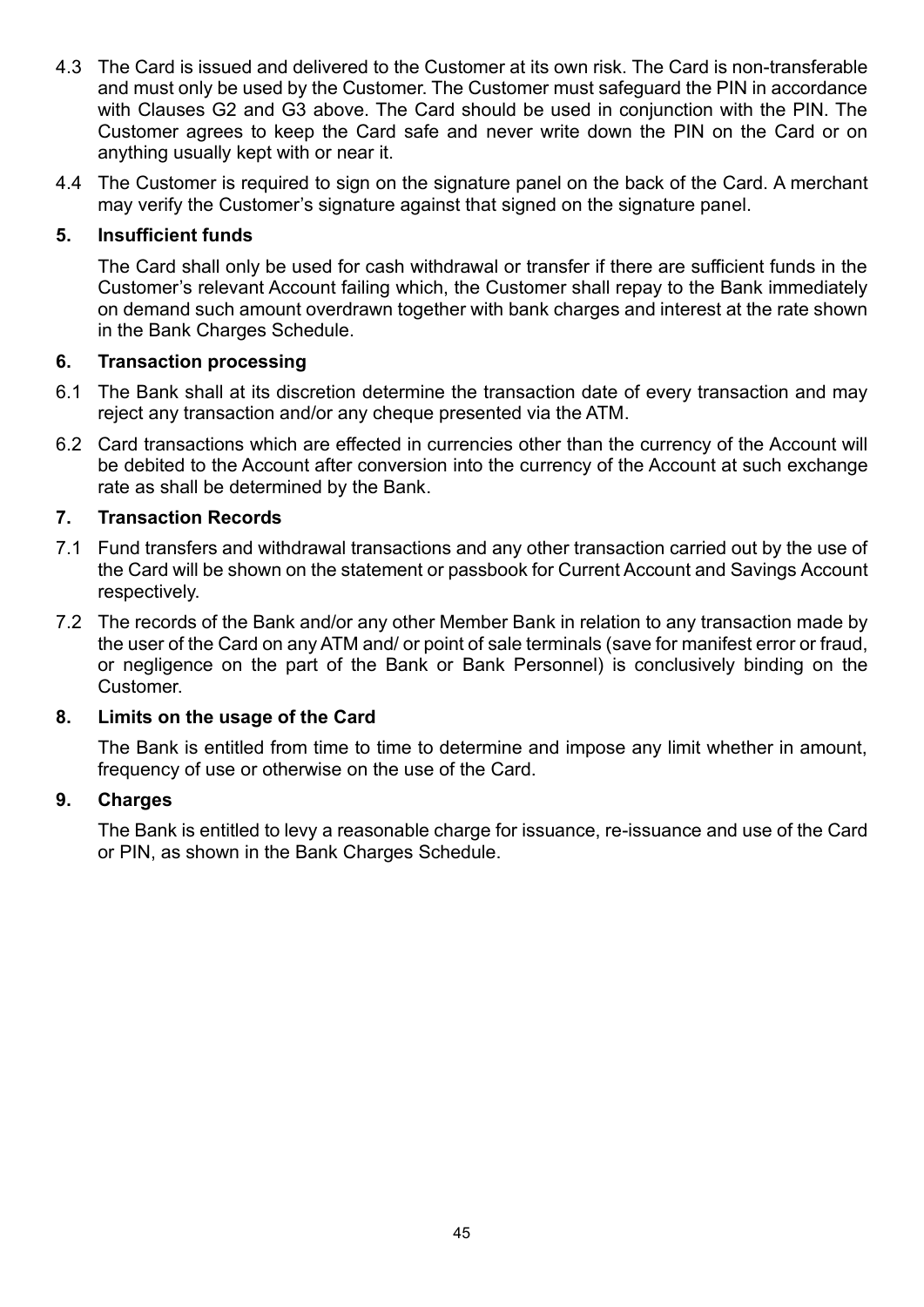## **J. Internet Banking Services**

Please refer to the DBS iBanking Terms and Conditions for terms and conditions applicable to the use of the internet banking services.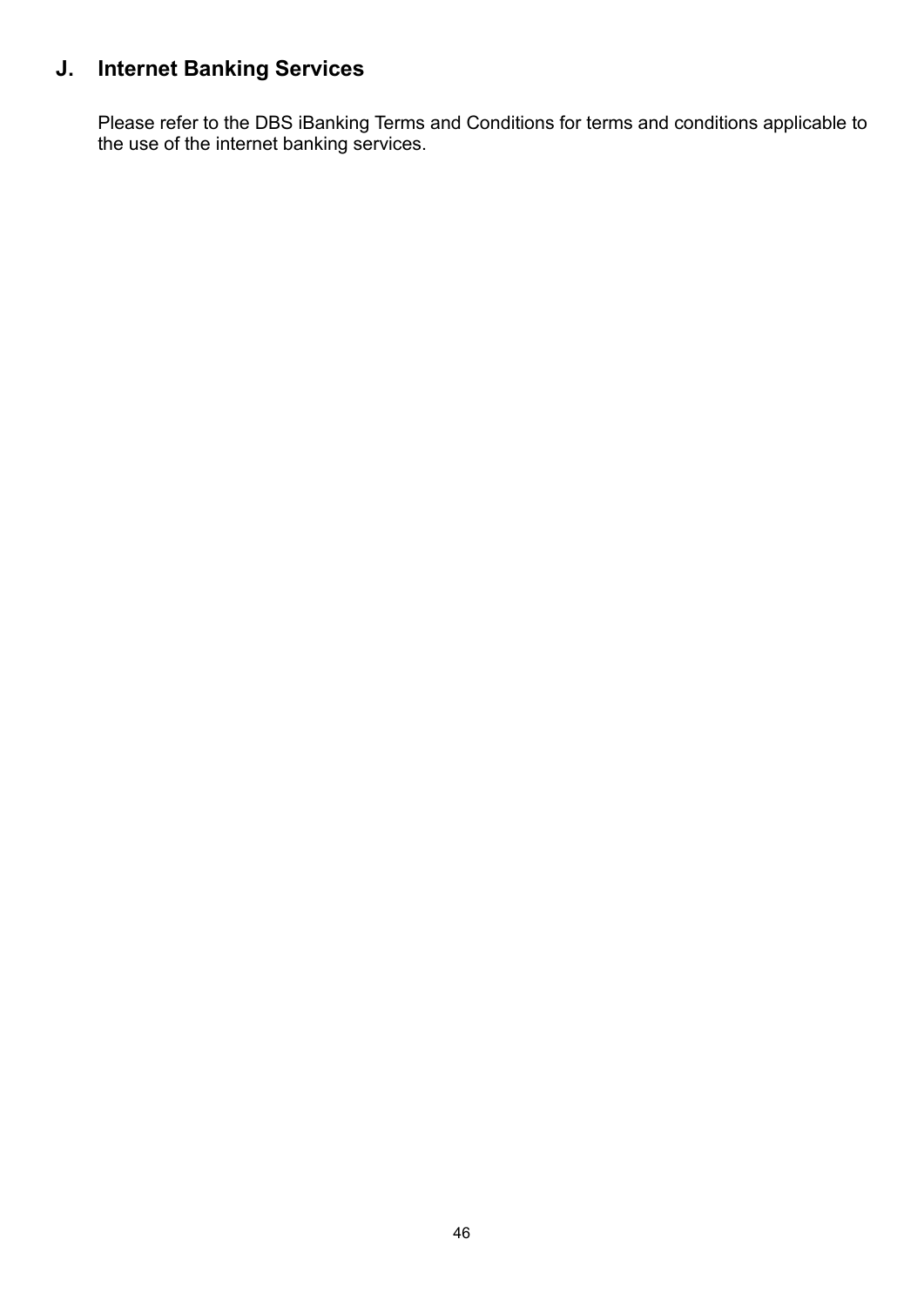## **K. e-Cheques**

### **1. e-Cheques Deposit Services provisions - applicability and definitions**

- 1.1 This Section K of Part IV applies to the Bank's services relating to e-Cheques. Other agreements between the Customer and the Bank applicable to paper cheques or generally to the Bank's services ("**Other Agreements**") continue to apply to e-Cheques and the Bank's e-Cheques Deposit Services to the extent that they are relevant and not inconsistent with the provisions in this Section K. The provisions of this Section K prevail if there is any inconsistency between them and provisions in the Other Agreements with respect to the e-Cheques Deposit **Services**
- 1.2 For the purpose of the e-Cheques Deposit Services, the following terms have the following meanings:

"**Bills of Exchange Ordinance**" means the Bills of Exchange Ordinance (Cap. 19, Laws of Hong Kong), as may be amended from time to time.

"**Deposit Channel**" means any channel offered by the Bank from time to time for presentment of e-Cheques for deposit.

"**e-Cheque**" has the meaning ascribed to it in the e-Cheque Drop Box Terms.

"**e-Cheques Deposit Services**" mean the services offered by the Bank to customers from time to time for depositing e-Cheques.

"**e-Cheque Drop Box**" or "**e-Cheque Drop Box Service**" has the meaning ascribed to it in the e-Cheque Drop Box Terms.

"**e-Cheque Drop Box Account**" has the meaning ascribed to it in the e-Cheque Drop Box Terms.

"**e-Cheque Drop Box Terms**" means all the terms and conditions prescribed by HKICL from time to time for governing the e-Cheque Drop Box Service provided by HKICL and the use of the e-Cheque Drop Box Service.

"**Industry Rules and Procedures**" means the rules and operating procedures governing the handling of e-Cheques adopted by HKICL and the banking industry from time to time.

"**Payee Bank**" means the bank at which a Payee Bank Account is held.

"**Payee Bank Account**" means, in respect of each e-Cheque presented for deposit using the e-Cheques Deposit Services, the bank account of the payee of the e-Cheque maintained with the Bank into which the e-Cheque is to be deposited which may be a sole name or a joint name account of the payee.

"**Payer Bank**" has the meaning ascribed to it in the e-Cheque Drop Box Terms.

#### **2. Nature and scope of e-Cheques Deposit Services**

- 2.1 The Bank may provide e-Cheques Deposit Services at its discretion. If the Bank provides e-Cheques Deposit Services to a Customer, the Customer may deposit e-Cheques. In order to use the e-Cheques Deposit Services, the Customer has to provide such information and documents and accept such terms and conditions which may be required or prescribed by the Bank and HKICL respectively from time to time. The Customer may also be required to sign forms and documents prescribed by the Bank from time to time.
- 2.2 e-Cheques Deposit Services allow the Customer and other persons to present e-Cheques (whether payable to the Customer and/or any other holder of the Payee Bank Account) for deposit with the Bank (as Payee Bank), using the e-Cheque Drop Box Service offered by HKICL or using the Bank's Deposit Channels, in accordance with Clause K3 below.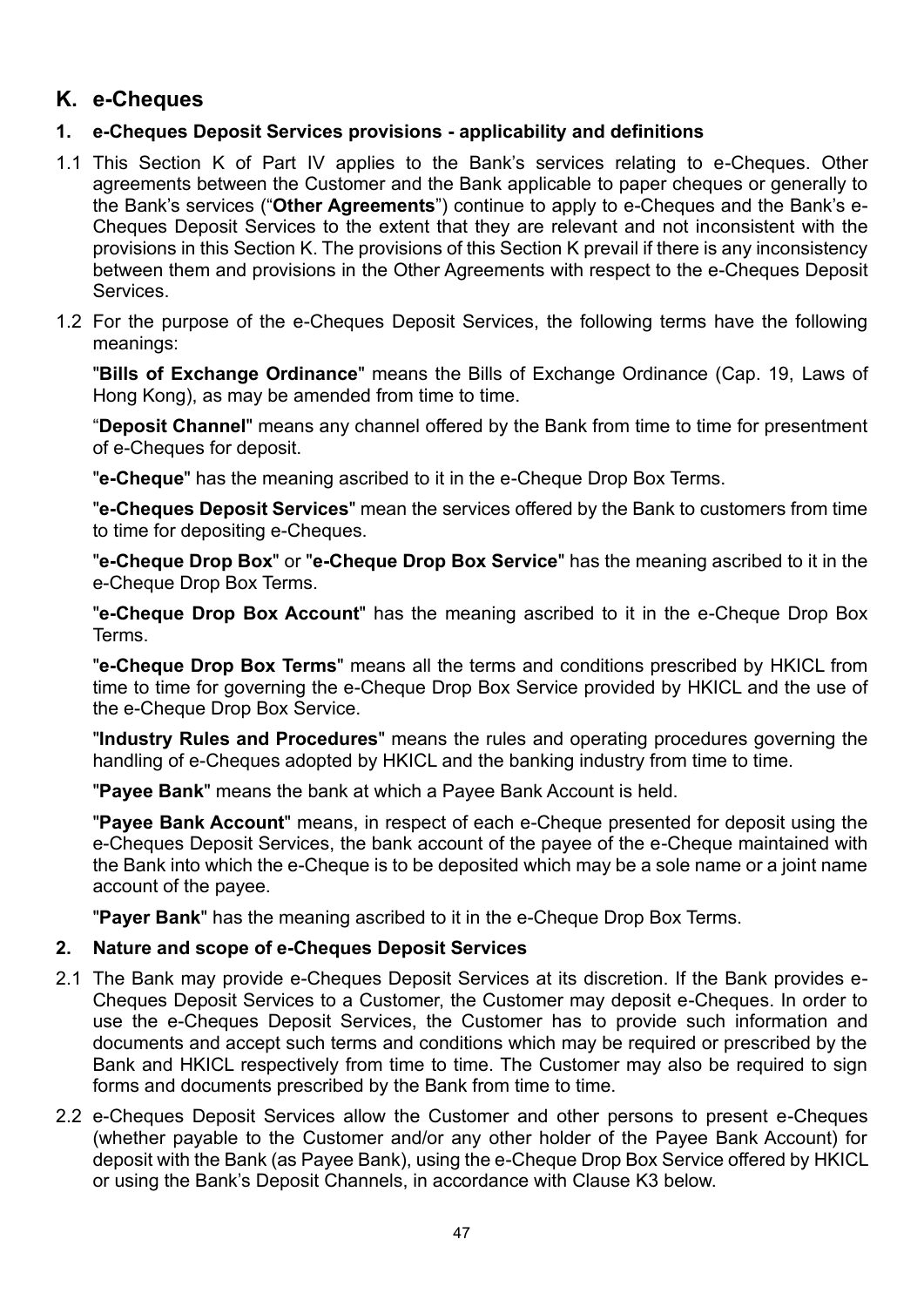- 2.3 The Bank may provide e-Cheques Deposit Services relating to e-Cheques that are issued in any currency specified by the Bank from time to time, including Hong Kong dollars, US dollars or Renminbi.
- 2.4 The Bank has the right to set or vary from time to time the conditions for using the e-Cheques Deposit Services. These conditions may include the following (or any of them):
	- (a) the service hours of the e-Cheques Deposit Services (including cut-off times for presenting e-Cheques); and
	- (b) any fees and charges payable by the Customer for the e-Cheques Deposit Services.

#### **3. e-Cheques Deposit Services**

- 3.1 The e-Cheques Deposit Services may allow presentment of e-Cheques for deposit with the Bank (as Payee Bank) using the e-Cheque Drop Box Service provided by HKICL or using the Bank's Deposit Channels.
- 3.2 e-Cheque Drop Box Service
	- (a) The e-Cheque Drop Box Service is provided by HKICL. The Customer is bound by the e-Cheque Drop Box Terms in relation to its use of the e-Cheque Drop Box Service. The Customer is solely responsible for performing its obligations under the e-Cheque Drop Box Terms.
	- (b) In order to use the e-Cheque Drop Box Service, the Customer is required by the e-Cheque Drop Box Terms to register an e-Cheque Drop Box Account with one or more Payee Bank Account for presenting e-Cheques. The Customer is allowed by the e-Cheque Drop Box Terms to register an e-Cheque Drop Box Account with a Payee Bank Account that is its same-name account or an account other than its same-name account. The Customer is responsible for the presentment of all e-Cheques by it or any other person using its e-Cheque Drop Box Account (including presentment of any e-Cheques to a Payee Bank Account other than its same-name account).
	- (c) Any issue relating to the use of the e-Cheque Drop Box Service should be handled in accordance with the e-Cheque Drop Box Terms. The Bank may (but have no obligation to) provide reasonable assistance to the Customer. In particular, the Bank does not have the electronic record or image of any e-Cheque deposited using the e-Cheque Drop Box Service. On the Customer's request, the Bank may (but have no obligation to) provide the date, e-Cheque amount, e-Cheque number, payee name and any other information agreed by the Bank relating to an e-Cheque deposited using the Customer's e-Cheque Drop Box Account.
	- (d) The Bank gives no representation or guarantee, whether express or implied, relating to the availability, quality, timeliness or any other aspect of the e-Cheque Drop Box Service provided by HKICL. Unless otherwise stated in the e-Cheque Drop Box Terms, the Customer bears the responsibilities and risks relating to the use of the e-Cheque Drop Box Service. The Bank is not liable for loss, damage or expense of any kind which the Customer or any other person may incur or suffer arising from or in connection with the use of the e-Cheque Drop Box Service.
- 3.3 Deposit Channels

The Bank may specify or vary from time to time (i) the available Deposit Channels without notice; and (ii) the terms governing the use of any Deposit Channel.

#### **4. Handling of e-Cheques, associated risks and the Bank's liabilities**

4.1 Handling of e-Cheques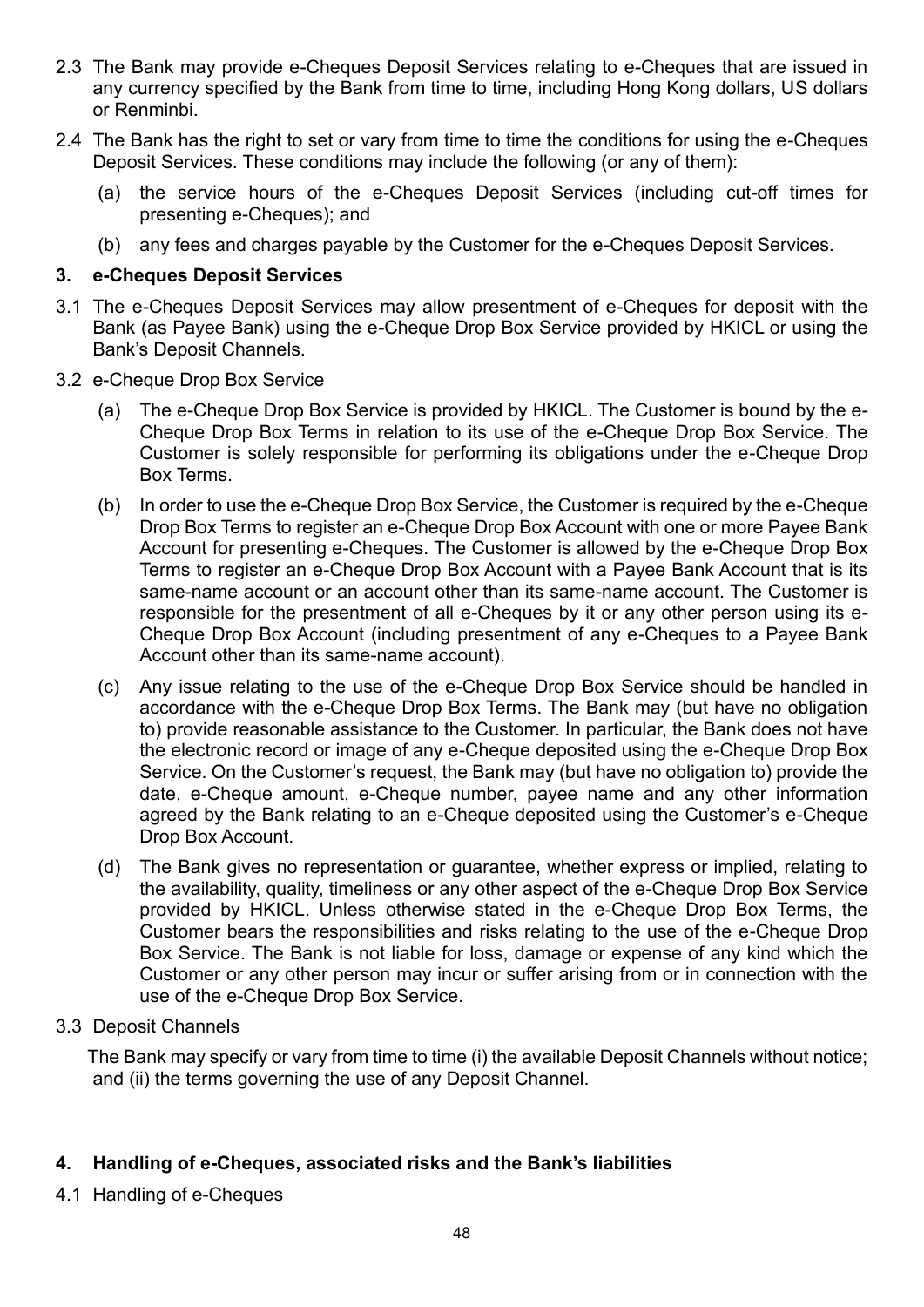The Customer understands that the Bank and other banks have to follow the Industry Rules and Procedures in the handling, processing, presentment, payment, collection, clearance and settlement of e-Cheques payable to the Customer. Accordingly, the Bank is entitled to collect any e-Cheque payable to the Customer by presenting that e-Cheque to the Payer Bank in accordance with the Industry Rules and Procedures even if the Bills of Exchange Ordinance may not expressly provide for presentment of e-Cheques or may specify other manner for presentment of cheques.

4.2 Restriction of the Bank's liability

Without reducing the effect of the other provisions of the Other Agreements:

- (a) the Bank is not liable for loss, damage or expense of any kind which the Customer or any other person may incur or suffer arising from or in connection with the use of the e-Cheques Deposit Services or the handling, processing, presentment, payment, collection, clearance or settlement of e-Cheques presented by the Customer or any other person using the Deposit Channels provided by the Bank to the Customer, except to the extent that any loss, damage or expense incurred or suffered is direct and reasonably foreseeable arising directly and solely from the Bank's negligence or wilful default or that of Bank Personnel;
- (b) in particular and for clarity, the Bank is not liable for loss, damage or expense of any kind which the Customer or any other person may incur or suffer arising from or in connection with the following (or any of them):
	- (i) use of the e-Cheque Drop Box Service by the Customer or any other person, or the e-Cheque Drop Box Terms;
	- (ii) the Customer's failure to comply with its obligations relating to the e-Cheques Deposit Services;
	- (iii) presentment of any e-Cheque payable to the Customer in accordance with the Industry Rules and Procedures despite the provisions of the Bills of Exchange Ordinance; and
	- (iv) any failure or delay in providing the e-Cheques Deposit Services, or any error or disruption relating to the e-Cheques Deposit Services, caused by or attributed to any circumstance beyond the Bank's reasonable control; and
- (c) in no event will the Bank be liable to the Customer or any other person for any loss of profit or any special, indirect, consequential or punitive loss or damages.
- 4.3 The Customer's confirmation and indemnity
	- (a) The Customer accepts the restriction of liabilities and disclaimers imposed by the Bank and HKICL in relation to the e-Cheques Deposit Services and the services provided by HKICL respectively. The Customer accepts and agrees to bear the risks and the liabilities for depositing e-Cheques.
	- (b) Without reducing the effect of any indemnity given by the Customer under the Other Agreements or any other rights or remedies that the Bank may have, the Customer will indemnify the Bank and its officers, employees and agents and hold each of them harmless against all liabilities, claims, demands, losses, damages, costs, charges and expenses of any kind (including legal fees on a full indemnity basis and other expenses reasonably incurred) which may be incurred or suffered by the Bank or any of them and all actions or proceedings which may be brought by or against the Bank or any of them as a result of or in connection with the Bank's provision of the e-Cheques Deposit Services or the Customer's use of the e-Cheques Deposit Services.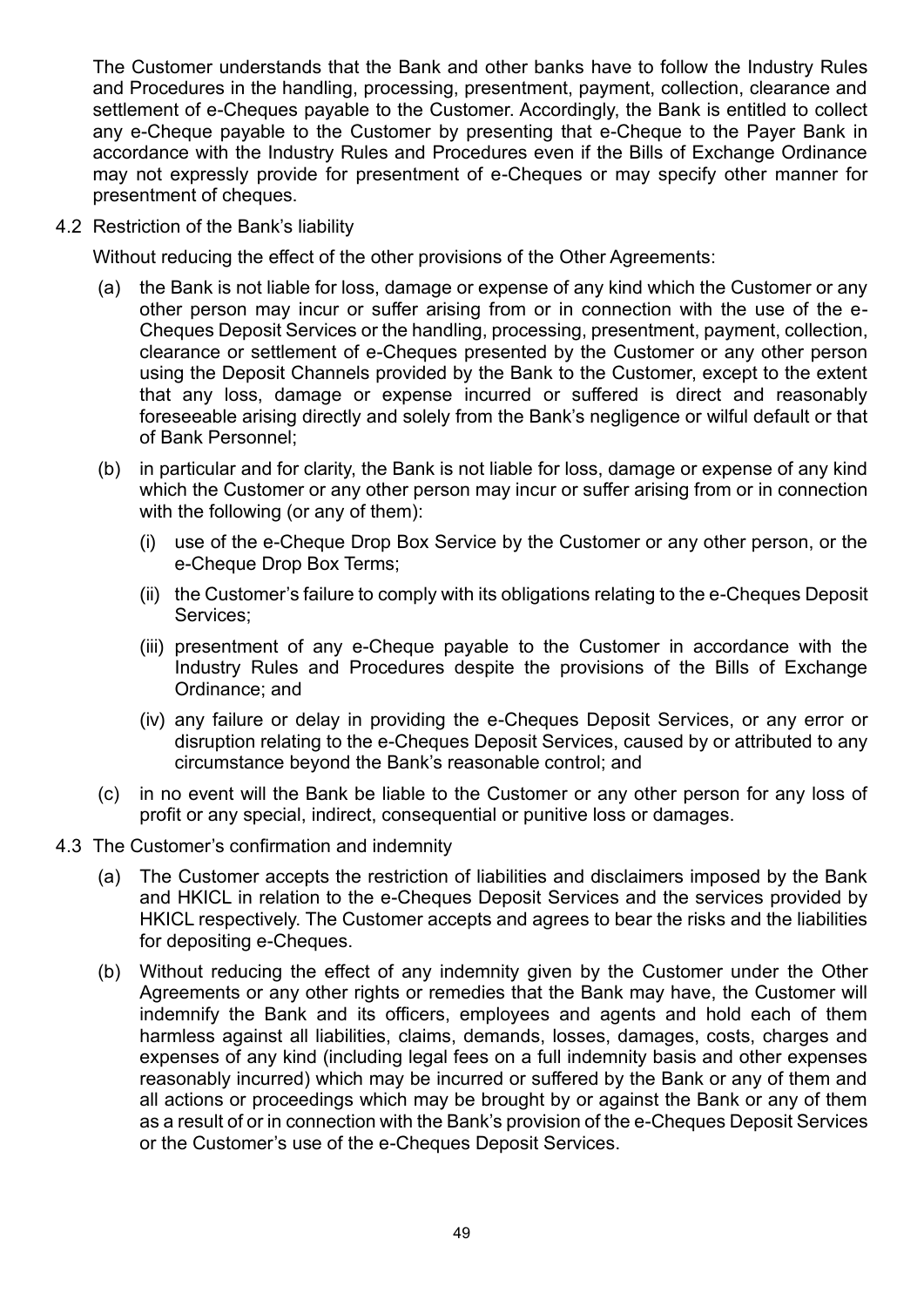- (c) The above indemnity does not apply to the extent that it is proved that any liabilities, claims, demands, losses, damages, costs, charges, expenses, actions or proceedings are direct and reasonably foreseeable arising directly and solely from the Bank's negligence or wilful default or that of its officers, employees or agents.
- (d) The above indemnity shall continue to have effect after the termination of the e-Cheques Deposit Services.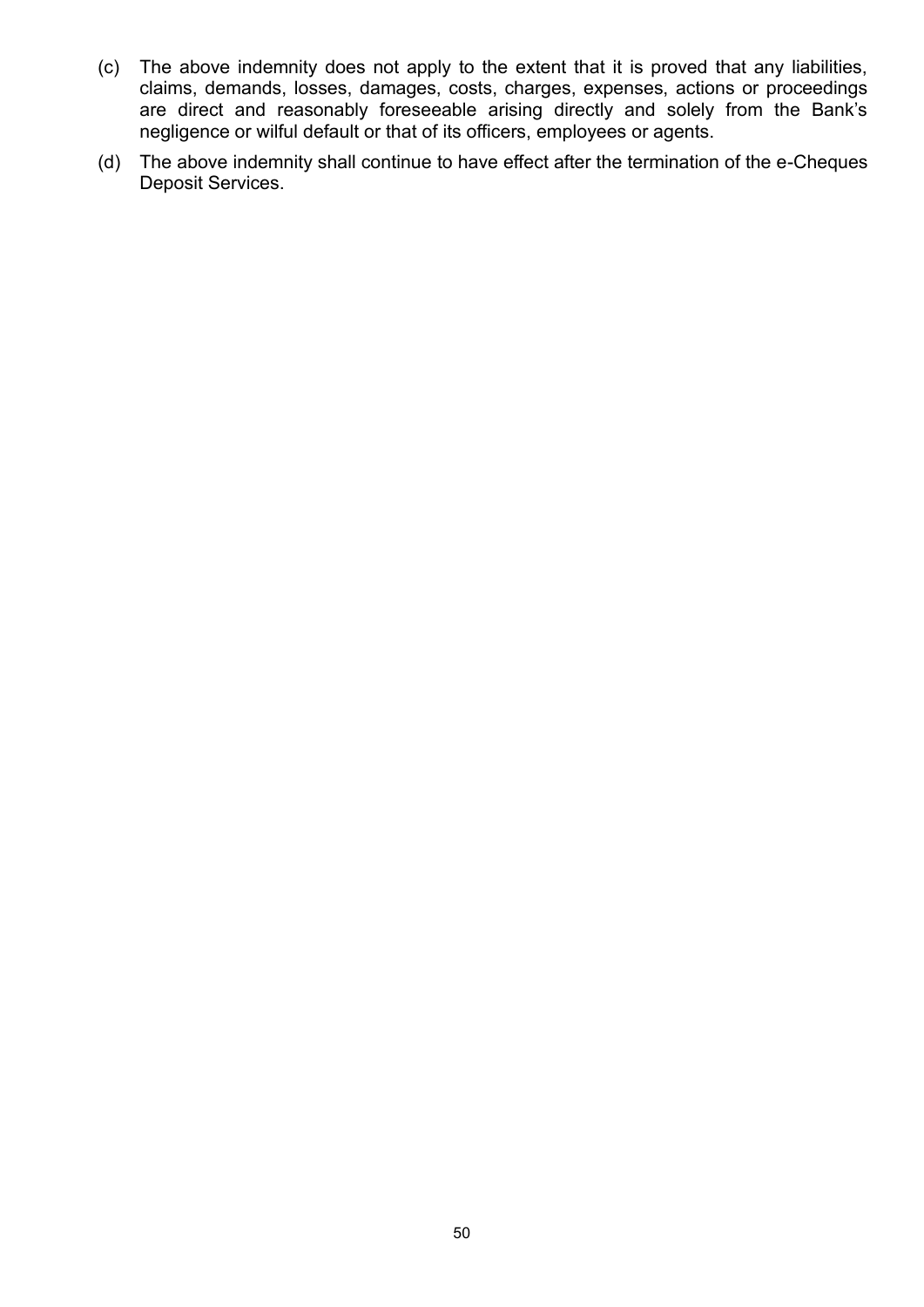## **L. Safe Deposit Box**

Please refer to the DBS Safe Deposit Box Terms and Conditions for terms and conditions applicable to the use of the safe deposit box services.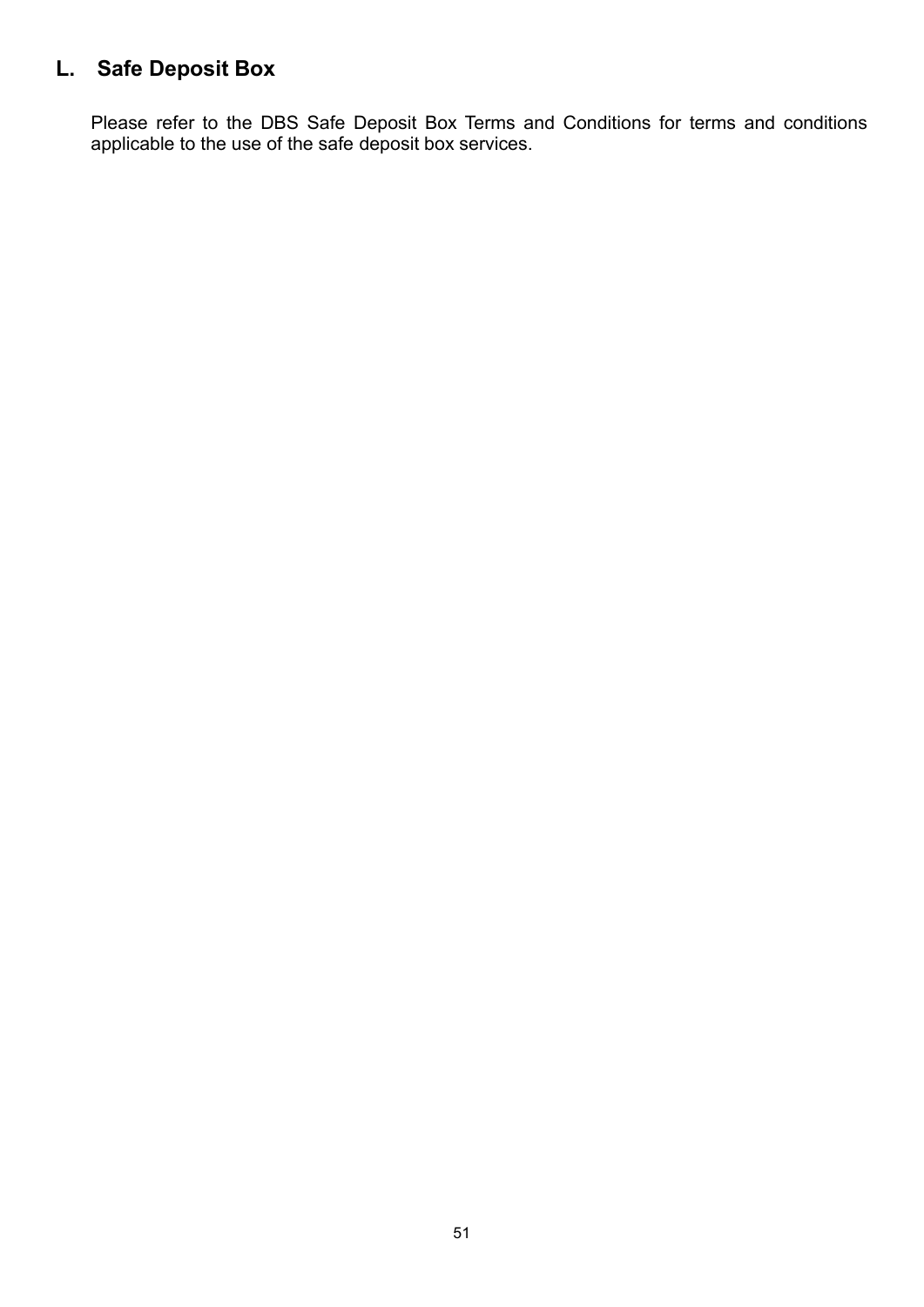## **M. Bank Services relating to Faster Payment System**

#### **1. Bank Services relating to Faster Payment System**

- (a) The Bank provides the FPS Services to Customers to facilitate payments and funds transfers using the Faster Payment System. The Faster Payment System is provided and operated by HKICL. The FPS Services are therefore subject to the rules, guidelines and procedures imposed by HKICL in relation to the Faster Payment System from time to time. This Section M of Part IV governs the Bank's provision to the Customer and the Customer's use of the FPS Services. Unless otherwise specified, the provisions of this Section M of Part IV shall prevail if there is any inconsistency between them and the rest of these Terms and Conditions with respect to the FPS Services.
- (b) **By requesting the Bank to register any Proxy ID for the Customer in the HKICL FPS or to set up any eDDA for the Customer using the HKICL FPS, or by initiating any payment or funds transfer using the HKICL FPS, the Customer will be regarded as having accepted and will be bound by the provisions of this Section M of Part IV. The Customer should not request the Bank to register any Proxy ID or set up any eDDA for the Customer and should not initiate any payment or funds transfer using the HKICL FPS unless the Customer accepts the provisions of this Section M of Part IV.**
- (c) In this Section M of Part IV, the following terms have the following meanings:

"**Addressing Service**" means a service provided by HKICL as part of HKICL FPS to facilitate customers of Participants to use predefined Proxy ID instead of account number to identify the destination of a payment or funds transfer instruction and other communications for the purpose of HKICL FPS.

"**FPS Services**" means the services (including the QR Code Services) provided by the Bank to Customers from time to time to facilitate payments and funds transfers using HKICL FPS and the Addressing Service, eDDA Service and any other services and facilities provided by HKICL in connection with the Faster Payment System from time to time.

"**Default Account**" means the account maintained by the Customer with the Bank or any other Participant and set as the default account for receiving payment or funds using HKICL FPS or (if and to the extent specified or permitted by the rules, guidelines and procedures of HKICL) for debiting payment or funds using HKICL FPS.

"**eDDA**" means a direct debit authorisation set up by electronic means using HKICL FPS.

"**eDDA Service**" means a service provided by HKICL as part of HKICL FPS to facilitate customers of Participants to set up direct debit authorisation.

"**FPS Identifier**" means a unique random number generated by HKICL FPS to be associated with the account of a customer of a Participant.

"**HKICL FPS**" or "**Faster Payment System**" means the Faster Payment System and related facilities and services provided, managed and operated by HKICL from time to time for (i) processing direct debits and credits, funds transfers and other payment transactions and (ii) exchanging and processing instructions relating to eDDA Service and Addressing Service.

"**Participant**" means a participant of HKICL FPS which may be a bank or other financial institution, a retail payment system operator, a licensed stored value facility, or any other person accepted by HKICL as a participant of HKICL FPS from time to time.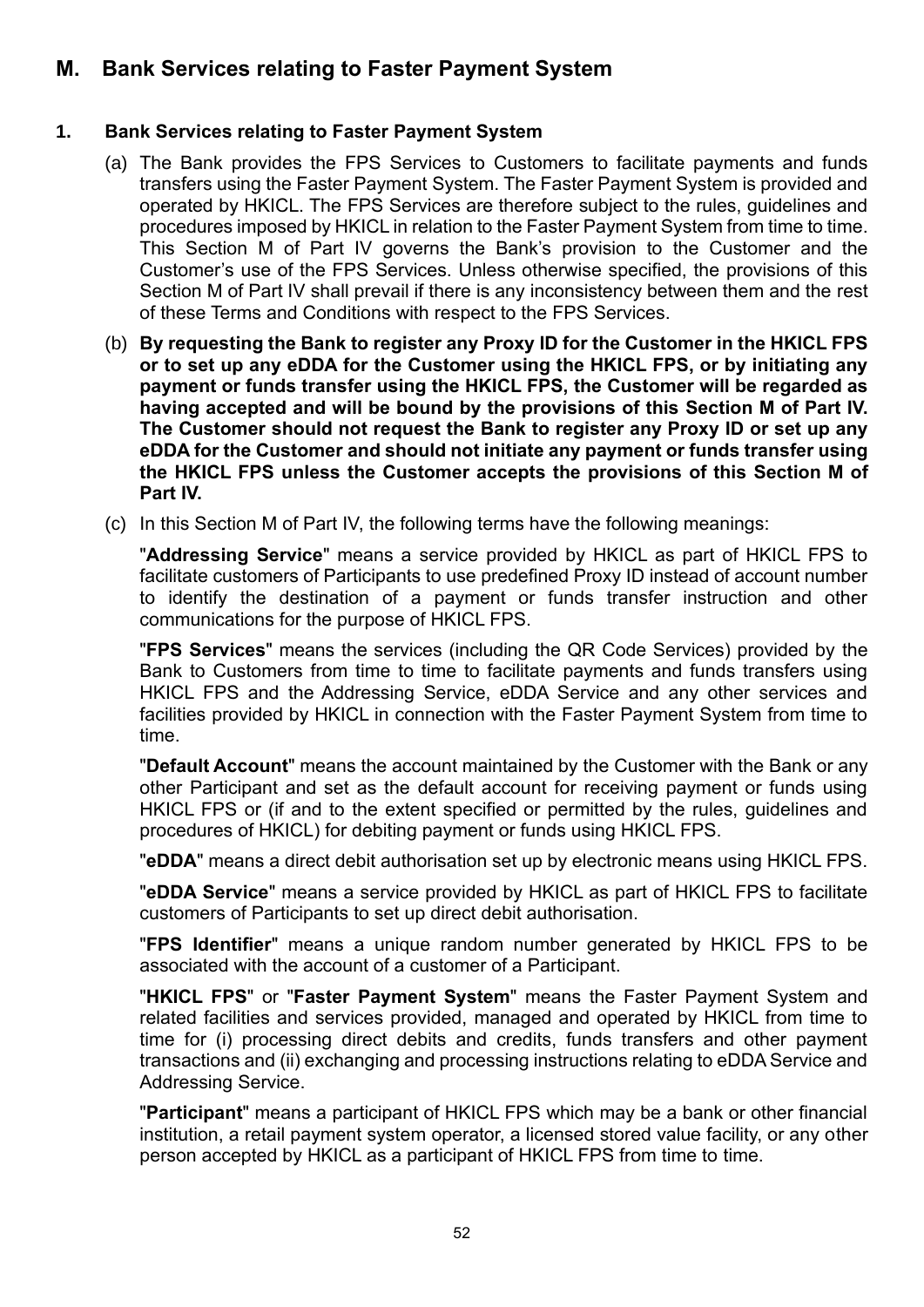**Proxy ID**" means the identifiers which may be accepted by HKICL for registration in the Addressing Service to identify the account of a customer of a Participant, including the mobile phone number or email address of the customer, or the FPS Identifier.

"**QR Code Services**" means the QR code and the associated payment and funds transfer services provided by the Bank to Customers from time to time.

"**Regulatory Requirement**" means any law, regulation or court order, or any rule, direction, guideline, code, notice or restriction (whether or not having the force of law) issued by any regulatory authority, governmental agency (including tax authority), clearing or settlement bank or exchange, or industry or self-regulatory body, whether in or outside Hong Kong, to which HKICL, the Bank or any other Participant or the respective affiliates or group companies, or the Customers are subject or are expected to comply with from time to time.

#### **2. Scope of FPS Services and conditions for use**

- (a) The Bank provides the FPS Services to Customers to facilitate payment and funds transfer using the Faster Payment System and the Addressing Service, eDDA Service and any other services and facilities provided by HKICL in connection with the Faster Payment System from time to time. The Bank has the right to set or vary from time to time the scope of the FPS Services and the conditions and procedures for using the FPS Services. In order to use the FPS Services, the Customer has to accept and follow these conditions and procedures.
- (b) The Bank may provide the FPS Services to facilitate payment and funds transfer in any currency specified by the Bank from time to time, including Hong Kong dollars and Renminbi.
- (c) **In order to enable the Bank to handle an instruction for the Customer in relation to payment or funds transfer using HKICL FPS, the Customer has to provide or input the necessary information and complete the process by such means or in such manner prescribed by the Bank from time to time.**
- (d) All payment or funds transfer transactions using HKICL FPS will be processed, cleared and settled under the interbank clearing and settlement arrangements including without limitation the arrangements in relation to the Faster Payment System agreed by the Participants and HKICL from time to time.
- (e) The Bank reserves the right to suspend or terminate the FPS Services in whole or in part at any time without giving notice or reason.

#### **3. Addressing Service - registration and amendment of Proxy ID and related records**

- (a) In order to use the Addressing Service to receive payment or funds transfer using HKICL FPS, the Customer has to register the Customer's Proxy ID in the HKICL FPS. The Bank has discretion as to whether to offer the FPS Identifier as Proxy ID to the Customer.
- (b) Registration and amendment of Proxy ID and related records in the HKICL FPS must be done in accordance with the applicable rules, guidelines and procedures imposed by HKICL from time to time. In order to enable the Bank to register or amend Proxy ID or any related records for the Customer, the Customer has to provide or input the necessary information and complete the registration process by such means or in such manner prescribed by the Bank from time to time.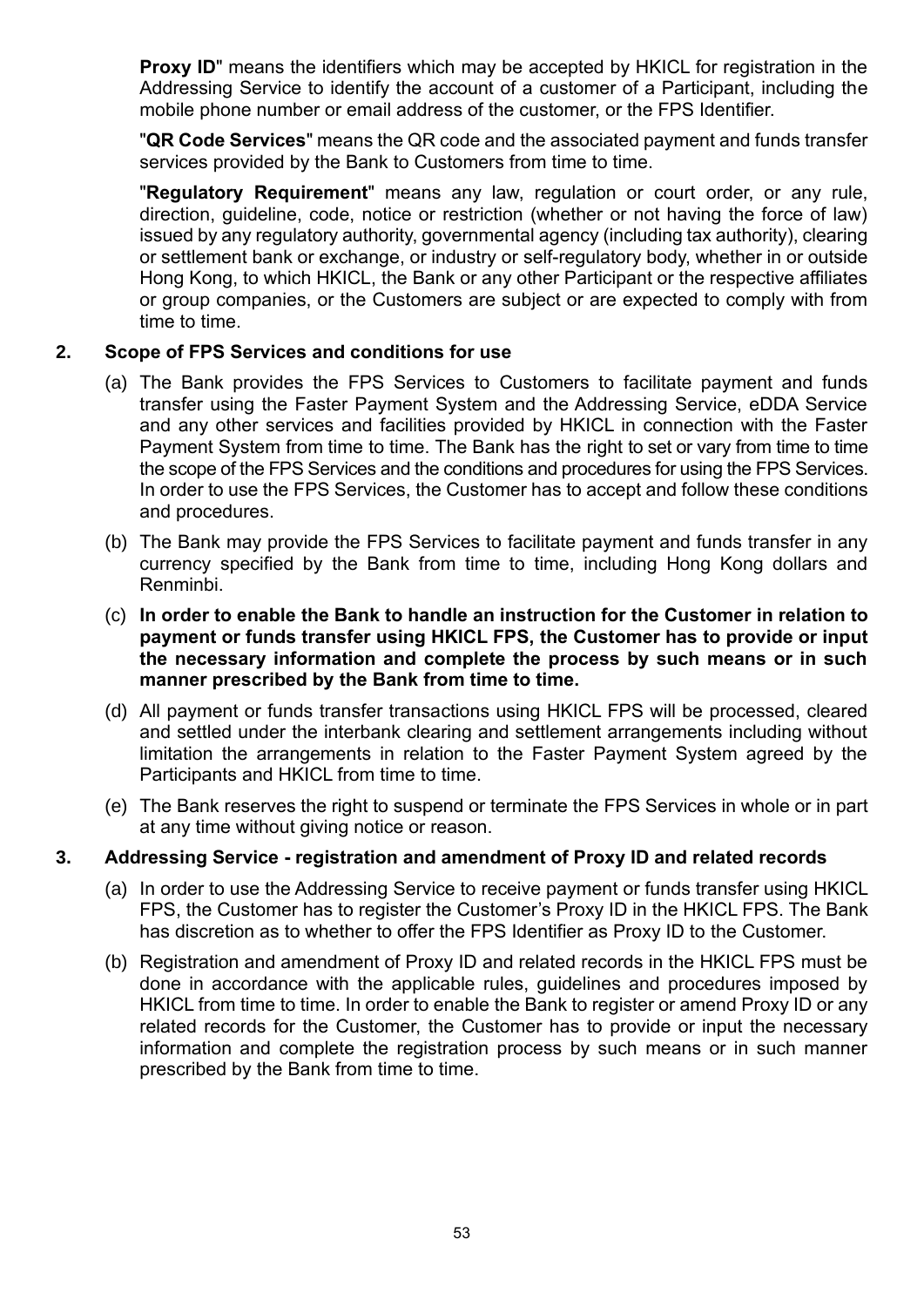(c) **At any time where the same Proxy ID is registered by the Customer for more than one account (whether maintained with the Bank or with any other Participant), the Customer must set one account as the Default Account. By instructing the Bank to set or change the Default Account for the Customer, the Customer consents and authorises the Bank to submit the request on the Customer's behalf to HKICL FPS to override the existing Default Account registered in HKICL FPS.** 

#### **4. eDDA Service**

In order to enable the Bank to handle a request for the Customer in relation to eDDA setup, the Customer has to provide or input the necessary information and complete the process by such means or in such manner prescribed by the Bank from time to time. The prescribed process may include requiring the relevant parties to set up the eDDA using their respective account numbers or customer identification numbers or codes. For the avoidance of doubt, a Proxy ID is not intended for verifying eDDA setup. Any amendment of a Proxy ID and the related records or termination of a Proxy ID after an eDDA setup will not affect that eDDA.

#### **5. The Customer's responsibility**

#### **(a) Present genuine owner or authorised user of Proxy ID and accounts**

**The Customer can only register the Customer's own Proxy ID for the Customer's own accounts or set up eDDA for the Customer's own accounts. The Customer must be the present genuine owner or authorised user of each Proxy ID and each account provided to the Bank for registration in the Addressing Service and the eDDA Service. By instructing the Bank to register any Proxy ID or any account for the Customer in relation to the Faster Payment System, the Customer confirms that the Customer is the present genuine owner or authorised user of the relevant Proxy ID or account. This is particularly important for mobile phone numbers as they may be recycled in Hong Kong.** 

**(b) Proxy ID** 

**Any Proxy ID to be registered by the Customer for the Addressing Service must satisfy any applicable requirements imposed by HKICL from time to time. For example, HKICL may require the mobile phone number or email address to be registered as Proxy ID to be the same number or address registered by the Customer as contact information on the Bank's records at the relevant time. The Customer understands and agrees that the Bank, other Participants and HKICL have the right and discretion without giving notice to deregister any Proxy ID that is not correct or up-to-date in accordance with available information without the Customer's consent.**

- **(c) Correct information**
	- **(i) The Customer has to ensure that all the information provided by the Customer for registration or amendment of Proxy ID (or any related records) or for any eDDA setup is correct, complete, up-to-date and not misleading. The Customer has to notify the Bank as soon as reasonably practicable of any changes or updates to such information by such means or in such manner specified by the Bank from time to time.**
	- **(ii) The Customer is fully responsible for using the correct and up-to-date Proxy ID and related records in giving each payment or funds transfer instruction. The Customer is solely liable for and will hold the Bank harmless from any incorrect payment or transfer effected by the Bank and HKICL FPS due to incorrect or outdated Proxy ID or related records.**
- **(d) Timely updates**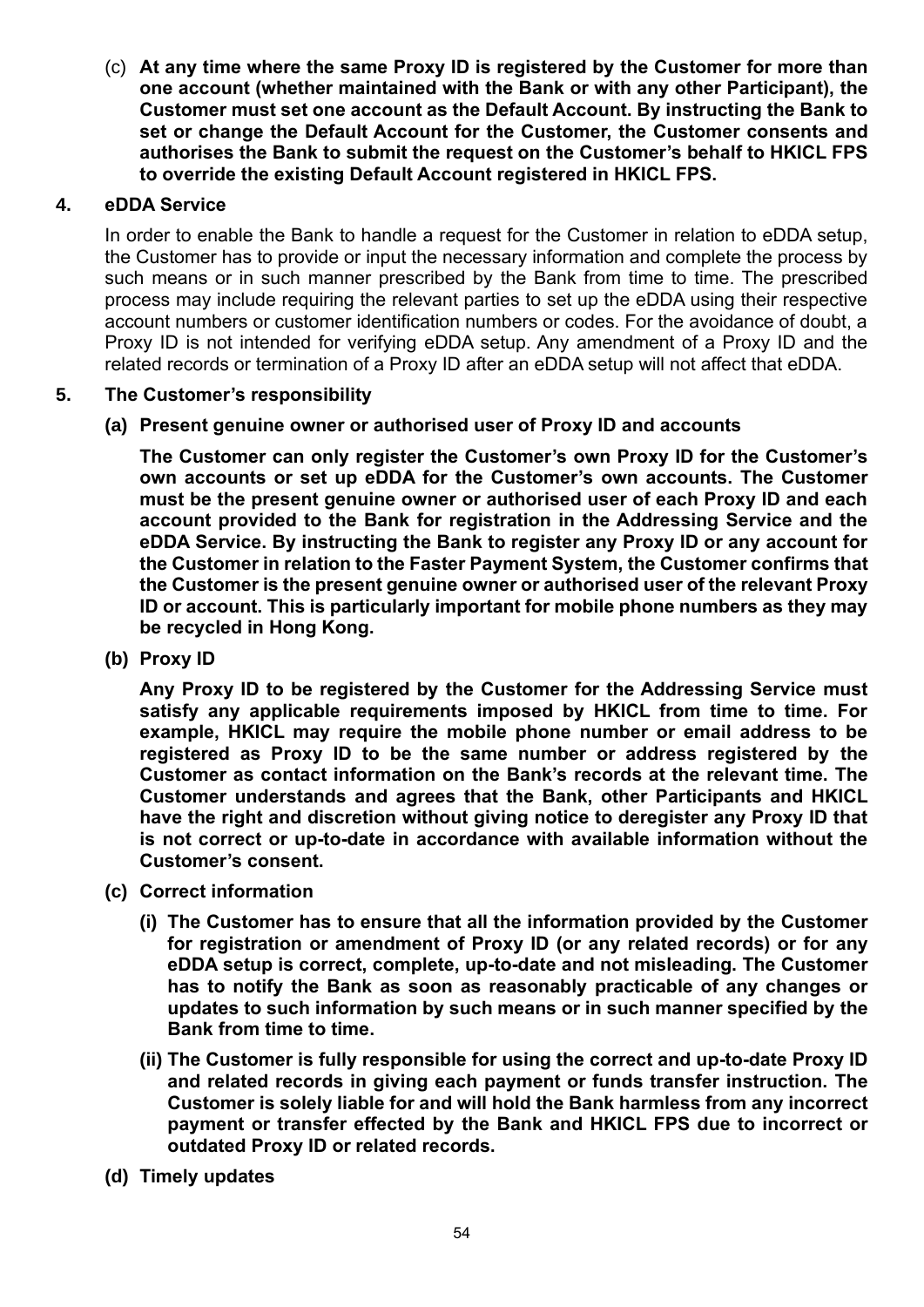**The Customer is fully responsible for giving instructions and information changes or updates to the Bank on a timely basis for amending the Customer's Proxy ID (or related records) or any eDDA setup, including without limitation changing the Customer's Default Account, or terminating any Proxy ID or eDDA. The Customer acknowledges that keeping the Customer's Proxy ID, eDDA and all related records up-to-date is critical for ensuring effective execution of payment and funds transfer instructions and for avoiding incorrect payment or transfer due to incorrect or outdated Proxy ID, eDDA or related records.**

**(e) Change of Default Account**

**If an account is terminated as the Default Account by the Customer or by the relevant Participant for any reason (including suspension or termination of the account), the system of HKICL will automatically assign the most recently registered record in the Addressing Service that is associated with the same Proxy ID to be the Default Account. If the Customer wishes to set another account as the Default Account, the Customer has to change the registration through the Participant where the Customer maintains that other account.**

- **(f) Transactions binding on the Customer**
	- **(i) For any payment or funds transfer, once the Customer confirms the details of a transaction and submit instruction to the Bank, such instruction and any resulting transaction is final, irrevocable and binding on the Customer.**
	- **(ii) For any Proxy ID registration or eDDA setup, once the Customer submits an instruction to the Bank, such instruction is irrevocable and binding on the Customer. The Customer may amend or cancel any Proxy ID or eDDA setup in accordance with the procedures and requirements prescribed by the Bank from time to time.**
- **(g) Use FPS Services responsibly**

**The Customer must use the FPS Services in a responsible manner. In particular, the Customer has to comply with the following obligations:**

- **(i) The Customer must comply with all Regulatory Requirements that govern the Customer's use of the FPS Services, including collecting, using and handling the personal data and other information relating to any other person in compliance with the Regulatory Requirements protecting data privacy. The Customer must not use the FPS Services for any unlawful purposes or any purposes other than those authorised or contemplated in the rules, guidelines and procedures of HKICL.**
- **(ii) In sending remarks or messages to be displayed to recipients or counterparties of the Customer's payment or funds transfer instructions or eDDA setup using HKICL FPS, the Customer should mask the name or other data of such recipients or counterparties to prevent unauthorised display or disclosure of any personal data or confidential data.**
- **(iii)If the Bank offers the FPS Identifier as Proxy ID to the Customer, the Customer should not repeatedly cancel the registration and request for generation of another FPS Identifier in an attempt to generate a number or value that the Customer desires.**
- **(h) Other obligations regarding payments and funds transfers**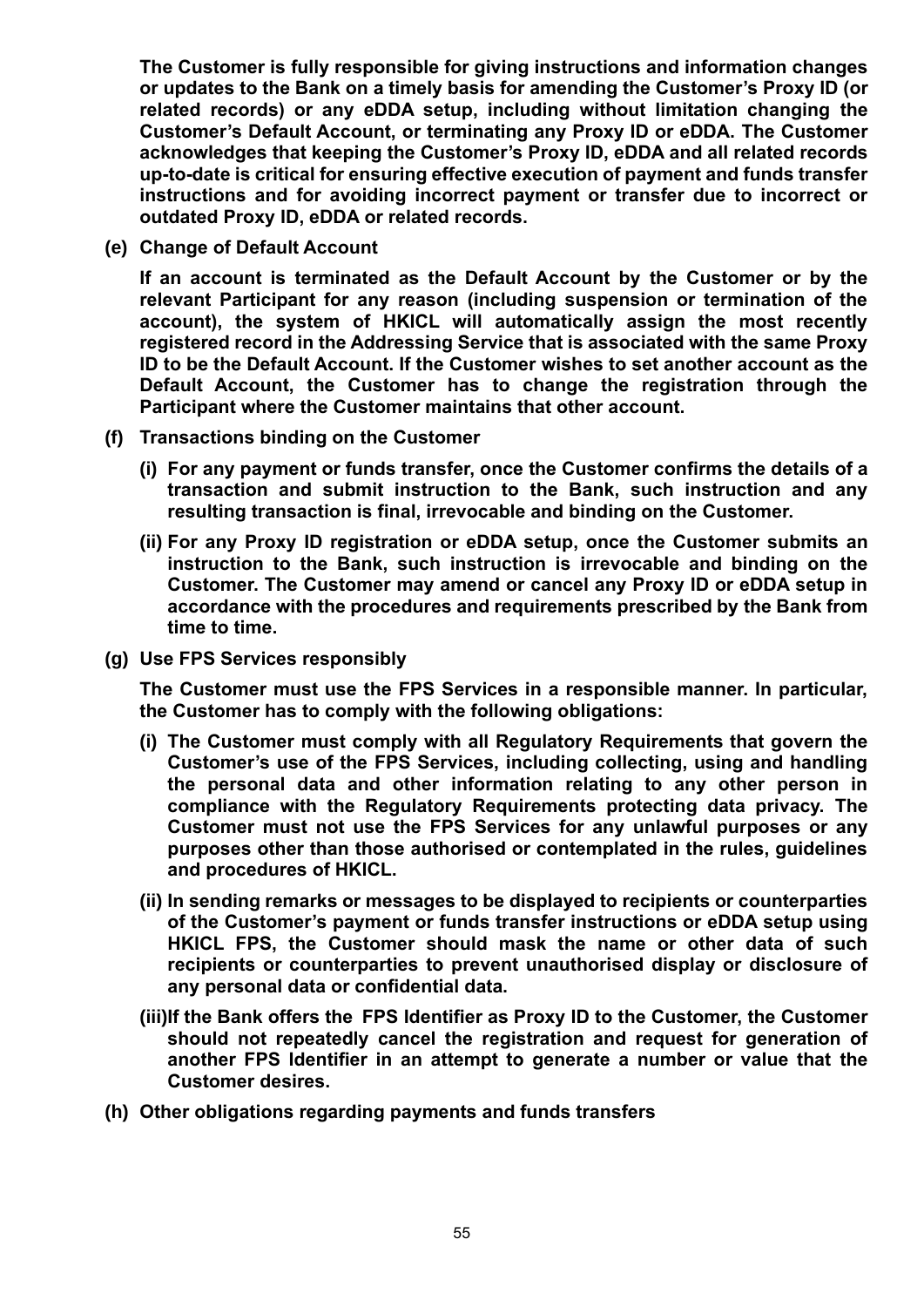**Any instruction given by the Customer in relation to the FPS Services will be handled by the Bank in accordance with this Section M of Part IV and the applicable provisions in these Terms and Conditions. The Customer has to comply with the other obligations with respect to payments, funds transfers and direct debit authorisations, including without limitation maintaining sufficient funds in the relevant accounts for settling payment and funds transfer instructions from time to time.** 

**(i) The Customer is responsible for the Customer's authorised persons** 

**Where the Customer authorises any other person to give instructions or requests to the Bank in connection with the use of the FPS Services (whether the Customer is an individual, a company, a corporation, or a sole proprietorship or partnership firm or any other unincorporated body):**

- **(i) the Customer is responsible for all the acts and omissions of each person authorised by the Customer;**
- **(ii) any instruction or request received by the Bank, believed by the Bank in good faith to be given by the Customer or any person authorised by the Customer, will be irrevocable and binding on the Customer; and**
- **(iii)the Customer is also responsible for ensuring that each person authorised by the Customer will comply with the provisions of this Section M of Part IV that are applicable to him/her when acting on the Customer's behalf.**

#### **6. The Bank's responsibility and restriction of liability**

- (a) The Bank will process and submit the Customer's instructions and requests to HKICL FPS in accordance with the applicable rules, guidelines and procedures imposed by HKICL from time to time. HKICL FPS has the right to process and execute the Customer's instructions and requests in such sequence or manner as HKICL considers appropriate. The Bank has no control over the operation of HKICL FPS nor the timing on which the Customer's instructions or requests are executed by HKICL FPS. Where the Bank receives status update notifications involving any of the Customer's Proxy ID (or related records) or eDDA setup or any other matter relating to HKICL FPS from or through HKICL FPS from time to time, the Bank will notify the Customer accordingly by such means and at such time as the Bank considers appropriate.
- (b) Without reducing the effect of Clause 6(a) above or the other provisions of these Terms and Conditions:
	- (i) the Bank is not liable for loss, damage or expense of any kind which the Customer or any other person may incur or suffer arising from or in connection with the use of the FPS Services or the processing or execution of instructions or requests given by the Customer in relation to the FPS Services or HKICL FPS, except to the extent that any loss, damage or expense incurred or suffered is direct and reasonably foreseeable arising directly and solely from the Bank's negligence or wilful default or that of the Bank's officers, employees or agents;
	- (ii) for clarity, the Bank is not liable for loss, damage or expense of any kind which the Customer or any other person may incur or suffer arising from or in connection with one or more of the following:
		- (1) the Customer's failure to comply with the Customer's obligations relating to the FPS Services; and
		- (2) any delay, unavailability, disruption, failure, error of or caused by HKICL FPS, or arising from any circumstances beyond the Bank's reasonable control; and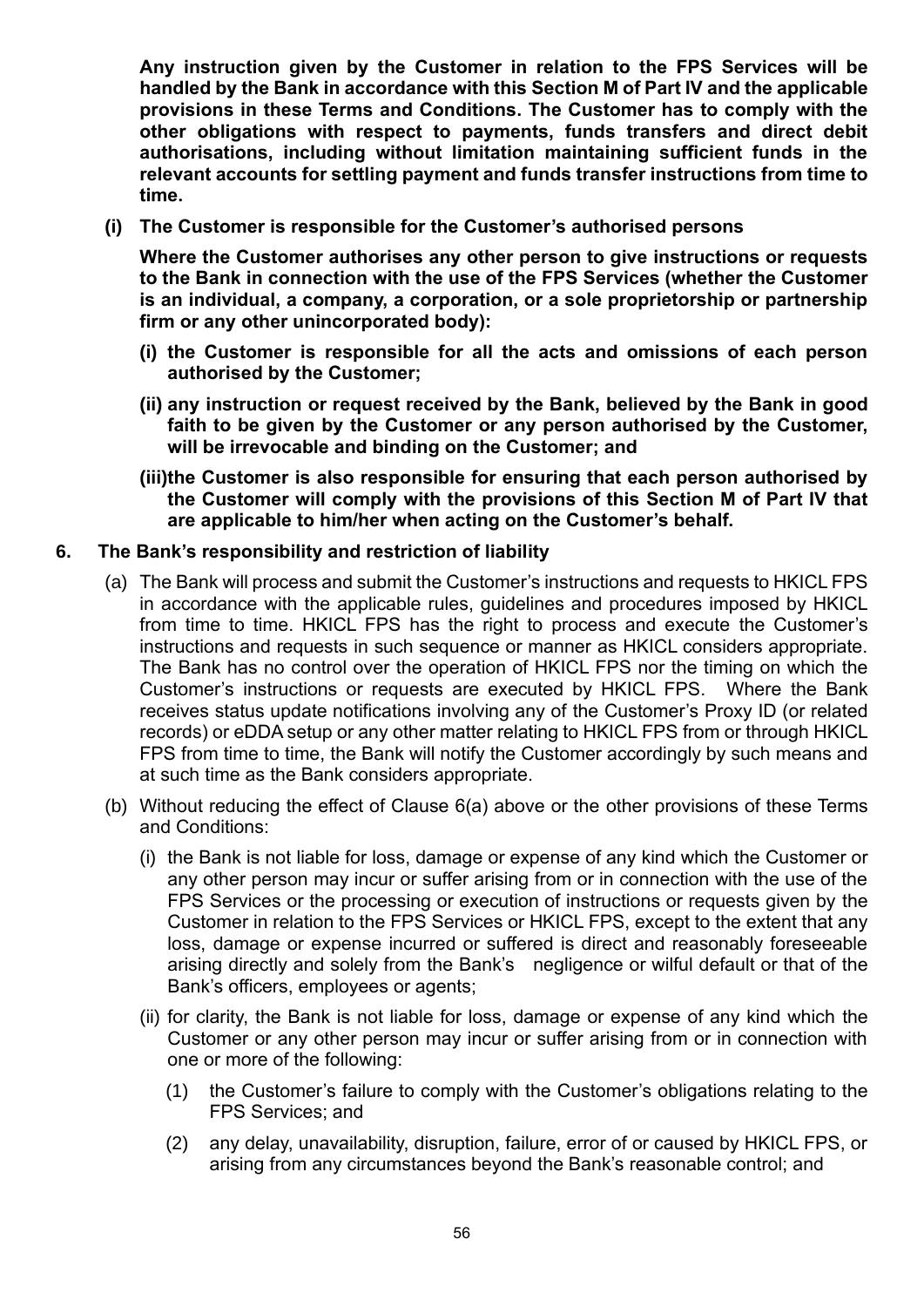- (iii) in no event will the Bank, any Affiliate, the Bank's licensors, and the Bank's and their respective officers, employees and agents be liable to the Customer or any other person for any loss of profit or any special, indirect, incidental, consequential or punitive loss or damages (whether or not they were foreseeable or likely to occur).
- (c) The Customer's confirmation and indemnity
	- (i) Without reducing the effect of any indemnity given by the Customer under these Terms and Conditions or any other rights or remedies that the Bank may have, the Customer will indemnify the Bank and the Bank's officers, employees and agents and hold each of them harmless against all liabilities, claims, demands, losses, damages, costs, charges and expenses of any kind (including legal fees on a full indemnity basis and other expenses reasonably incurred) which may be incurred or suffered by the Bank or any of them and all actions or proceedings which may be brought by or against the Bank or any of them as a result of or in connection with the Bank's provision of the FPS Services or the Customer's use of the FPS Services.
	- (ii) The above indemnity does not apply to the extent that it is proved that any liabilities, claims, demands, losses, damages, costs, charges, expenses, actions or proceedings are direct and reasonably foreseeable arising directly and solely from the Bank's negligence or willful default or that of the Bank's officers, employees or agents. The above indemnity shall continue to have effect after the termination of the FPS Services.

#### **7. Collection and use of Customer Information**

- (a) For the purposes of using the FPS Services, the Customer may be required to provide the Bank with the personal data and other information relating to one or more of the following persons from time to time:
	- (i) the Customer;
	- (ii) the recipient of any payment or funds transfer to be made by the Customer, or the counterparty of any eDDA to be set up by the Customer; and
	- (iii) where the Customer is a company, a corporation, or a sole proprietorship or partnership firm or any other unincorporated body, any of the Customer's directors, officers, employees, authorised persons and representatives,

all personal data and information provided to the Bank or compiled by the Bank from time to time in connection with the FPS Services are collectively referred to as "Customer Information".

- (b) The Customer agrees (and, where applicable, for and on behalf of each of the Customer's directors, officers, employees, authorised persons and representatives) that the Bank may collect, use, process, retain or transfer any of the Customer Information for the purposes of the FPS Services. These purposes include without limitation one or more of the following:
	- (i) providing the FPS Services to the Customer, maintaining and operating the FPS Services;
	- (ii) processing and executing the Customer's instructions and requests in relation to the FPS Services from time to time;
	- (iii) disclosing or transferring the Customer Information to HKICL and other Participants for their use for the purpose of the operation of HKICL FPS;
	- (iv) meeting the requirements to make disclosure under any Regulatory Requirements; and
	- (v) purposes relating to any of the above.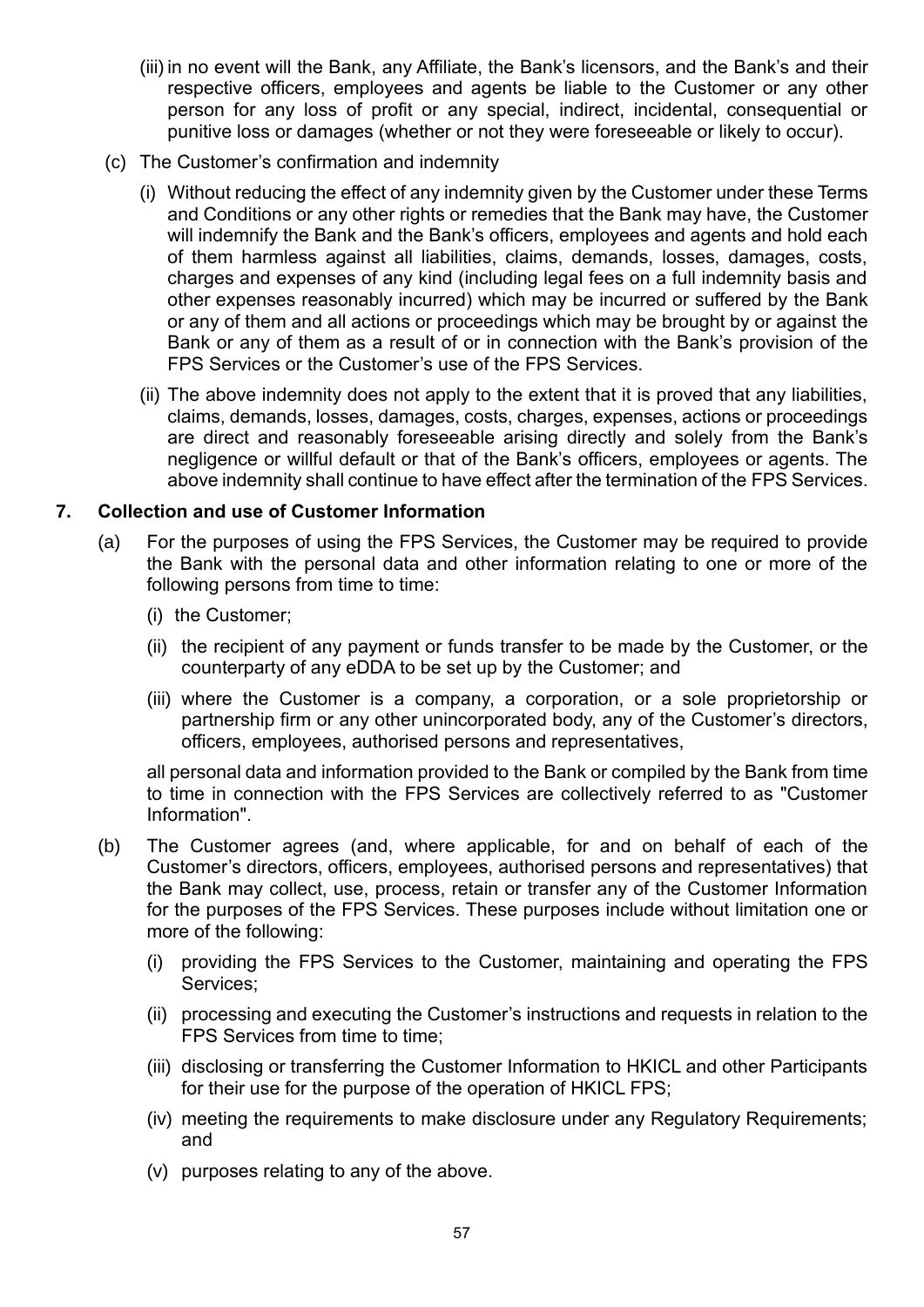- (c) The Customer understands and agrees that the Customer Information may be further disclosed or transferred by HKICL, the Bank or any other Participants to their customers and any other third parties who are users of HKICL FPS for the purposes of providing and operating the Addressing Service and the eDDA Service.
- (d) If the Customer Information includes personal data or other information of any person other than the Customer (including any persons specified in Clauses 7(a)(ii) or 7(a)(iii) above), the Customer confirms that the Customer will obtain and has obtained the consent from such person regarding the use (including disclosure and transfer) of his/her personal data and other information by HKICL, the Bank and the other Participants as specified in this Clause.

#### **8. QR Code Services**

- (a) This Clause 8 applies to the use of the QR Code Services, together with these Terms and Conditions and any other terms and conditions that apply to the mobile application ("App") through which the Customer accesses the QR Code Services.
- (b) Using the QR Code Services and the Customer's responsibility
	- (i) The QR Code Services allow the Customer to scan a QR code provided by the Bank or by another person to automatically capture the payment or funds transfer data without the need for manually entering the data. Any QR code provided by another person must meet the specifications and standards prescribed by HKICL in order to be accepted. **The Customer is fully responsible for ensuring that the captured data is accurate and complete before confirming any payment or funds transfer instruction. The Bank is not responsible for any error contained in such payment or funds transfer data.**
	- (ii) The QR Code Services can be used on a mobile device running an operating system supported and specified by the Bank from time to time.
	- (iii) Updates to the QR Code Services may be issued periodically through the supplying app store for the App. For some devices, updates will be downloaded automatically. For other devices, the Customer will need to download the updates themselves. Depending on the update, the Customer may not be able to use the QR Code Services until the latest version has been downloaded. **The Customer is fully responsible for ensuring the latest version has been downloaded to the Customer's mobile device for the purpose of using the QR Code Services.**
	- (iv) The QR Code Services are intended for use by the Bank's customers only. The Bank has the right to cancel the Customer's account for the App and/or block the Customer from accessing the QR Code Services if the Bank discovers that the Customer is not eligible to use the QR Code Services.
	- (v) The QR Code Services are not intended for use in any jurisdiction where their use would be contrary to any law or regulation of that jurisdiction or where the Bank is not licensed or authorised to provide the QR Code Services.
	- (vi) **The Customer must comply with all applicable laws and regulations that govern the Customer's download of the App, or access or use of the App or the QR Code Services.**
- (c) **Security**